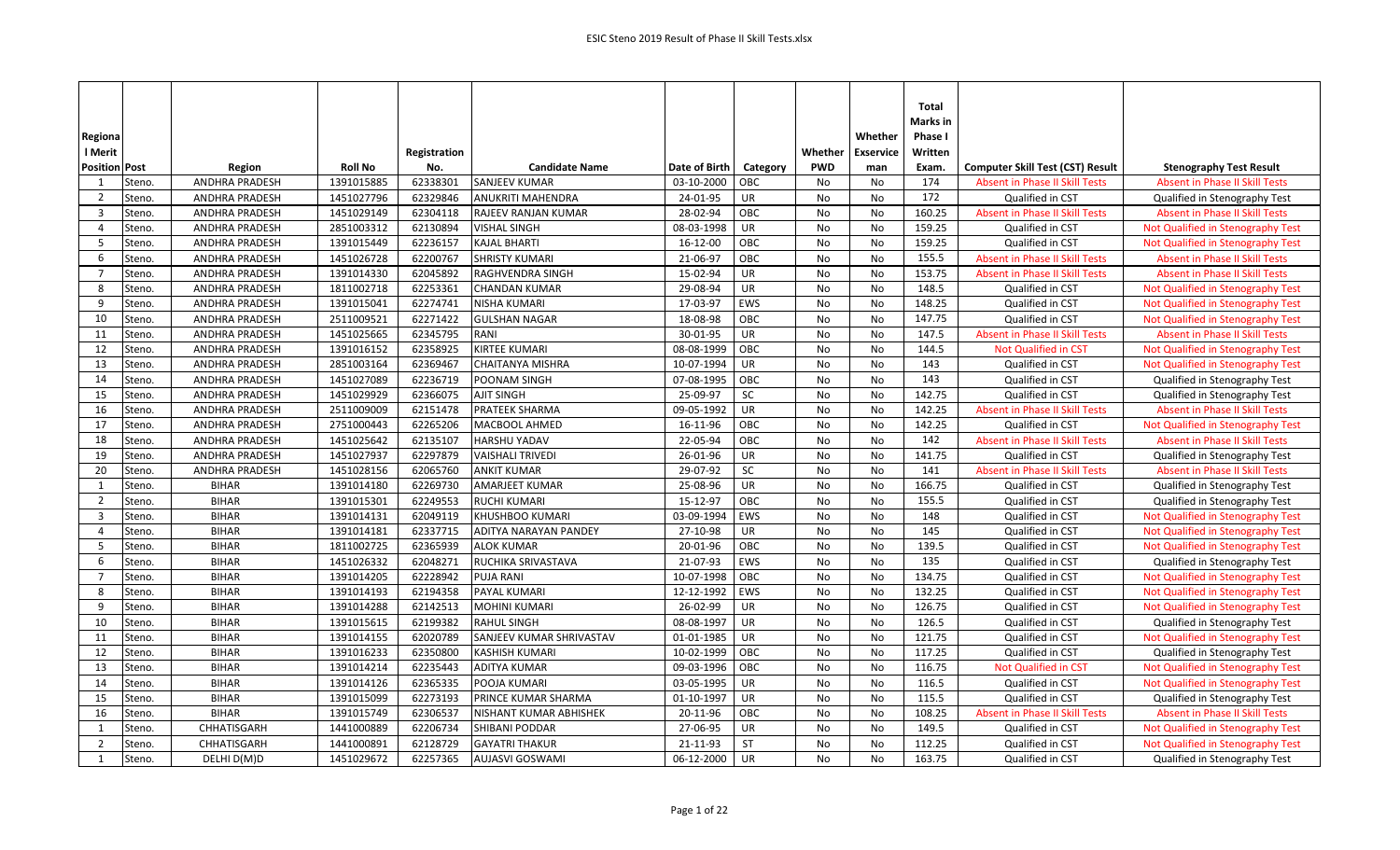|                         |        |             |                |              |                           |               |           |            |                  | Total          |                                         |                                       |
|-------------------------|--------|-------------|----------------|--------------|---------------------------|---------------|-----------|------------|------------------|----------------|-----------------------------------------|---------------------------------------|
|                         |        |             |                |              |                           |               |           |            |                  | Marks in       |                                         |                                       |
| Regiona                 |        |             |                |              |                           |               |           |            | Whether          | <b>Phase I</b> |                                         |                                       |
| I Merit                 |        |             |                | Registration |                           |               |           | Whether    | <b>Exservice</b> | Written        |                                         |                                       |
| <b>Position Post</b>    |        | Region      | <b>Roll No</b> | No.          | <b>Candidate Name</b>     | Date of Birth | Category  | <b>PWD</b> | man              | Exam.          | <b>Computer Skill Test (CST) Result</b> | <b>Stenography Test Result</b>        |
| $\overline{2}$          | Steno. | DELHI D(M)D | 1451026428     | 62094815     | <b>BHAVNA</b>             | 29-07-96      | SC        | No         | No               | 156.25         | Qualified in CST                        | Qualified in Stenography Test         |
| $\overline{\mathbf{3}}$ | Steno. | DELHI D(M)D | 1451026647     | 62202577     | <b>SHEETAL TANWAR</b>     | 22-09-94      | UR        | No         | No               | 154.5          | Qualified in CST                        | Qualified in Stenography Test         |
| $\overline{4}$          | Steno. | DELHI D(M)D | 1451029180     | 62113111     | <b>SAGAR SINGH</b>        | 30-07-94      | UR        | No         | No               | 152.5          | Qualified in CST                        | Qualified in Stenography Test         |
| -5                      | Steno. | DELHI D(M)D | 1451025208     | 62038601     | PRERNA CHAUHAN            | 29-09-94      | UR        | No         | No               | 152.25         | Qualified in CST                        | Qualified in Stenography Test         |
| 6                       | Steno. | DELHI D(M)D | 1451027136     | 62244882     | <b>HEMLATA DIXIT</b>      | 21-02-97      | UR        | No         | No               | 152.25         | Qualified in CST                        | Qualified in Stenography Test         |
| $\overline{7}$          | Steno. | DELHI D(M)D | 1451027603     | 62295256     | <b>KANIKA GUSAIN</b>      | 10-04-1996    | UR        | No         | No               | 149.75         | Qualified in CST                        | Not Qualified in Stenography Test     |
| -8                      | Steno. | DELHI D(M)D | 2401002241     | 62215785     | <b>MAHESH KUMAR</b>       | 23-03-93      | UR        | No         | No               | 145.5          | Qualified in CST                        | Not Qualified in Stenography Test     |
| 9                       | Steno. | DELHI D(M)D | 1451027578     | 62255623     | <b>DIVYA BHARDWAJ</b>     | 26-12-98      | <b>UR</b> | No         | <b>No</b>        | 145            | <b>Absent in Phase II Skill Tests</b>   | Absent in Phase II Skill Tests        |
| 10                      | Steno. | DELHI D(M)D | 1391015462     | 62232660     | SEEKHA KUMARI ARYA        | 29-03-95      | OBC       | No         | No               | 144.5          | Qualified in CST                        | Not Qualified in Stenography Test     |
| 11                      | Steno. | DELHI D(M)D | 1451025251     | 62077625     | <b>DEEPTI BISHT</b>       | 12-04-1996    | UR        | No         | No               | 142            | Qualified in CST                        | Not Qualified in Stenography Test     |
| 12                      | Steno. | DELHI D(M)D | 1451025342     | 62046727     | <b>JAYANT KUMAR</b>       | 23-03-98      | SC        | No         | <b>No</b>        | 141.5          | Qualified in CST                        | Qualified in Stenography Test         |
| 13                      | Steno. | DELHI D(M)D | 1451025416     | 62302713     | PRIYANKA                  | 25-12-94      | SC        | No         | No               | 139.25         | Qualified in CST                        | Not Qualified in Stenography Test     |
| 14                      | Steno. | DELHI D(M)D | 1451025176     | 62349158     | <b>SHRI RAM</b>           | 07-01-1996    | SC        | No         | No               | 137.75         | Qualified in CST                        | Qualified in Stenography Test         |
| 15                      | Steno. | DELHI D(M)D | 2751000392     | 62296141     | <b>MANISH KUMAR GUPTA</b> | 05-09-1984    | UR-EXS    | No         | Yes              | 137            | Qualified in CST                        | Not Qualified in Stenography Test     |
| 16                      | Steno. | DELHI D(M)D | 1451025260     | 62105686     | POOJA                     | 07-04-1992    | SC        | No         | No               | 136.75         | Qualified in CST                        | Qualified in Stenography Test         |
| 17                      | Steno. | DELHI D(M)D | 1451027552     | 62234428     | LATA                      | 09-10-1994    | UR        | No         | No               | 131.75         | Qualified in CST                        | Qualified in Stenography Test         |
| 18                      | Steno. | DELHI D(M)D | 1451025471     | 62001551     | <b>HEMANT KUMAR</b>       | 19-07-93      | SC        | No         | No               | 129.75         | Qualified in CST                        | Qualified in Stenography Test         |
| 19                      | Steno. | DELHI D(M)D | 1451025238     | 62157459     | <b>RAVI VERMA</b>         | 24-03-90      | SC        | No         | <b>No</b>        | 128            | Qualified in CST                        | Qualified in Stenography Test         |
| 20                      | Steno. | DELHI D(M)D | 1451025571     | 62297985     | PRADEEP                   | 28-07-94      | SC        | No         | No               | 128            | Qualified in CST                        | Qualified in Stenography Test         |
| 21                      | Steno. | DELHI D(M)D | 2861003953     | 62181541     | <b>PARAMJEET SINGH</b>    | 12-02-1994    | <b>UR</b> | No         | No               | 126.5          | Qualified in CST                        | Not Qualified in Stenography Test     |
| 22                      | Steno. | DELHI D(M)D | 1451029983     | 62283557     | <b>VIVEK KUMAR</b>        | 02-12-1993    | <b>SC</b> | No         | No               | 126            | Qualified in CST                        | Not Qualified in Stenography Test     |
| 23                      | Steno. | DELHI D(M)D | 1451025573     | 62285997     | <b>ABHISHEK TANWAR</b>    | 20-01-95      | SC        | No         | No               | 124.5          | Qualified in CST                        | Not Qualified in Stenography Test     |
| 24                      | Steno. | DELHI D(M)D | 1451028277     | 62096352     | <b>DISHANT</b>            | 31-01-90      | SC        | No         | No               | 124.25         | Qualified in CST                        | Not Qualified in Stenography Test     |
| 25                      | Steno. | DELHI D(M)D | 1451026987     | 62206002     | <b>VRINDA</b>             | 20-05-97      | SC        | No         | No               | 123.5          | Qualified in CST                        | Not Qualified in Stenography Test     |
| 26                      | Steno. | DELHI D(M)D | 1451025896     | 62116087     | <b>MONIKA</b>             | 21-01-94      | SC        | No         | No               | 122.75         | Qualified in CST                        | Not Qualified in Stenography Test     |
| 27                      | Steno. | DELHI D(M)D | 1451026539     | 62048242     | <b>ANJANA KUMARI</b>      | 17-06-93      | SC        | No         | No               | 122.5          | Qualified in CST                        | Qualified in Stenography Test         |
| 28                      | Steno. | DELHI D(M)D | 1451028994     | 62127294     | <b>MOHIT</b>              | 07-09-1997    | SC        | No         | No               | 119.75         | Qualified in CST                        | Qualified in Stenography Test         |
| 29                      | Steno. | DELHI D(M)D | 1451025277     | 62248424     | <b>KOMAL</b>              | 03-12-1992    | SC        | No         | No               | 116            | Qualified in CST                        | Qualified in Stenography Test         |
| 30                      | Steno. | DELHI D(M)D | 2861003751     | 62195434     | SUDESH KUMAR SINGH        | 02-02-1991    | SC        | No         | <b>No</b>        | 115            | Absent in Phase II Skill Tests          | <b>Absent in Phase II Skill Tests</b> |
| 31                      | Steno. | DELHI D(M)D | 2401002251     | 62304479     | AKHILESH PRATAP SINGH     | 21-07-93      | UR        | No         | No               | 115            | Qualified in CST                        | Not Qualified in Stenography Test     |
| 32                      | Steno. | DELHI D(M)D | 1451025193     | 62142358     | <b>JYOTI KUMARI</b>       | 18-06-94      | OBC       | No         | No               | 115            | Qualified in CST                        | Not Qualified in Stenography Test     |
| 33                      | Steno. | DELHI D(M)D | 1451025710     | 62124386     | CHARU NAGPAL              | 04-06-1995    | OBC       | No         | No               | 114            | Qualified in CST                        | Qualified in Stenography Test         |
| 34                      | Steno. | DELHI D(M)D | 1451029482     | 62187183     | <b>KSHITIJ NIRMALKAR</b>  | 28-03-97      | SC        | No         | No               | 113.75         | Qualified in CST                        | Qualified in Stenography Test         |
| 35                      | Steno. | DELHI D(M)D | 1451029207     | 62137134     | <b>SUMIT KHARRA</b>       | 17-11-95      | <b>ST</b> | No         | No               | 111.25         | Qualified in CST                        | Qualified in Stenography Test         |
| $\mathbf{1}$            | Steno. | DELHI HQRS. | 1451025568     | 62286226     | <b>SAKSHI BATRA</b>       | 08-06-1993    | UR        | No         | No               | 182.75         | Qualified in CST                        | Not Qualified in Stenography Test     |
| 2                       | Steno. | DELHI HQRS. | 2861003823     | 62218390     | <b>CHARU JOSHI</b>        | 24-12-93      | UR        | No         | No               | 181.75         | Absent in Phase II Skill Tests          | <b>Absent in Phase II Skill Tests</b> |
| -3                      | Steno. | DELHI HQRS. | 2751000385     | 62161814     | <b>SHIVANI MEHRA</b>      | 30-08-93      | UR        | No         | No               | 181.5          | Qualified in CST                        | Not Qualified in Stenography Test     |
| $\overline{4}$          | Steno. | DELHI HQRS. | 1451025301     | 62208627     | <b>PRABHLEEN KAUR</b>     | 05-09-1993    | <b>UR</b> | <b>No</b>  | <b>No</b>        | 178.25         | Qualified in CST                        | Qualified in Stenography Test         |
| 5                       | Steno. | DELHI HQRS. | 1451026208     | 62022826     | <b>KANIKA TAYAL</b>       | 05-07-1994    | UR        | No         | No               | 175.75         | Qualified in CST                        | Qualified in Stenography Test         |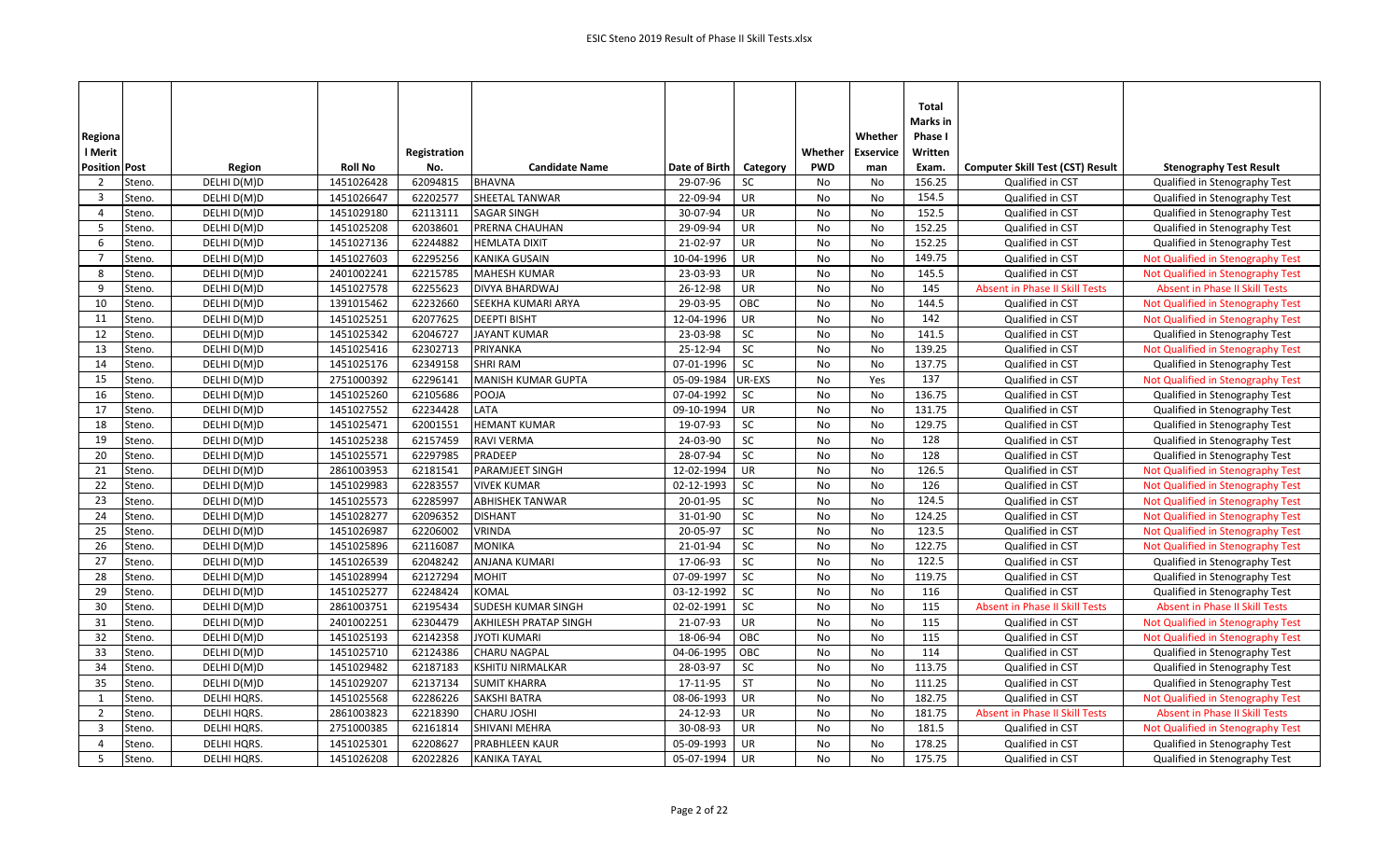|                          |             |                |              |                           |               |            |            |                  | Total    |                                         |                                       |
|--------------------------|-------------|----------------|--------------|---------------------------|---------------|------------|------------|------------------|----------|-----------------------------------------|---------------------------------------|
|                          |             |                |              |                           |               |            |            |                  | Marks in |                                         |                                       |
|                          |             |                |              |                           |               |            |            | Whether          | Phase I  |                                         |                                       |
| Regiona                  |             |                |              |                           |               |            |            |                  |          |                                         |                                       |
| l Merit                  |             |                | Registration |                           |               |            | Whether    | <b>Exservice</b> | Written  |                                         |                                       |
| <b>Position Post</b>     | Region      | <b>Roll No</b> | No.          | <b>Candidate Name</b>     | Date of Birth | Category   | <b>PWD</b> | man              | Exam.    | <b>Computer Skill Test (CST) Result</b> | <b>Stenography Test Result</b>        |
| Steno.<br>-6             | DELHI HQRS. | 1451025538     | 62342079     | SOBAAN AHMAD KHAN         | 03-06-1994    | <b>UR</b>  | No         | No               | 175      | Qualified in CST                        | Not Qualified in Stenography Test     |
| Steno.<br>$\overline{7}$ | DELHI HQRS. | 1451025454     | 62270386     | YASHIKA SACHDEVA          | 12-12-1993    | UR         | No         | No               | 174.5    | Qualified in CST                        | Qualified in Stenography Test         |
| 8<br>Steno.              | DELHI HQRS. | 1451025592     | 62044386     | ASHIMA SHARDA             | 01-03-1996    | UR         | No         | No               | 173.75   | Qualified in CST                        | Qualified in Stenography Test         |
| 9<br>Steno.              | DELHI HQRS. | 1451029211     | 62145723     | SAURABH                   | 29-04-94      | UR         | No         | No               | 173.5    | Qualified in CST                        | Not Qualified in Stenography Test     |
| Steno.<br>10             | DELHI HQRS. | 1451025396     | 62332912     | <b>GEETA JOSHI</b>        | 10-06-1992    | UR         | No         | No               | 172.25   | Qualified in CST                        | Qualified in Stenography Test         |
| 11<br>Steno.             | DELHI HQRS. | 1451028153     | 62015356     | <b>VIBHOR SINGH</b>       | 19-03-94      | UR         | No         | No               | 172      | Qualified in CST                        | Qualified in Stenography Test         |
| 12<br>Steno.             | DELHI HQRS. | 1451025676     | 62105145     | <b>MANISHA BOHRA</b>      | 11-05-1996    | UR         | No         | No               | 172      | Qualified in CST                        | Not Qualified in Stenography Test     |
| 13<br>Steno.             | DELHI HQRS. | 1451026017     | 62089814     | <b>MEGHNA BISHT</b>       | 19-03-95      | UR         | No         | No               | 171.75   | Qualified in CST                        | Qualified in Stenography Test         |
| Steno.<br>14             | DELHI HQRS. | 1451026908     | 62157747     | SNEHA VATSA               | 23-02-94      | UR         | No         | No               | 171.25   | Qualified in CST                        | Not Qualified in Stenography Test     |
| 15<br>Steno.             | DELHI HQRS. | 2511009271     | 62285194     | <b>SUMIT SHARMA</b>       | 27-03-93      | UR         | No         | No               | 169.5    | <b>Not Qualified in CST</b>             | Not Qualified in Stenography Test     |
| 16<br>Steno.             | DELHI HQRS. | 1451025952     | 62148817     | <b>SRISHTI TARIYAL</b>    | 11-01-1994    | UR         | No         | No               | 168.5    | Qualified in CST                        | Qualified in Stenography Test         |
| 17<br>Steno.             | DELHI HQRS. | 1451027183     | 62256591     | MRIDULA SAWHNEY           | 25-10-95      | UR         | No         | No               | 167.75   | Qualified in CST                        | Qualified in Stenography Test         |
| 18<br>Steno.             | DELHI HQRS. | 1451028675     | 62210848     | RAGHAV SHARMA             | 29-05-93      | <b>UR</b>  | No         | No               | 167.5    | Qualified in CST                        | Qualified in Stenography Test         |
| 19<br>Steno.             | DELHI HQRS. | 1451025637     | 62048346     | <b>SHIPRA NARANG</b>      | 25-03-95      | UR         | No         | No               | 167.5    | Qualified in CST                        | Qualified in Stenography Test         |
| 20<br>Steno.             | DELHI HQRS. | 1451025252     | 62294285     | <b>TANIYA DABAS</b>       | 18-03-97      | EWS        | No         | No               | 167.25   | Absent in Phase II Skill Tests          | <b>Absent in Phase II Skill Tests</b> |
| 21<br>Steno.             | DELHI HQRS. | 1451025408     | 62209614     | DIVYA CHAUHAN             | 20-03-97      | UR         | No         | No               | 166      | Qualified in CST                        | Not Qualified in Stenography Test     |
| 22<br>Steno.             | DELHI HQRS. | 1451025640     | 62245361     | <b>ADITYA BHATNAGAR</b>   | 09-04-1992    | UR         | No         | No               | 166      | Qualified in CST                        | Qualified in Stenography Test         |
| 23<br>Steno.             | DELHI HQRS. | 1451025448     | 62328497     | MEGHA PRIYADARSHINI       | 01-05-1995    | UR         | <b>No</b>  | No               | 165      | <b>Absent in Phase II Skill Tests</b>   | <b>Absent in Phase II Skill Tests</b> |
| 24<br>Steno.             | DELHI HQRS. | 1451029480     | 62305619     | <b>ARHUM JAIN</b>         | 26-06-92      | UR         | No         | No               | 162.25   | Qualified in CST                        | Not Qualified in Stenography Test     |
| 25<br>Steno.             | DELHI HQRS. | 1451025269     | 62141000     | <b>KRITIKA BATRA</b>      | 05-04-1995    | UR         | No         | No               | 161.25   | Qualified in CST                        | Not Qualified in Stenography Test     |
| 26<br>Steno.             | DELHI HQRS. | 2751000584     | 62269093     | <b>DEEKSHA KOTHARI</b>    | 08-07-1993    | UR         | No         | No               | 161      | Qualified in CST                        | Not Qualified in Stenography Test     |
| 27<br>Steno.             | DELHI HQRS. | 1451029159     | 62311339     | RAHUL CHAUDHARY           | 20-12-97      | UR         | No         | No               | 161      | Qualified in CST                        | Qualified in Stenography Test         |
| 28<br>Steno.             | DELHI HQRS. | 1451025134     | 62286440     | PRIYANKA                  | 27-05-96      | UR         | No         | No               | 160.75   | Qualified in CST                        | Qualified in Stenography Test         |
| 29<br>Steno.             | DELHI HQRS. | 1451028761     | 62153696     | NIMITESH KUMAR            | 18-03-95      | OBC        | No         | No               | 160.5    | Qualified in CST                        | Qualified in Stenography Test         |
| 30<br>Steno.             | DELHI HQRS. | 1451025540     | 62254686     | AKASH KALRA               | 13-06-89      | UR         | No         | No               | 159.75   | <b>Absent in Phase II Skill Tests</b>   | <b>Absent in Phase II Skill Tests</b> |
| 31<br>Steno.             | DELHI HQRS. | 1451027890     | 62327461     | NISHA KUMARI              | 18-12-97      | EWS        | No         | No               | 159.75   | Qualified in CST                        | Qualified in Stenography Test         |
| 32<br>Steno.             | DELHI HQRS. | 1451025578     | 62059408     | PRIYANKA RANI             | 12-08-1993    | OBC        | No         | No               | 159.5    | Qualified in CST                        | Not Qualified in Stenography Test     |
| 33<br>Steno.             | DELHI HQRS. | 1411002868     | 62014580     | <b>JATIN MAGGO</b>        | 06-11-1995    | UR         | No         | No               | 159.25   | <b>Absent in Phase II Skill Tests</b>   | <b>Absent in Phase II Skill Tests</b> |
| 34<br>Steno.             | DELHI HQRS. | 1451025644     | 62241979     | PARSHANT ROJH             | 20-10-95      | UR         | No         | No               | 158.25   | Absent in Phase II Skill Tests          | <b>Absent in Phase II Skill Tests</b> |
| 35<br>Steno.             | DELHI HQRS. | 1451026537     | 62004443     | ARCHITA MOHAN             | 24-08-96      | UR         | No         | No               | 158      | Qualified in CST                        | Qualified in Stenography Test         |
| 36<br>Steno.             | DELHI HQRS. | 1451028182     | 62044065     | <b>ANKIT SHARMA</b>       | 27-10-95      | EWS        | No         | No               | 157.75   | Qualified in CST                        | Not Qualified in Stenography Test     |
| 37<br>Steno.             | DELHI HQRS. | 1451025325     | 62042927     | NIDHI SHARMA              | 20-04-92      | UR         | No         | No               | 157.25   | Qualified in CST                        | Qualified in Stenography Test         |
| 38<br>Steno.             | DELHI HQRS. | 1451026137     | 62111164     | <b>SHWETA BISHT</b>       | 08-02-1993    | <b>UR</b>  | No         | No               | 157.25   | Qualified in CST                        | Qualified in Stenography Test         |
| 39<br>Steno.             | DELHI HQRS. | 1811002833     | 62159867     | VISHAL YASHASHVI          | 14-11-94      | UR         | No         | No               | 157      | <b>Absent in Phase II Skill Tests</b>   | <b>Absent in Phase II Skill Tests</b> |
| 40<br>Steno.             | DELHI HQRS. | 1451027763     | 62302498     | JYOTSNA MAURYA            | 18-07-89      | OBC        | No         | No               | 156.5    | Absent in Phase II Skill Tests          | <b>Absent in Phase II Skill Tests</b> |
| 41<br>Steno.             | DELHI HQRS. | 1451025192     | 62041503     | SACHIN KUMAR              | 29-12-93      | OBC        | No         | No               | 156.5    | Absent in Phase II Skill Tests          | <b>Absent in Phase II Skill Tests</b> |
| 42<br>Steno.             | DELHI HQRS. | 1451025335     | 62171390     | <b>KAMAL PAL</b>          | 14-08-97      | OBC        | No         | No               | 156.5    | Qualified in CST                        | Qualified in Stenography Test         |
| 43<br>Steno.             | DELHI HQRS. | 1451025453     | 62289034     | <b>RENU TOMER</b>         | 09-03-1992    | <b>EWS</b> | <b>No</b>  | No               | 156.25   | <b>Not Qualified in CST</b>             | Not Qualified in Stenography Test     |
| 44<br>Steno.             | DELHI HQRS. | 2861002958     | 62342014     | SHARAD SWAROOP SRIVASTAVA | 02-10-1994    | UR         | No         | No               | 156.25   | Qualified in CST                        | Not Qualified in Stenography Test     |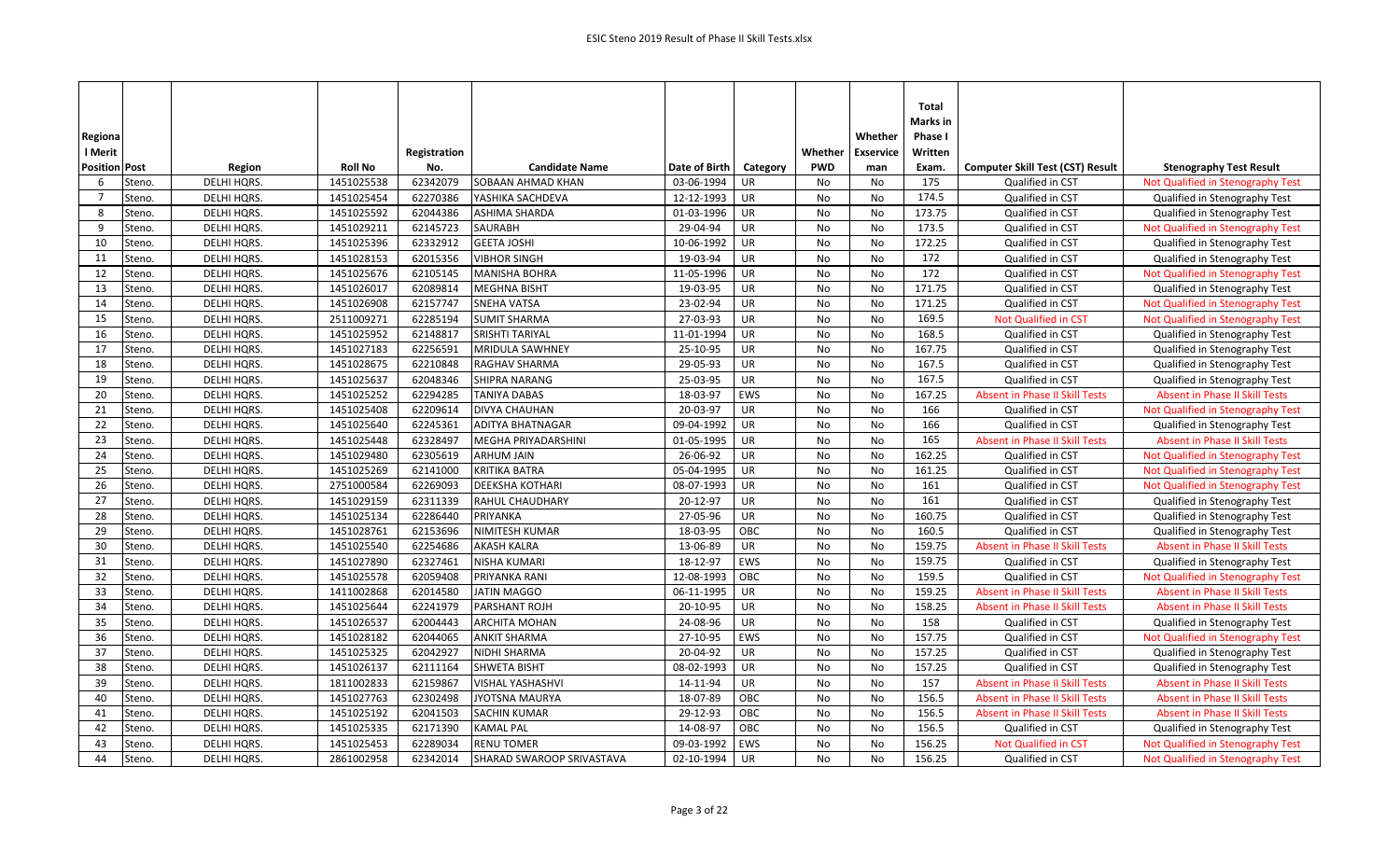| Regiona<br>l Merit   |        |                    |                | Registration |                               |               |            | Whether    | Whether<br><b>Exservice</b> | <b>Total</b><br>Marks in<br>Phase I<br>Written |                                         |                                       |
|----------------------|--------|--------------------|----------------|--------------|-------------------------------|---------------|------------|------------|-----------------------------|------------------------------------------------|-----------------------------------------|---------------------------------------|
| <b>Position Post</b> |        | Region             | <b>Roll No</b> | No.          | <b>Candidate Name</b>         | Date of Birth | Category   | <b>PWD</b> | man                         | Exam.                                          | <b>Computer Skill Test (CST) Result</b> | <b>Stenography Test Result</b>        |
| 45                   | Steno. | DELHI HQRS.        | 1451027840     | 62366414     | AASHA                         | 14-06-96      | <b>UR</b>  | No         | No                          | 156                                            | Qualified in CST                        | Qualified in Stenography Test         |
| 46                   | Steno. | <b>DELHI HQRS</b>  | 1451025616     | 62284675     | <b>PALAK GUPTA</b>            | 26-12-94      | UR         | <b>No</b>  | No                          | 155.25                                         | <b>Absent in Phase II Skill Tests</b>   | <b>Absent in Phase II Skill Tests</b> |
| 47                   | Steno. | DELHI HQRS.        | 1451025917     | 62141336     | <b>NISHA RATHI</b>            | 04-07-1995    | <b>UR</b>  | No         | No                          | 155.25                                         | <b>Absent in Phase II Skill Tests</b>   | <b>Absent in Phase II Skill Tests</b> |
| 48                   | Steno. | DELHI HQRS.        | 1391015485     | 62273540     | AMAN DEEP SINGH KHANUJA       | 29-01-96      | <b>EWS</b> | No         | No                          | 155.25                                         | Qualified in CST                        | Qualified in Stenography Test         |
| 49                   | Steno. | DELHI HQRS.        | 1451025474     | 62317722     | <b>SHUDODHAN SINGH THAKUR</b> | 31-03-92      | <b>ST</b>  | <b>No</b>  | <b>No</b>                   | 154.75                                         | <b>Absent in Phase II Skill Tests</b>   | <b>Absent in Phase II Skill Tests</b> |
| 50                   | Steno. | DELHI HQRS.        | 1451025570     | 62177359     | PRIYANKA YADAV                | 04-11-1994    | OBC        | <b>No</b>  | No                          | 154.75                                         | Not Qualified in CST                    | Not Qualified in Stenography Test     |
| 51                   | Steno. | DELHI HQRS.        | 1451026055     | 62093353     | <b>RITU</b>                   | 30-03-96      | UR         | No         | No                          | 154.75                                         | Qualified in CST                        | Not Qualified in Stenography Test     |
| 52                   | Steno. | DELHI HQRS.        | 1451028879     | 62245658     | YOGESH BALYAN                 | 22-10-93      | <b>EWS</b> | No         | No                          | 154.5                                          | Qualified in CST                        | Qualified in Stenography Test         |
| 53                   | Steno. | DELHI HQRS.        | 1451029197     | 62216617     | <b>ROHIT</b>                  | 03-07-1996    | OBC        | <b>No</b>  | <b>No</b>                   | 154.25                                         | Qualified in CST                        | Qualified in Stenography Test         |
| 54                   | Steno. | DELHI HQRS.        | 1451025323     | 62370339     | MUKUL KUMAR                   | 08-05-1997    | <b>UR</b>  | No         | No                          | 154                                            | <b>Absent in Phase II Skill Tests</b>   | <b>Absent in Phase II Skill Tests</b> |
| 55                   | Steno. | DELHI HQRS.        | 1451029831     | 62307674     | <b>VISHAL VAIBHAV</b>         | 24-12-93      | OBC        | <b>No</b>  | No                          | 153.75                                         | <b>Absent in Phase II Skill Tests</b>   | <b>Absent in Phase II Skill Tests</b> |
| 56                   | Steno. | DELHI HQRS.        | 1451025400     | 62353453     | VIJAYALAXMI SHARMA            | 16-02-97      | UR         | <b>No</b>  | No                          | 153.75                                         | <b>Absent in Phase II Skill Tests</b>   | <b>Absent in Phase II Skill Tests</b> |
| 57                   | Steno. | DELHI HQRS.        | 2851003082     | 62057494     | <b>ADITI SINGH</b>            | 01-12-1998    | UR         | No         | No                          | 153.75                                         | Qualified in CST                        | Qualified in Stenography Test         |
| 58                   | Steno. | DELHI HQRS.        | 2861003209     | 62111490     | <b>TARUN KUMAR SHARMA</b>     | 24-08-00      | <b>UR</b>  | No         | No                          | 153.75                                         | Qualified in CST                        | Qualified in Stenography Test         |
| 59                   | Steno. | DELHI HQRS.        | 1451028071     | 62001811     | <b>HANUMAN JHA</b>            | 27-07-92      | <b>EWS</b> | No         | No                          | 153.25                                         | Qualified in CST                        | Qualified in Stenography Test         |
| 60                   | Steno. | DELHI HQRS.        | 1451025109     | 62295968     | <b>VAISHALI ANAND</b>         | 20-02-94      | UR         | No         | No                          | 153                                            | Qualified in CST                        | Not Qualified in Stenography Test     |
| 61                   | Steno. | DELHI HQRS.        | 1451027134     | 62222127     | <b>DEEPIKA MALIK</b>          | 07-06-1994    | <b>UR</b>  | No         | No                          | 153                                            | Qualified in CST                        | Qualified in Stenography Test         |
| 62                   | Steno. | DELHI HQRS.        | 1451025556     | 62125525     | <b>AMIT KUMAR DUBEY</b>       | 20-09-94      | <b>UR</b>  | No         | No                          | 153                                            | Qualified in CST                        | Not Qualified in Stenography Test     |
| 63                   | Steno. | DELHI HQRS.        | 1451025547     | 62059940     | <b>VANDANA GAUR</b>           | 27-08-94      | UR         | <b>No</b>  | N <sub>o</sub>              | 152.75                                         | Qualified in CST                        | Qualified in Stenography Test         |
| 64                   | Steno. | DELHI HQRS.        | 1451029536     | 62168103     | RAJNEESH MANN                 | 20-11-95      | UR         | No         | No                          | 152.75                                         | Qualified in CST                        | Qualified in Stenography Test         |
| 65                   | Steno. | DELHI HQRS.        | 1451026945     | 62190194     | <b>AYUSHI DABAS</b>           | 22-02-00      | <b>UR</b>  | No         | No                          | 152.75                                         | <b>Absent in Phase II Skill Tests</b>   | <b>Absent in Phase II Skill Tests</b> |
| 66                   | Steno. | DELHI HQRS.        | 2861003793     | 62231250     | <b>SHUBHAM TIWARI</b>         | 24-06-96      | <b>UR</b>  | <b>No</b>  | <b>No</b>                   | 152.5                                          | Qualified in CST                        | Not Qualified in Stenography Test     |
| 67                   | Steno. | DELHI HQRS.        | 1451028165     | 62067838     | SAGAR                         | 25-09-96      | UR         | <b>No</b>  | No                          | 152.5                                          | Qualified in CST                        | Not Qualified in Stenography Test     |
| 68                   | Steno. | DELHI HQRS.        | 1451026417     | 62004275     | <b>TRIPAT KAUR</b>            | 01-08-1993    | <b>UR</b>  | No         | No                          | 152.25                                         | Qualified in CST                        | Qualified in Stenography Test         |
| 69                   | Steno. | DELHI HQRS.        | 1451025973     | 62124148     | <b>APOORVA JAIN</b>           | 06-04-1994    | <b>UR</b>  | No         | No                          | 152.25                                         | Qualified in CST                        | Qualified in Stenography Test         |
| 70                   | Steno. | DELHI HQRS.        | 1451028247     | 62054272     | <b>HIMANSHU TOMAR</b>         | 26-06-97      | <b>UR</b>  | <b>No</b>  | <b>No</b>                   | 152.25                                         | Qualified in CST                        | Qualified in Stenography Test         |
| 71                   | Steno. | DELHI HQRS.        | 1451025190     | 62168058     | <b>KAPIL</b>                  | 01-07-1993    | EWS        | No         | No                          | 152                                            | Qualified in CST                        | Not Qualified in Stenography Test     |
| 72                   | Steno. | DELHI HQRS.        | 1451025428     | 62275859     | <b>AKSHAY VASHIST</b>         | 04-02-1995    | <b>UR</b>  | <b>No</b>  | No                          | 152                                            | <b>Absent in Phase II Skill Tests</b>   | <b>Absent in Phase II Skill Tests</b> |
| 73                   | Steno. | DELHI HQRS.        | 1451025219     | 62163612     | <b>POOJA</b>                  | 08-07-1992    | <b>UR</b>  | <b>No</b>  | No                          | 151.75                                         | Qualified in CST                        | Qualified in Stenography Test         |
| 74                   | Steno. | DELHI HQRS.        | 1451025914     | 62043824     | <b>MAHIMA ABROL</b>           | 03-03-1996    | <b>UR</b>  | No         | No                          | 151.75                                         | Qualified in CST                        | Qualified in Stenography Test         |
| 75                   | Steno. | DELHI HQRS.        | 1391016096     | 62303701     | <b>MADHU MALTI BURNWAL</b>    | 31-07-92      | OBC        | No         | No                          | 151.5                                          | Not Qualified in CST                    | Not Qualified in Stenography Test     |
| 76                   | Steno. | DELHI HQRS.        | 1451029706     | 62144097     | DHEERAJ SAXENA                | 30-12-92      | <b>UR</b>  | No         | No                          | 151                                            | Qualified in CST                        | Qualified in Stenography Test         |
| 77                   | Steno. | DELHI HQRS.        | 1451028869     | 62172119     | <b>KARAN KUMAR</b>            | 03-03-1993    | OBC        | No         | No                          | 151                                            | Qualified in CST                        | Not Qualified in Stenography Test     |
| 78                   | Steno. | DELHI HQRS.        | 1451025483     | 62037169     | <b>DEEKSHA ASIWAL</b>         | 27-07-94      | UR         | No         | No                          | 150.75                                         | Qualified in CST                        | Not Qualified in Stenography Test     |
| 79                   | Steno. | DELHI HQRS.        | 1451025651     | 62099080     | SANDEEP KUMAR SINGH           | 04-01-1996    | <b>UR</b>  | <b>No</b>  | No                          | 150.5                                          | Qualified in CST                        | Not Qualified in Stenography Test     |
| 80                   | Steno. | DELHI HQRS.        | 1811002673     | 62100446     | <b>PRACHI KUMARI</b>          | 26-02-95      | OBC        | No         | No                          | 150.25                                         | Qualified in CST                        | Qualified in Stenography Test         |
| 81                   | Steno. | DELHI HQRS.        | 1451027502     | 62272757     | ARCHANA GOSWAMI               | 03-11-2000    | <b>UR</b>  | No         | No                          | 150.25                                         | Qualified in CST                        | Not Qualified in Stenography Test     |
| 82                   | Steno. | DELHI HQRS.        | 1451025944     | 62019738     | <b>SWATI SHARMA</b>           | 22-11-93      | UR         | No         | No                          | 150                                            | Qualified in CST                        | Not Qualified in Stenography Test     |
| 83                   | Steno. | <b>DELHI HORS.</b> | 1451025700     | 62001382     | <b>AISHWARYA</b>              | 22-01-94      | <b>UR</b>  | <b>No</b>  | <b>No</b>                   | 150                                            | Qualified in CST                        | Qualified in Stenography Test         |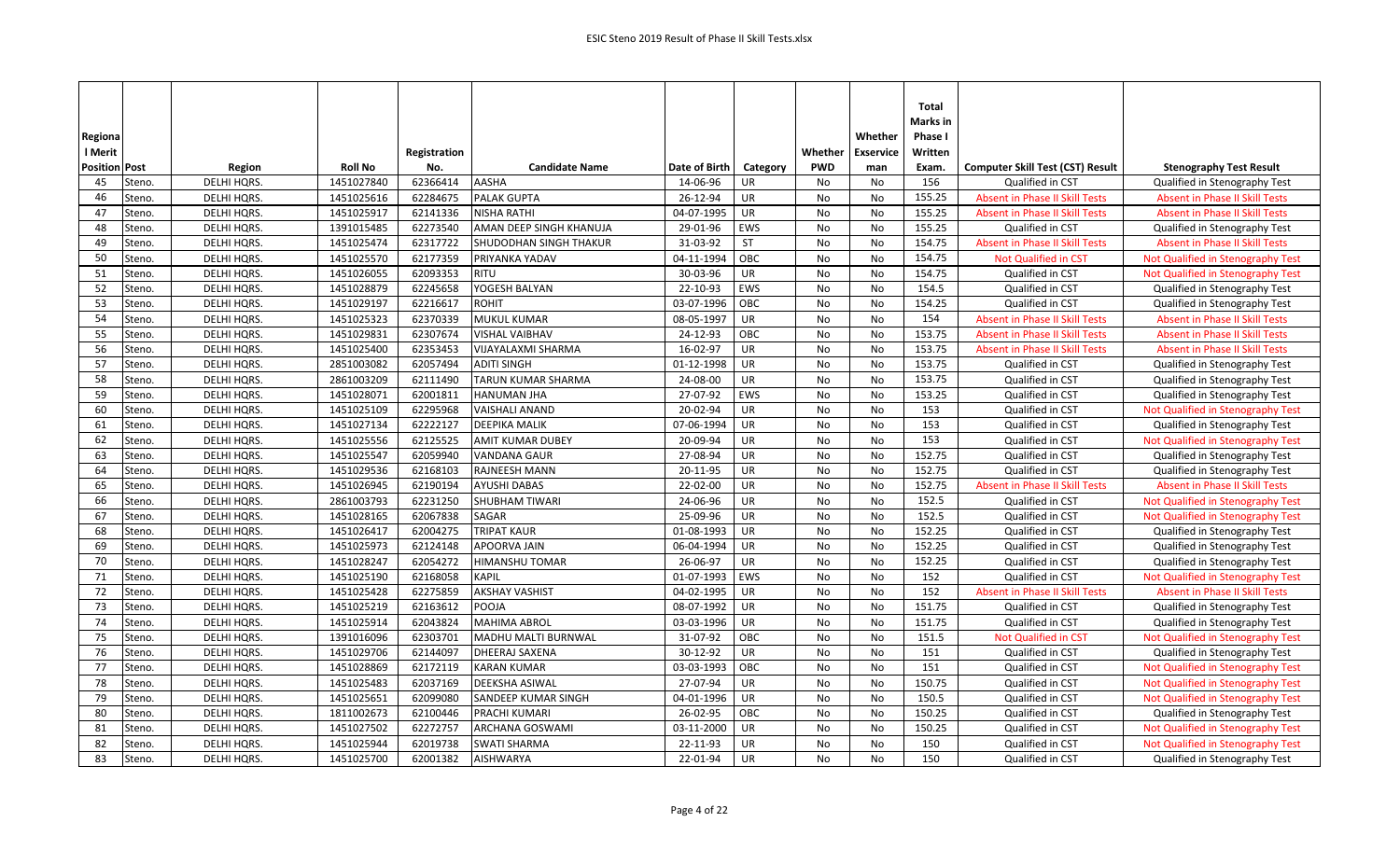|                      |             |                |              |                        |               |           |            |                  | Total    |                                         |                                       |
|----------------------|-------------|----------------|--------------|------------------------|---------------|-----------|------------|------------------|----------|-----------------------------------------|---------------------------------------|
|                      |             |                |              |                        |               |           |            |                  | Marks in |                                         |                                       |
| Regiona              |             |                |              |                        |               |           |            | Whether          | Phase I  |                                         |                                       |
| I Merit              |             |                | Registration |                        |               |           | Whether    | <b>Exservice</b> | Written  |                                         |                                       |
| <b>Position Post</b> | Region      | <b>Roll No</b> | No.          | <b>Candidate Name</b>  | Date of Birth | Category  | <b>PWD</b> | man              | Exam.    | <b>Computer Skill Test (CST) Result</b> | <b>Stenography Test Result</b>        |
| 84<br>Steno.         | DELHI HQRS. | 1451025380     | 62360669     | <b>ANKITA SHARMA</b>   | 17-09-94      | UR        | No         | No               | 150      | Qualified in CST                        | Not Qualified in Stenography Test     |
| 85<br>Steno.         | DELHI HQRS. | 1451026427     | 62055413     | <b>BHAWNA BHATIA</b>   | 18-01-96      | UR        | No         | No               | 149.75   | Qualified in CST                        | Qualified in Stenography Test         |
| 86<br>Steno.         | DELHI HQRS. | 1451029949     | 62142393     | <b>SUSHANT SAHU</b>    | 20-06-96      | OBC       | No         | No               | 149.5    | Qualified in CST                        | Qualified in Stenography Test         |
| 87<br>Steno.         | DELHI HQRS. | 1451025667     | 62365338     | <b>SHIKHA</b>          | 09-08-1996    | UR        | No         | No               | 149.5    | Qualified in CST                        | Qualified in Stenography Test         |
| 88<br>Steno.         | DELHI HQRS. | 1451028285     | 62045015     | <b>ABHISHEK SHARMA</b> | 25-04-92      | UR        | No         | No               | 149.25   | Qualified in CST                        | Not Qualified in Stenography Test     |
| 89<br>Steno.         | DELHI HQRS. | 1451025111     | 62361625     | AAKANKSHA PRATEEK      | 24-06-94      | UR        | No         | No               | 149.25   | Qualified in CST                        | Not Qualified in Stenography Test     |
| 90<br>Steno.         | DELHI HQRS. | 1451025123     | 62316097     | AKANKSHA KUMARI        | 02-08-1996    | OBC       | No         | No               | 149.25   | Qualified in CST                        | Not Qualified in Stenography Test     |
| 91<br>Steno.         | DELHI HQRS. | 1451026511     | 62049247     | JAPLEEN KAUR           | 20-10-98      | UR        | No         | No               | 149.25   | Qualified in CST                        | Not Qualified in Stenography Test     |
| 92<br>Steno.         | DELHI HQRS. | 1451025248     | 62283134     | <b>VISHAL</b>          | 21-07-94      | UR        | No         | No               | 148.5    | Qualified in CST                        | Not Qualified in Stenography Test     |
| 93<br>Steno.         | DELHI HQRS. | 2031002362     | 62329112     | <b>S SRUTHI NAIR</b>   | 12-03-1992    | <b>UR</b> | No         | No               | 148      | Qualified in CST                        | Not Qualified in Stenography Test     |
| 94<br>Steno.         | DELHI HQRS. | 1451025281     | 62046245     | <b>RASHMI MALL</b>     | 07-05-1995    | UR        | No         | No               | 148      | Qualified in CST                        | Not Qualified in Stenography Test     |
| 95<br>Steno.         | DELHI HQRS. | 1451026530     | 62133835     | <b>SHADAB LATIF</b>    | 01-02-1996    | OBC       | No         | No               | 148      | Qualified in CST                        | Not Qualified in Stenography Test     |
| 96<br>Steno.         | DELHI HQRS. | 1451025608     | 62119809     | <b>SUNIL KUMAR</b>     | 16-04-85      | OBC-EXS   | No         | Yes              | 147.75   | <b>Absent in Phase II Skill Tests</b>   | <b>Absent in Phase II Skill Tests</b> |
| 97<br>Steno.         | DELHI HQRS. | 1451028785     | 62144990     | <b>MOHIT YADAV</b>     | 02-06-1993    | OBC       | No         | No               | 147.75   | Qualified in CST                        | Qualified in Stenography Test         |
| 98<br>Steno.         | DELHI HQRS. | 1451027679     | 62302495     | <b>SWAPNIL MAURYA</b>  | 18-11-95      | OBC       | No         | No               | 147.5    | Qualified in CST                        | Qualified in Stenography Test         |
| 99<br>Steno.         | DELHI HQRS. | 1451025221     | 62293369     | SHIVESH SAXENA         | 20-11-95      | EWS       | No         | No               | 147.5    | Absent in Phase II Skill Tests          | Absent in Phase II Skill Tests        |
| 100<br>Steno.        | DELHI HQRS. | 1391014617     | 62157778     | <b>RITIK RAJ</b>       | 20-10-00      | OBC       | No         | No               | 147.5    | Qualified in CST                        | Qualified in Stenography Test         |
| 101<br>Steno.        | DELHI HQRS. | 2401002041     | 62128888     | <b>MONIKA VERMA</b>    | 24-03-94      | OBC       | No         | No               | 147.25   | Qualified in CST                        | Not Qualified in Stenography Test     |
| Steno.<br>102        | DELHI HQRS. | 1451026617     | 62158845     | NISHA GOSWAMI          | 28-05-93      | OBC       | No         | No               | 147      | <b>Not Qualified in CST</b>             | Not Qualified in Stenography Test     |
| 103<br>Steno.        | DELHI HQRS. | 1611001059     | 62226390     | <b>VIKAS BHATI</b>     | 20-10-93      | OBC       | No         | No               | 146.5    | Qualified in CST                        | Qualified in Stenography Test         |
| 104<br>Steno.        | DELHI HQRS. | 2861002952     | 62040256     | <b>SAMRIDHI PALI</b>   | 21-12-93      | OBC       | No         | No               | 146.5    | Qualified in CST                        | Not Qualified in Stenography Test     |
| 105<br>Steno.        | DELHI HQRS. | 1451028064     | 62008050     | ROHIT ROHILLA          | 27-07-93      | OBC       | No         | No               | 146      | Absent in Phase II Skill Tests          | <b>Absent in Phase II Skill Tests</b> |
| 106<br>Steno.        | DELHI HQRS. | 1451026184     | 62065416     | <b>ANKITA BHATIA</b>   | 29-12-93      | OBC       | No         | No               | 145      | Qualified in CST                        | Not Qualified in Stenography Test     |
| 107<br>Steno.        | DELHI HQRS. | 1391015618     | 62206509     | SONU KUMAR             | 13-06-99      | OBC       | No         | No               | 144.25   | Qualified in CST                        | Not Qualified in Stenography Test     |
| Steno.<br>108        | DELHI HQRS. | 1451026564     | 62008417     | <b>ANJALI BALAYAN</b>  | 03-10-1996    | OBC       | No         | <b>No</b>        | 144      | Qualified in CST                        | Qualified in Stenography Test         |
| 109<br>Steno.        | DELHI HQRS. | 2851002804     | 62039851     | PRIYANKA SAHU          | 07-03-1996    | OBC       | No         | No               | 143.75   | Qualified in CST                        | Qualified in Stenography Test         |
| 110<br>Steno.        | DELHI HQRS. | 1451026096     | 62054332     | <b>GARIMA CHANDNA</b>  | 09-09-1992    | EWS       | No         | No               | 142.5    | Qualified in CST                        | Qualified in Stenography Test         |
| 111<br>Steno.        | DELHI HQRS. | 1451028109     | 62030356     | SAKTHIDASAN KR         | 31-05-73      | UR-EXS    | No         | Yes              | 141.25   | Qualified in CST                        | Qualified in Stenography Test         |
| 112<br>Steno.        | DELHI HQRS. | 1391015503     | 62259677     | AKANKSHA KUMARI        | 02-02-1993    | OBC       | No         | No               | 142.25   | Qualified in CST                        | Not Qualified in Stenography Test     |
| 113<br>Steno.        | DELHI HQRS. | 1451025558     | 62091479     | <b>RANJEET SINGH</b>   | 30-07-93      | OBC       | No         | No               | 142.25   | Qualified in CST                        | Not Qualified in Stenography Test     |
| Steno.<br>114        | DELHI HQRS. | 1451028070     | 62006661     | <b>RAHUL KUMAR</b>     | 07-05-1995    | OBC       | No         | No               | 141      | Qualified in CST                        | Qualified in Stenography Test         |
| 115<br>Steno.        | DELHI HQRS. | 1451030168     | 62296137     | AJAY YADAV             | 16-02-98      | OBC       | No         | No               | 141      | Qualified in CST                        | Qualified in Stenography Test         |
| 116<br>Steno.        | DELHI HQRS. | 1611000896     | 62007953     | KIRAN                  | 26-08-89      | OBC       | No         | No               | 140.75   | Qualified in CST                        | Not Qualified in Stenography Test     |
| 117<br>Steno.        | DELHI HQRS. | 1451028027     | 62322923     | <b>GEETA</b>           | 03-03-1991    | OBC       | No         | No               | 140.75   | Qualified in CST                        | Qualified in Stenography Test         |
| 118<br>Steno.        | DELHI HQRS. | 1451025509     | 62254325     | <b>NEHA BABBAR</b>     | 10-10-1995    | OBC       | <b>No</b>  | No               | 140.25   | Qualified in CST                        | Qualified in Stenography Test         |
| 119<br>Steno.        | DELHI HQRS. | 1451028934     | 62335162     | NEERAJ SHARMA          | 26-09-94      | EWS       | No         | No               | 139.25   | Not Qualified in CST                    | Qualified in Stenography Test         |
| 120<br>Steno.        | DELHI HQRS. | 1451029402     | 62261554     | PRAVEEN SHIVHARE       | 22-10-95      | OBC       | No         | No               | 139      | Qualified in CST                        | Not Qualified in Stenography Test     |
| 121<br>Steno.        | DELHI HQRS. | 2751000398     | 62299832     | PRADEEP KUMAR BISHT    | 02-02-1983    | UR-EXS    | <b>No</b>  | Yes              | 138.75   | <b>Absent in Phase II Skill Tests</b>   | <b>Absent in Phase II Skill Tests</b> |
| 122<br>Steno.        | DELHI HQRS. | 1451025140     | 62141240     | <b>NEELAM CHHOKAR</b>  | 03-07-1991    | OBC       | No         | No               | 138.75   | <b>Absent in Phase II Skill Tests</b>   | <b>Absent in Phase II Skill Tests</b> |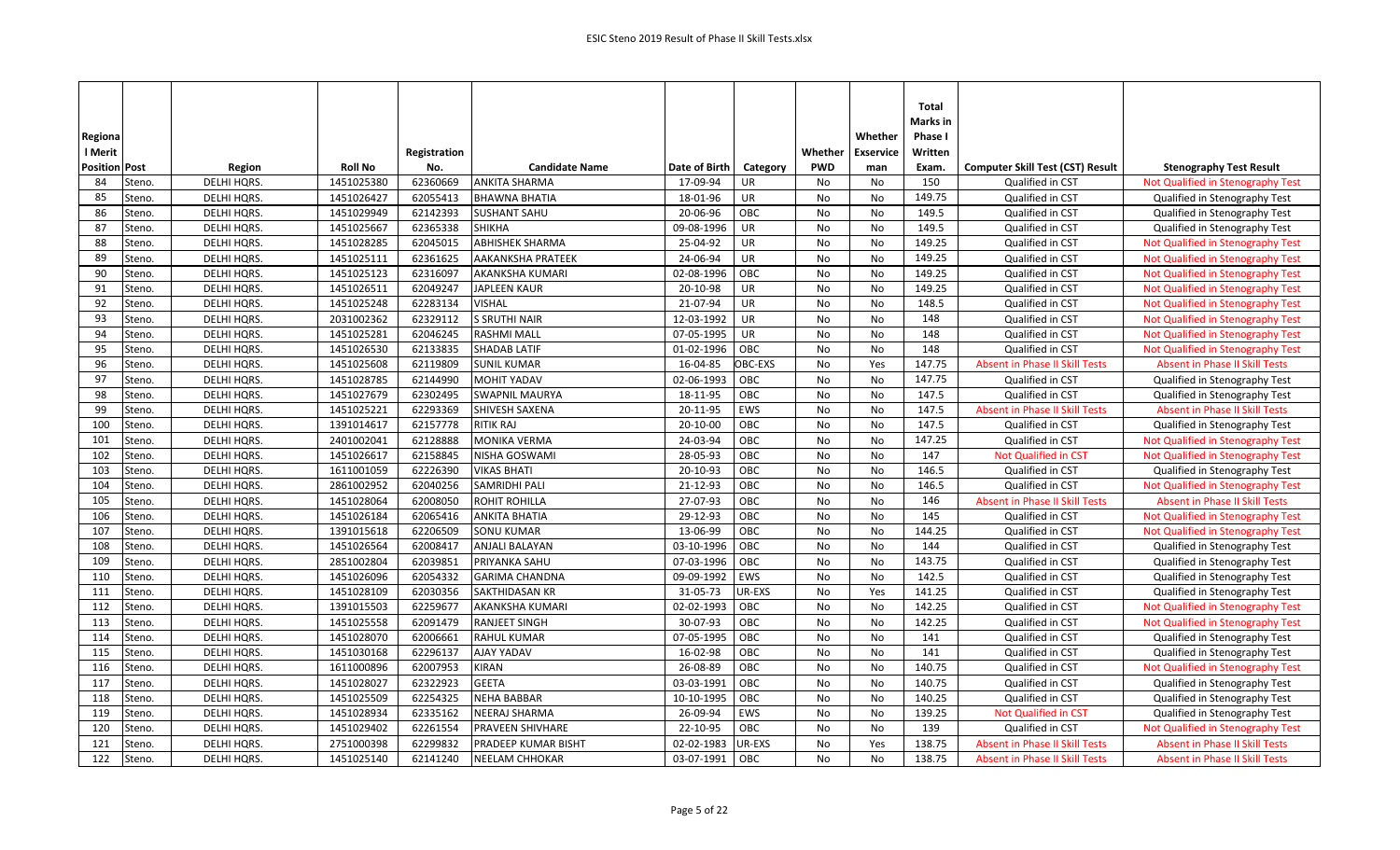|                      |        |             |                |              |                              |               |            |            |                  | <b>Total</b>    |                                         |                                       |
|----------------------|--------|-------------|----------------|--------------|------------------------------|---------------|------------|------------|------------------|-----------------|-----------------------------------------|---------------------------------------|
|                      |        |             |                |              |                              |               |            |            |                  | <b>Marks</b> in |                                         |                                       |
| Regiona              |        |             |                |              |                              |               |            |            | Whether          | Phase I         |                                         |                                       |
| l Merit              |        |             |                | Registration |                              |               |            | Whether    | <b>Exservice</b> | Written         |                                         |                                       |
| <b>Position Post</b> |        | Region      | <b>Roll No</b> | No.          | <b>Candidate Name</b>        | Date of Birth | Category   | <b>PWD</b> | man              | Exam.           | <b>Computer Skill Test (CST) Result</b> | <b>Stenography Test Result</b>        |
| 123                  | Steno. | DELHI HQRS. | 2511010524     | 62153442     | ANKIT                        | 07-02-1995    | OBC        | No         | No               | 138.5           | Qualified in CST                        | Not Qualified in Stenography Test     |
| 124                  | Steno. | DELHI HQRS. | 1451025969     | 62144772     | <b>AMLA KUMARI</b>           | 15-06-92      | <b>ST</b>  | No         | No               | 138.25          | Qualified in CST                        | Not Qualified in Stenography Test     |
| 125                  | Steno. | DELHI HQRS. | 1451029996     | 62261854     | <b>ANKIT</b>                 | 26-07-93      | OBC        | No         | No               | 137.25          | Qualified in CST                        | Qualified in Stenography Test         |
| 126                  | Steno. | DELHI HQRS. | 1451028478     | 62008670     | <b>NITIN KUMAR</b>           | 27-01-96      | OBC        | <b>No</b>  | No               | 137.25          | Qualified in CST                        | Qualified in Stenography Test         |
| 127                  | Steno. | DELHI HQRS. | 1451028755     | 62329280     | NISHANT CHOUDHARY            | 13-02-96      | OBC        | No         | No               | 137             | Qualified in CST                        | Qualified in Stenography Test         |
| 128                  | Steno. | DELHI HQRS. | 1451029272     | 62207131     | ADITYA KUMAR PATEL           | 28-09-00      | OBC        | No         | No               | 136.75          | Qualified in CST                        | Qualified in Stenography Test         |
| 129                  | Steno. | DELHI HQRS. | 1451025546     | 62244128     | RAHUL BHAI MANDAL            | 20-02-96      | OBC        | No         | No               | 136.5           | Qualified in CST                        | Qualified in Stenography Test         |
| 130                  | Steno. | DELHI HQRS. | 1451025682     | 62119477     | POOJA KUMARI                 | 25-09-93      | EWS        | <b>No</b>  | <b>No</b>        | 136             | Qualified in CST                        | Qualified in Stenography Test         |
| 131                  | Steno. | DELHI HQRS. | 1451028726     | 62119323     | <b>ASHUTOSH SAIN</b>         | 15-07-93      | OBC        | No         | No               | 135.25          | Qualified in CST                        | Qualified in Stenography Test         |
| 132                  | Steno. | DELHI HQRS. | 1451028274     | 62069806     | <b>SACHIN KUMAR</b>          | 13-05-96      | OBC        | No         | No               | 135.25          | Qualified in CST                        | Not Qualified in Stenography Test     |
| 133                  | Steno. | DELHI HQRS. | 1451025214     | 62200577     | <b>ANJANI</b>                | 12-07-1996    | OBC        | No         | No               | 135.25          | Qualified in CST                        | Qualified in Stenography Test         |
| 134                  | Steno. | DELHI HQRS. | 1451029520     | 62353722     | <b>TARUN PADIHAR</b>         | 04-10-1992    | OBC        | No         | No               | 135             | Qualified in CST                        | Qualified in Stenography Test         |
| 135                  | Steno. | DELHI HQRS. | 2861003943     | 62222820     | <b>NAKUL RANJAN</b>          | 28-08-90      | OBC        | No         | No               | 134             | Qualified in CST                        | Qualified in Stenography Test         |
| 136                  | Steno. | DELHI HQRS. | 1451026176     | 62002875     | <b>MONIKA GOSWAMI</b>        | 22-07-93      | OBC        | No         | No               | 132.5           | Qualified in CST                        | Qualified in Stenography Test         |
| 137                  | Steno. | DELHI HQRS. | 1451025635     | 62095530     | <b>CHARU</b>                 | 11-12-1997    | EWS        | No         | No               | 132.5           | Qualified in CST                        | Qualified in Stenography Test         |
| 138                  | Steno. | DELHI HQRS. | 1451028642     | 62199853     | RISHI DEV YADAV              | 29-04-92      | OBC        | No         | No               | 132.25          | Qualified in CST                        | Not Qualified in Stenography Test     |
| 139                  | Steno. | DELHI HQRS. | 1451029218     | 62243610     | YATENDER SINGH               | 14-11-92      | OBC        | No         | No               | 132.25          | Qualified in CST                        | Not Qualified in Stenography Test     |
| 140                  | Steno. | DELHI HQRS. | 1451027038     | 62203196     | SANGEETA                     | 27-03-93      | OBC        | <b>No</b>  | No               | 131.5           | Qualified in CST                        | Qualified in Stenography Test         |
| 141                  | Steno. | DELHI HQRS. | 2511009872     | 62046345     | <b>ANKIT MAJOKA</b>          | 22-04-94      | OBC        | No         | No               | 131.5           | Qualified in CST                        | Qualified in Stenography Test         |
| 142                  | Steno. | DELHI HQRS. | 2511010955     | 62293078     | LAKSHITA BHATI               | 03-03-1998    | OBC        | <b>No</b>  | No               | 130.75          | Qualified in CST                        | Qualified in Stenography Test         |
| 143                  | Steno. | DELHI HQRS. | 1451025880     | 62018140     | PREETI KUMARI                | 15-12-98      | OBC        | No         | <b>No</b>        | 130.75          | Qualified in CST                        | Qualified in Stenography Test         |
| 144                  | Steno. | DELHI HQRS. | 1451028872     | 62231070     | <b>ANKIT SAINI</b>           | 31-07-95      | OBC        | No         | No               | 130.25          | Qualified in CST                        | Qualified in Stenography Test         |
| 145                  | Steno. | DELHI HQRS. | 1451025422     | 62158057     | <b>BALJEET KAUR</b>          | 11-09-1989    | OBC        | No         | No               | 130             | Qualified in CST                        | Qualified in Stenography Test         |
| 146                  | Steno. | DELHI HQRS. | 1391014208     | 62222545     | <b>MAUSAM KUMARI</b>         | 03-01-1998    | OBC        | No         | No               | 130             | Qualified in CST                        | Qualified in Stenography Test         |
| 147                  | Steno. | DELHI HQRS. | 2851002810     | 62056892     | <b>RITU</b>                  | 08-02-1998    | OBC        | No         | No               | 129.5           | Qualified in CST                        | Qualified in Stenography Test         |
| 148                  | Steno. | DELHI HQRS. | 1611000989     | 62218474     | <b>SORABH</b>                | 02-12-1995    | OBC        | No         | No               | 128.5           | Qualified in CST                        | Not Qualified in Stenography Test     |
| 149                  | Steno. | DELHI HQRS. | 1451025838     | 62074021     | <b>RISHA GOEL</b>            | 01-04-2000    | EWS        | No         | No               | 128.5           | <b>Absent in Phase II Skill Tests</b>   | <b>Absent in Phase II Skill Tests</b> |
| 150                  | Steno. | DELHI HQRS. | 1451025690     | 62289169     | DHARMENDRA KUMAR             | 07-05-1991    | OBC        | No         | No               | 127.75          | <b>Absent in Phase II Skill Tests</b>   | <b>Absent in Phase II Skill Tests</b> |
| 151                  | Steno. | DELHI HQRS. | 1451025194     | 62366714     | <b>KARAN</b>                 | 30-12-94      | OBC        | No         | No               | 127.5           | Qualified in CST                        | Qualified in Stenography Test         |
| 152                  | Steno. | DELHI HQRS. | 1451028077     | 62002228     | <b>KUNDAN KUMAR</b>          | 20-10-75      | UR-EXS     | <b>No</b>  | Yes              | 127.25          | Qualified in CST                        | Not Qualified in Stenography Test     |
| 153                  | Steno. | DELHI HQRS. | 1451029091     | 62318033     | SHEHROZ ALAM                 | 15-08-95      | <b>EWS</b> | <b>No</b>  | <b>No</b>        | 127             | Qualified in CST                        | Qualified in Stenography Test         |
| 154                  | Steno. | DELHI HQRS. | 1451028226     | 62008703     | <b>ABHISHEK AWANA</b>        | 11-01-1995    | OBC        | No         | No               | 126.75          | Qualified in CST                        | Qualified in Stenography Test         |
| 155                  | Steno. | DELHI HQRS. | 1451027792     | 62317052     | SHEETAL                      | 12-12-1999    | OBC        | No         | No               | 126.75          | Absent in Phase II Skill Tests          | <b>Absent in Phase II Skill Tests</b> |
| 156                  | Steno. | DELHI HQRS. | 1451028315     | 62050029     | <b>SHIVAM GARG</b>           | 20-07-98      | EWS        | <b>No</b>  | <b>No</b>        | 125.5           | Qualified in CST                        | Qualified in Stenography Test         |
| 157                  | Steno. | DELHI HQRS. | 1451025358     | 62088752     | <b>RINE TIRKEY</b>           | 22-07-93      | <b>ST</b>  | No         | No               | 125.25          | Qualified in CST                        | Qualified in Stenography Test         |
| 158                  | Steno. | DELHI HQRS. | 2861002949     | 62029958     | <b>RAJ NIGAM</b>             | 20-07-97      | EWS        | No         | No               | 124.5           | Qualified in CST                        | Not Qualified in Stenography Test     |
| 159                  | Steno. | DELHI HQRS. | 1451025202     | 62171718     | <b>ANJALI RANI</b>           | 11-06-1994    | <b>EWS</b> | No         | <b>No</b>        | 123             | Qualified in CST                        | Not Qualified in Stenography Test     |
| 160                  | Steno. | DELHI HQRS. | 1451029336     | 62336805     | <b>T BIAKLIAN</b>            | 25-11-87      | ST         | <b>No</b>  | No               | 120.5           | Qualified in CST                        | Not Qualified in Stenography Test     |
| 161                  | Steno. | DELHI HQRS. | 1451025579     | 62352489     | <b>SANDEEP SAURABH TOPPO</b> | 13-07-88      | <b>ST</b>  | No         | No               | 115.25          | <b>Absent in Phase II Skill Tests</b>   | <b>Absent in Phase II Skill Tests</b> |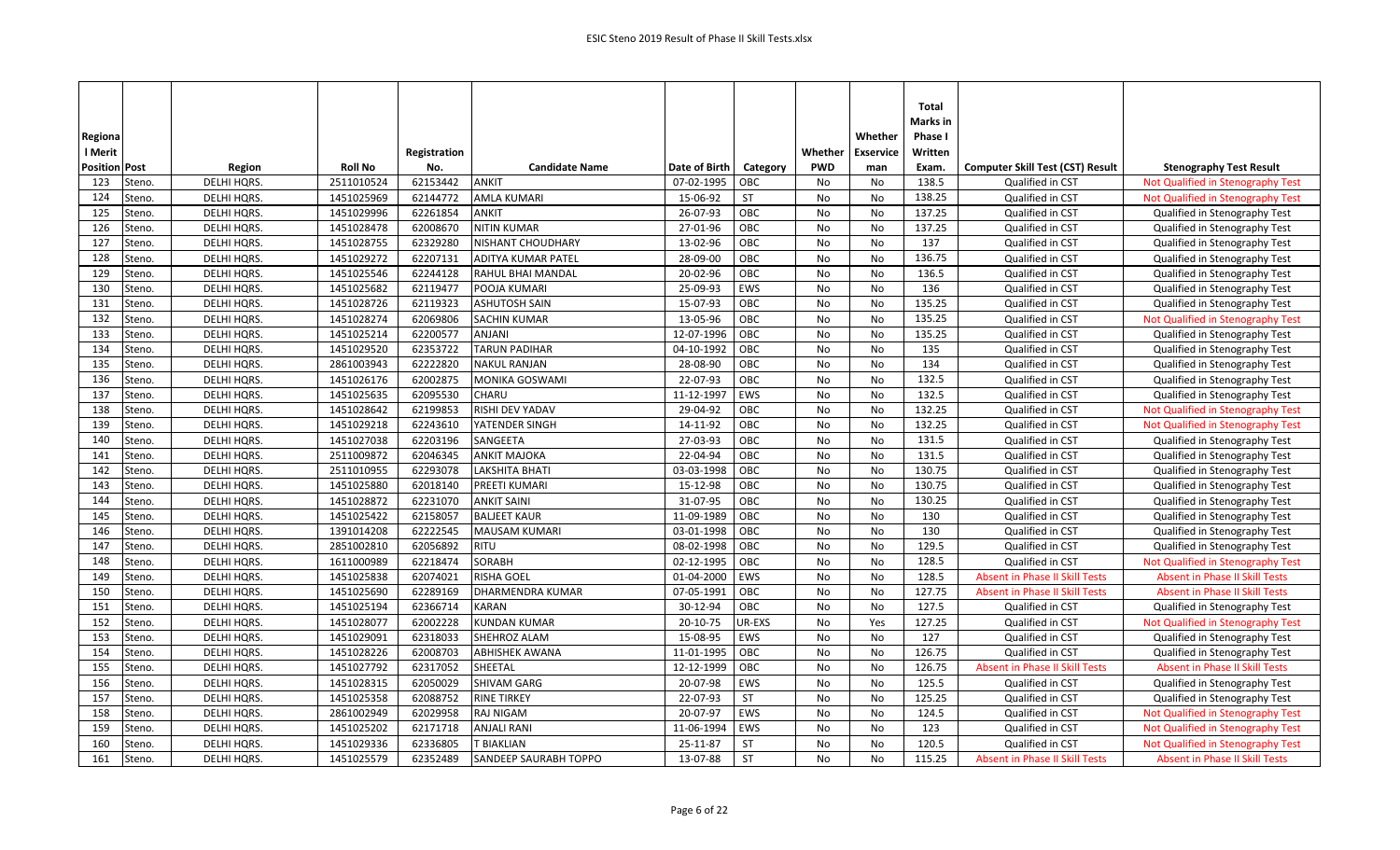| Regiona<br>l Merit   |        |                   |                | Registration |                                |               |                | Whether    | Whether<br><b>Exservice</b> | Total<br>Marks in<br>Phase I<br>Written |                                         |                                       |
|----------------------|--------|-------------------|----------------|--------------|--------------------------------|---------------|----------------|------------|-----------------------------|-----------------------------------------|-----------------------------------------|---------------------------------------|
| <b>Position Post</b> |        | Region            | <b>Roll No</b> | No.          | <b>Candidate Name</b>          | Date of Birth | Category       | <b>PWD</b> | man                         | Exam.                                   | <b>Computer Skill Test (CST) Result</b> | <b>Stenography Test Result</b>        |
| 162                  | Steno. | DELHI HQRS.       | 1451026676     | 62210766     | <b>ANKITA JAIN</b>             | 02-04-1996    | EWS            | No         | No                          | 115.25                                  | Qualified in CST                        | Qualified in Stenography Test         |
| 163                  | Steno. | <b>DELHI HQRS</b> | 1451025289     | 62058554     | SANGEETA                       | 02-04-1997    | EWS            | No         | No                          | 111.25                                  | <b>Not Qualified in CST</b>             | Not Qualified in Stenography Test     |
| 164                  | Steno. | DELHI HQRS.       | 1451027446     | 62243801     | <b>KOMAL</b>                   | 08-05-1994    | EWS            | No         | No                          | 110                                     | <b>Absent in Phase II Skill Tests</b>   | <b>Absent in Phase II Skill Tests</b> |
| 165                  | Steno. | DELHI HQRS.       | 2511009507     | 62223146     | KHUSHBOO SHARMA                | 10-03-1995    | EWS            | No         | No                          | 109.5                                   | Not Qualified in CST                    | Qualified in Stenography Test         |
| 166                  | Steno. | DELHI HQRS.       | 1451029587     | 62271929     | <b>VIJAY SINGH</b>             | 07-01-1979    | UR-EXS         | <b>No</b>  | Yes                         | 108                                     | Qualified in CST                        | Not Qualified in Stenography Test     |
| 167                  | Steno. | DELHI HQRS.       | 1451028412     | 62009480     | <b>MANOJ KUMAR</b>             | 11-01-1983    | <b>EWS-EXS</b> | No         | Yes                         | 107.75                                  | Qualified in CST                        | Not Qualified in Stenography Test     |
| 168                  | Steno. | DELHI HQRS.       | 2851003148     | 62322536     | INDRA SHEKHAR SINGH BHADAURIA  | 12-03-1979    | UR-EXS         | No         | Yes                         | 101.75                                  | Not Qualified in CST                    | Not Qualified in Stenography Test     |
| 169                  | Steno. | DELHI HQRS.       | 1451026080     | 62006233     | <b>ANJALI CHAUHAN</b>          | 27-11-93      | EWS            | No         | No                          | 101.25                                  | Qualified in CST                        | Qualified in Stenography Test         |
| 170                  | Steno. | DELHI HQRS.       | 2851003075     | 62036911     | AJAY CHAKRABORTY               | 25-12-77      | UR-EXS         | No         | Yes                         | 98                                      | Qualified in CST                        | Not Qualified in Stenography Test     |
| 171                  | Steno. | DELHI HQRS.       | 2331003014     | 62011847     | <b>BIKASH KUMAR PRADHAN</b>    | 07-02-1986    | <b>ST</b>      | No         | No                          | 97.75                                   | Not Qualified in CST                    | Not Qualified in Stenography Test     |
| 172                  | Steno. | DELHI HQRS.       | 2511010429     | 62274767     | <b>ARUN RAJ MEENA</b>          | 20-09-90      | <b>ST</b>      | <b>No</b>  | No                          | 97.75                                   | Qualified in CST                        | Not Qualified in Stenography Test     |
| 173                  | Steno. | DELHI HQRS.       | 1451028192     | 62075037     | LAKSHYA SRIVASTAVA             | 10-08-1999    | EWS            | <b>No</b>  | No                          | 96.25                                   | Qualified in CST                        | Not Qualified in Stenography Test     |
| 174                  | Steno. | DELHI HQRS.       | 1451028408     | 62057112     | PADAM KUMAR MEENA              | 07-11-1993    | <b>ST</b>      | No         | No                          | 92                                      | Qualified in CST                        | Not Qualified in Stenography Test     |
| 175                  | Steno. | DELHI HQRS.       | 1451025156     | 62083888     | <b>GOPI CHAND</b>              | 15-10-97      | <b>ST</b>      | <b>No</b>  | No                          | 88                                      | Qualified in CST                        | Not Qualified in Stenography Test     |
| 176                  | Steno. | DELHI HQRS.       | 2511010287     | 62208872     | <b>RAVI MAVER</b>              | 24-06-96      | <b>ST</b>      | No         | No                          | 80                                      | Qualified in CST                        | Qualified in Stenography Test         |
| $\mathbf{1}$         | Steno. | <b>DELHI RO</b>   | 1451025310     | 62063848     | ASHIMA SACHDEVA                | 22-01-96      | <b>UR</b>      | No         | No                          | 149.75                                  | Qualified in CST                        | Qualified in Stenography Test         |
| $\overline{2}$       | Steno. | <b>DELHI RO</b>   | 1451025247     | 62154842     | <b>RITU BATRA</b>              | 22-08-93      | UR             | No         | No                          | 148.5                                   | Qualified in CST                        | Qualified in Stenography Test         |
| 3                    | Steno. | <b>DELHI RO</b>   | 1611001160     | 62205642     | <b>DEEPAK SONI</b>             | 17-12-96      | OBC            | No         | No                          | 141.5                                   | Not Qualified in CST                    | Not Qualified in Stenography Test     |
| $\overline{4}$       | Steno. | <b>DELHI RO</b>   | 1451028168     | 62014550     | <b>SANCHIT BATRA</b>           | 12-06-1997    | UR             | No         | No                          | 139.5                                   | Qualified in CST                        | Qualified in Stenography Test         |
| 5                    | Steno. | <b>DELHI RO</b>   | 1451029328     | 62254769     | <b>KRITARTH GAMBHIR</b>        | 23-09-94      | UR             | No         | No                          | 133                                     | Qualified in CST                        | Not Qualified in Stenography Test     |
| 6                    | Steno. | <b>DELHI RO</b>   | 1451026212     | 62079002     | <b>SHEERI</b>                  | 29-04-92      | UR             | No         | No                          | 126                                     | Qualified in CST                        | Qualified in Stenography Test         |
| -7                   | Steno. | <b>DELHI RO</b>   | 1451028995     | 62270507     | <b>RAVINDER</b>                | 28-11-97      | OBC            | <b>No</b>  | <b>No</b>                   | 122                                     | <b>Absent in Phase II Skill Tests</b>   | <b>Absent in Phase II Skill Tests</b> |
| 8                    | Steno. | <b>DELHI RO</b>   | 1451025344     | 62157768     | <b>CHETNA</b>                  | 03-08-1998    | <b>UR</b>      | No         | No                          | 108.5                                   | Qualified in CST                        | Qualified in Stenography Test         |
| 1                    | Steno. | GOA               | 1391016185     | 62345316     | AKSHAY KUMAR SHARMA            | 26-08-97      | UR             | No         | No                          | 158.5                                   | Not Qualified in CST                    | Not Qualified in Stenography Test     |
| -1                   | Steno. | <b>GUJARAT</b>    | 1511004561     | 62018907     | <b>SURABHI MOHAN</b>           | 21-06-95      | UR             | <b>No</b>  | <b>No</b>                   | 158                                     | Qualified in CST                        | Qualified in Stenography Test         |
| $\overline{2}$       | Steno. | <b>GUJARAT</b>    | 1391014146     | 62185240     | ANUJ KUMAR VERMA               | 01-01-1994    | OBC            | <b>No</b>  | No                          | 151.5                                   | Qualified in CST                        | Qualified in Stenography Test         |
| $\overline{3}$       | Steno. | <b>GUJARAT</b>    | 2511009070     | 62008398     | <b>KARTIK YADAV</b>            | 12-10-1995    | <b>UR</b>      | No         | No                          | 150.25                                  | Qualified in CST                        | Not Qualified in Stenography Test     |
| $\overline{a}$       | Steno. | <b>GUJARAT</b>    | 1511004257     | 62112408     | <b>SAUMYA SHARMA</b>           | 21-03-95      | <b>UR</b>      | No         | No                          | 150                                     | Qualified in CST                        | Not Qualified in Stenography Test     |
| 5                    | Steno. | <b>GUJARAT</b>    | 2401002073     | 62302186     | <b>SOURABH SIDANA</b>          | 07-11-1994    | <b>UR</b>      | <b>No</b>  | No                          | 148.25                                  | Qualified in CST                        | Not Qualified in Stenography Test     |
| 6                    | Steno. | <b>GUJARAT</b>    | 1511004483     | 62175042     | HIMJA KANHAIYALAL TRIVEDI      | 19-11-97      | UR             | No         | No                          | 147.25                                  | Qualified in CST                        | Not Qualified in Stenography Test     |
| - 7                  | Steno. | <b>GUJARAT</b>    | 1511004324     | 62334254     | AGRAWAL HELLY MANISHBHAI       | 10-05-1999    | SC             | No         | No                          | 146.75                                  | Qualified in CST                        | Not Qualified in Stenography Test     |
| 8                    | Steno. | <b>GUJARAT</b>    | 1511004265     | 62091262     | JAYA PARIMALAM REDDIAR         | 28-11-95      | UR             | No         | No                          | 145.5                                   | Qualified in CST                        | Qualified in Stenography Test         |
| -9                   | Steno. | <b>GUJARAT</b>    | 1511004256     | 62169329     | <b>NEHA SAJEEV</b>             | 24-08-94      | UR             | No         | No                          | 137                                     | Qualified in CST                        | Not Qualified in Stenography Test     |
| 10                   | Steno. | <b>GUJARAT</b>    | 1511004272     | 62265673     | YASH JATIN KHAKHAR             | 24-02-95      | <b>UR</b>      | No         | No                          | 136.25                                  | Qualified in CST                        | Not Qualified in Stenography Test     |
| 11                   | Steno. | <b>GUJARAT</b>    | 1511004446     | 62240692     | JAHNVI DILIPBHAI KALANI        | 26-08-88      | OBC            | No         | No                          | 130                                     | Qualified in CST                        | Qualified in Stenography Test         |
| 12                   | Steno. | <b>GUJARAT</b>    | 1511004274     | 62005803     | KOLLURU PRATEEK                | 03-11-1998    | UR             | No         | No                          | 129.75                                  | Qualified in CST                        | Not Qualified in Stenography Test     |
| 13                   | Steno. | <b>GUJARAT</b>    | 1511004447     | 62176920     | PRIYANKA KISHORBHAI KARIYA     | 10-12-1996    | <b>UR</b>      | No         | No                          | 123.75                                  | Qualified in CST                        | Not Qualified in Stenography Test     |
| 14                   | Steno. | <b>GUJARAT</b>    | 1511004244     | 62083360     | POOJA KAPOOR                   | 09-12-1993    | <b>UR</b>      | No         | No                          | 119.75                                  | Qualified in CST                        | Not Qualified in Stenography Test     |
| 15                   | Steno. | <b>GUJARAT</b>    | 1511004258     | 62011634     | SHABIHABANU ANWARULHAQUE SAIYE | 19-03-97      | <b>UR</b>      | No         | No                          | 119.5                                   | Qualified in CST                        | Not Qualified in Stenography Test     |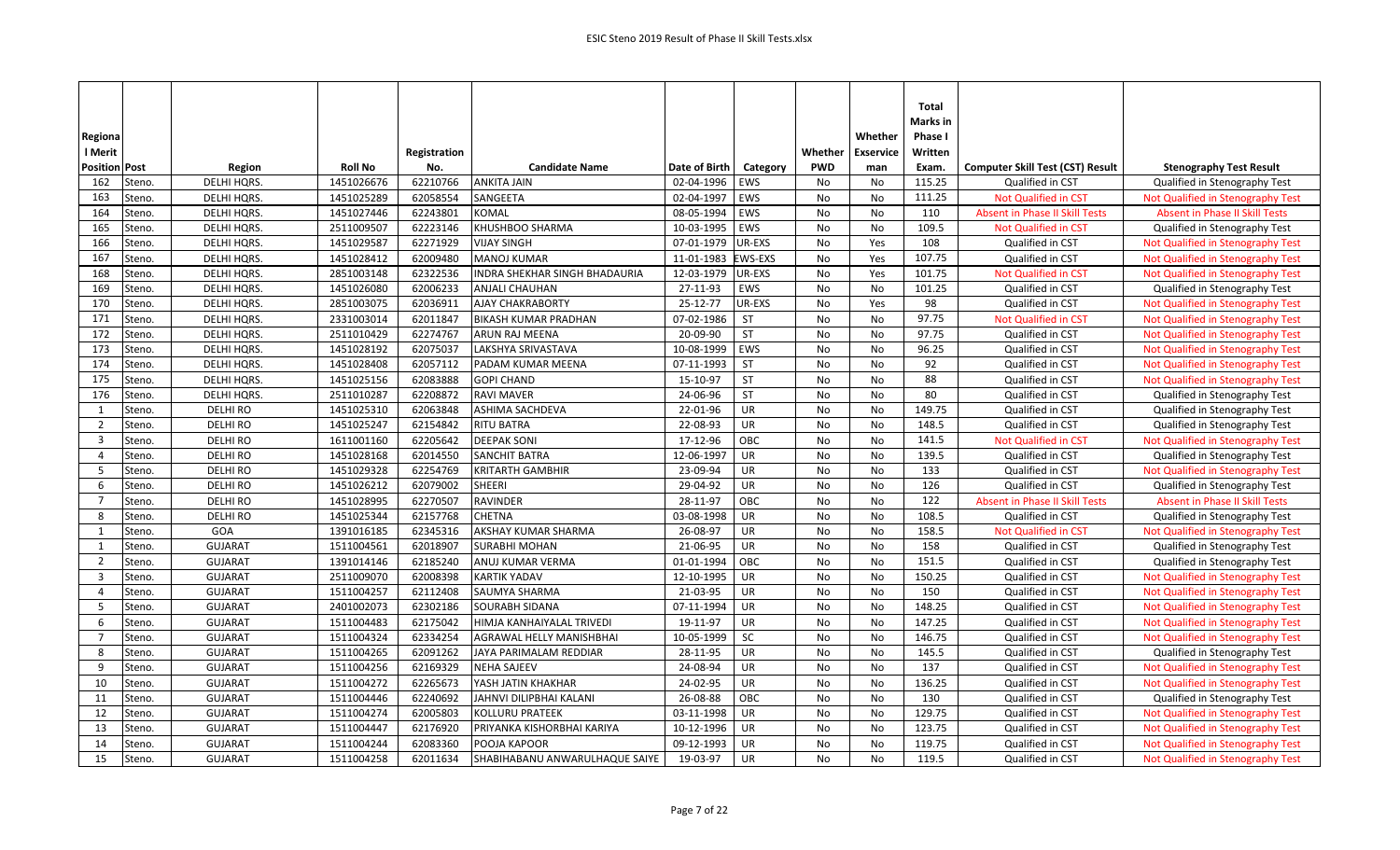| Regiona                           |                  |                |                     |                                |               |            |            | Whether          | Total<br>Marks in<br>Phase I |                                         |                                       |
|-----------------------------------|------------------|----------------|---------------------|--------------------------------|---------------|------------|------------|------------------|------------------------------|-----------------------------------------|---------------------------------------|
| l Merit                           |                  |                |                     |                                |               |            | Whether    | <b>Exservice</b> | Written                      |                                         |                                       |
| <b>Position Post</b>              | Region           | <b>Roll No</b> | Registration<br>No. | <b>Candidate Name</b>          | Date of Birth | Category   | <b>PWD</b> | man              | Exam.                        | <b>Computer Skill Test (CST) Result</b> | <b>Stenography Test Result</b>        |
| 16<br>Steno.                      | <b>GUJARAT</b>   | 1511004317     | 62316412            | SOLANKI GEETA NAGARAM          | 29-08-97      | UR         | No         | No               | 119.5                        | Qualified in CST                        | Not Qualified in Stenography Test     |
| Steno.<br>17                      | <b>GUJARAT</b>   | 1511004587     | 62258401            | RANVIR BHARATKUMAR CHAVDA      | 15-05-92      | UR         | No         | No               | 118.5                        | Absent in Phase II Skill Tests          | <b>Absent in Phase II Skill Tests</b> |
| Steno.<br>18                      | <b>GUJARAT</b>   | 2511009043     | 62357919            | <b>SURYA PRATAP SINGH</b>      | 19-06-97      | UR         | No         | No               | 117.25                       | Qualified in CST                        | Not Qualified in Stenography Test     |
| 19<br>Steno.                      | <b>GUJARAT</b>   | 2851003262     | 62308876            | <b>ABHIJIT DWIVEDI</b>         | 18-05-00      | UR         | No         | No               | 115.5                        | Qualified in CST                        | Not Qualified in Stenography Test     |
| 20<br>Steno.                      | <b>GUJARAT</b>   | 2511011010     | 62152988            | <b>ABHISHEK SHARMA</b>         | 25-06-96      | UR         | No         | <b>No</b>        | 108.75                       | Qualified in CST                        | Not Qualified in Stenography Test     |
| 1<br>Steno.                       | J&K              | 1741000235     | 62216023            | RICHA SHARMA                   | 20-12-95      | UR         | No         | No               | 108.5                        | Not Qualified in CST                    | Not Qualified in Stenography Test     |
| 1<br>Steno.                       | <b>JHARKHAND</b> | 1811002759     | 62361161            | <b>KUMAR MAYANT</b>            | 01-05-2000    | <b>UR</b>  | No         | No               | 177.5                        | <b>Absent in Phase II Skill Tests</b>   | <b>Absent in Phase II Skill Tests</b> |
| $\overline{2}$<br>Steno.          | <b>JHARKHAND</b> | 1811002662     | 62125834            | PRAKASH KUMAR                  | 20-08-97      | OBC        | No         | No               | 155.75                       | Qualified in CST                        | Qualified in Stenography Test         |
| $\overline{\mathbf{3}}$<br>Steno. | <b>JHARKHAND</b> | 1811002842     | 62036932            | DEEKSHA KUMARI                 | 09-08-1997    | UR         | No         | No               | 150                          | Qualified in CST                        | Qualified in Stenography Test         |
| $\overline{4}$<br>Steno.          | <b>JHARKHAND</b> | 1811002783     | 62005499            | ANAND DAS                      | 20-01-97      | SC         | No         | No               | 136.5                        | <b>Absent in Phase II Skill Tests</b>   | <b>Absent in Phase II Skill Tests</b> |
| - 5<br>Steno.                     | <b>JHARKHAND</b> | 1811002658     | 62306881            | <b>ANKIT KUMAR</b>             | 04-10-1996    | UR         | No         | No               | 118                          | Qualified in CST                        | Not Qualified in Stenography Test     |
| 1<br>Steno.                       | KARNATAKA        | 2201006608     | 62076364            | HARSHA SURESH SEHWANI          | 20-07-93      | UR         | <b>No</b>  | No               | 171.75                       | <b>Absent in Phase II Skill Tests</b>   | <b>Absent in Phase II Skill Tests</b> |
| 2<br>Steno.                       | KARNATAKA        | 1451028556     | 62053876            | PRAMOD PALISSERI GIREESAN      | 19-12-74      | OBC-EXS    | No         | Yes              | 166.75                       | Qualified in CST                        | Not Qualified in Stenography Test     |
| $\overline{3}$<br>Steno.          | KARNATAKA        | 1831003885     | 62273845            | <b>PAKKEER APSAR</b>           | 06-12-1993    | EWS        | No         | No               | 164                          | Qualified in CST                        | Not Qualified in Stenography Test     |
| $\overline{4}$<br>Steno.          | KARNATAKA        | 2331002971     | 62023567            | <b>GOKUL</b>                   | 06-05-1991    | OBC        | No         | No               | 160.5                        | Qualified in CST                        | Not Qualified in Stenography Test     |
| 5<br>Steno.                       | KARNATAKA        | 1831003869     | 62337343            | SANATH KUMAR SHETTY            | 22-06-92      | UR         | No         | No               | 152.5                        | Qualified in CST                        | Not Qualified in Stenography Test     |
| 6<br>Steno.                       | KARNATAKA        | 1831004048     | 62177039            | SIDDHARTH P SETH               | 29-11-95      | UR         | No         | No               | 148.75                       | Qualified in CST                        | Not Qualified in Stenography Test     |
| 7<br>Steno.                       | KARNATAKA        | 1831003875     | 62026049            | <b>BOGGARAPU NARENDRA</b>      | 15-05-93      | <b>EWS</b> | No         | No               | 147.25                       | Qualified in CST                        | Not Qualified in Stenography Test     |
| 8<br>Steno.                       | KARNATAKA        | 1251001046     | 62050117            | SANTHOSHA T                    | 28-02-94      | <b>SC</b>  | <b>No</b>  | No               | 146.25                       | <b>Absent in Phase II Skill Tests</b>   | Absent in Phase II Skill Tests        |
| 9<br>Steno.                       | KARNATAKA        | 1831004232     | 62080339            | <b>SUMAN DABADI</b>            | 13-05-95      | <b>EWS</b> | No         | No               | 145                          | Qualified in CST                        | Qualified in Stenography Test         |
| 10<br>Steno.                      | KARNATAKA        | 1831003860     | 62207788            | UPPARA URAVAKONDA SRUTHI       | 25-04-96      | OBC        | No         | No               | 144.5                        | Qualified in CST                        | Not Qualified in Stenography Test     |
| 11<br>Steno.                      | KARNATAKA        | 1391014519     | 62004311            | <b>ABHINAV GANDHI</b>          | 10-02-1994    | SC         | No         | No               | 142                          | Qualified in CST                        | Not Qualified in Stenography Test     |
| 12<br>Steno.                      | KARNATAKA        | 1451029224     | 62261219            | <b>NAVEEN RAI</b>              | 29-11-89      | SC         | No         | No               | 141                          | Qualified in CST                        | Not Qualified in Stenography Test     |
| 13<br>Steno.                      | KARNATAKA        | 1831003893     | 62149873            | <b>DEEPAK MATHEW</b>           | 30-08-93      | UR         | No         | No               | 139                          | Qualified in CST                        | Not Qualified in Stenography Test     |
| Steno.<br>14                      | <b>KARNATAKA</b> | 2681008118     | 62113490            | SANABOINA VENKATA SIVA KUMAR Y | 15-06-94      | OBC        | No         | No               | 134.25                       | Qualified in CST                        | Not Qualified in Stenography Test     |
| 15<br>Steno.                      | KARNATAKA        | 1831003890     | 62250692            | SHASHIKUMAR MG                 | 13-06-94      | EWS        | No         | No               | 134                          | Qualified in CST                        | Not Qualified in Stenography Test     |
| 16<br>Steno.                      | KARNATAKA        | 1391014202     | 62093989            | <b>ASHISH KUMAR</b>            | 25-12-94      | OBC        | No         | No               | 133                          | <b>Absent in Phase II Skill Tests</b>   | <b>Absent in Phase II Skill Tests</b> |
| 17<br>Steno.                      | KARNATAKA        | 1831004244     | 62137213            | <b>MANJUNATH KATHAR</b>        | 01-09-1992    | OBC        | No         | No               | 132.5                        | <b>Absent in Phase II Skill Tests</b>   | <b>Absent in Phase II Skill Tests</b> |
| 18<br>Steno.                      | KARNATAKA        | 1391016136     | 62350967            | KAUSHAL MADHAV                 | 27-01-99      | OBC        | No         | No               | 129.25                       | Qualified in CST                        | Qualified in Stenography Test         |
| 19<br>Steno.                      | KARNATAKA        | 2951008959     | 62307686            | <b>NEHA GUPTA</b>              | 08-08-1991    | OBC        | No         | No               | 125                          | Qualified in CST                        | Not Qualified in Stenography Test     |
| 20<br>Steno.                      | KARNATAKA        | 2681008064     | 62163313            | A SANJAY DATTA                 | 20-07-97      | OBC        | No         | No               | 124                          | Qualified in CST                        | Not Qualified in Stenography Test     |
| 21<br>Steno.                      | KARNATAKA        | 1831003897     | 62036115            | <b>G CHALAPATHI</b>            | 16-02-90      | OBC        | No         | No               | 123.75                       | <b>Not Qualified in CST</b>             | Not Qualified in Stenography Test     |
| 22<br>Steno.                      | KARNATAKA        | 1451025367     | 62354234            | <b>DUPLE SINHA</b>             | 16-06-91      | OBC        | No         | No               | 123.75                       | Qualified in CST                        | Not Qualified in Stenography Test     |
| 23<br>Steno.                      | KARNATAKA        | 1831003888     | 62203984            | <b>VINAY KUMAR N</b>           | 07-06-1994    | OBC        | No         | No               | 122.75                       | Qualified in CST                        | Not Qualified in Stenography Test     |
| 24<br>Steno.                      | KARNATAKA        | 1451025498     | 62114282            | PINKI RAY                      | 31-05-96      | OBC        | No         | No               | 121.25                       | Qualified in CST                        | Not Qualified in Stenography Test     |
| 25<br>Steno.                      | KARNATAKA        | 2681008142     | 62043995            | C RAKESH                       | 10-02-1990    | OBC        | No         | No               | 119.5                        | Qualified in CST                        | Not Qualified in Stenography Test     |
| 26<br>Steno.                      | KARNATAKA        | 2031002500     | 62269136            | KRISHNAPRATHEEK V R            | 04-05-1991    | OBC        | No         | No               | 118.75                       | Qualified in CST                        | Not Qualified in Stenography Test     |
| 27<br>Steno.                      | KARNATAKA        | 1831003865     | 62109124            | <b>VARSHA</b>                  | 10-10-1992    | OBC        | No         | No               | 116.5                        | Qualified in CST                        | Not Qualified in Stenography Test     |
| 28<br>Steno.                      | KARNATAKA        | 2951008396     | 62281646            | <b>AMAL KUMAR NAYAK</b>        | 01-10-1990    | OBC        | No         | No               | 115.25                       | Qualified in CST                        | Not Qualified in Stenography Test     |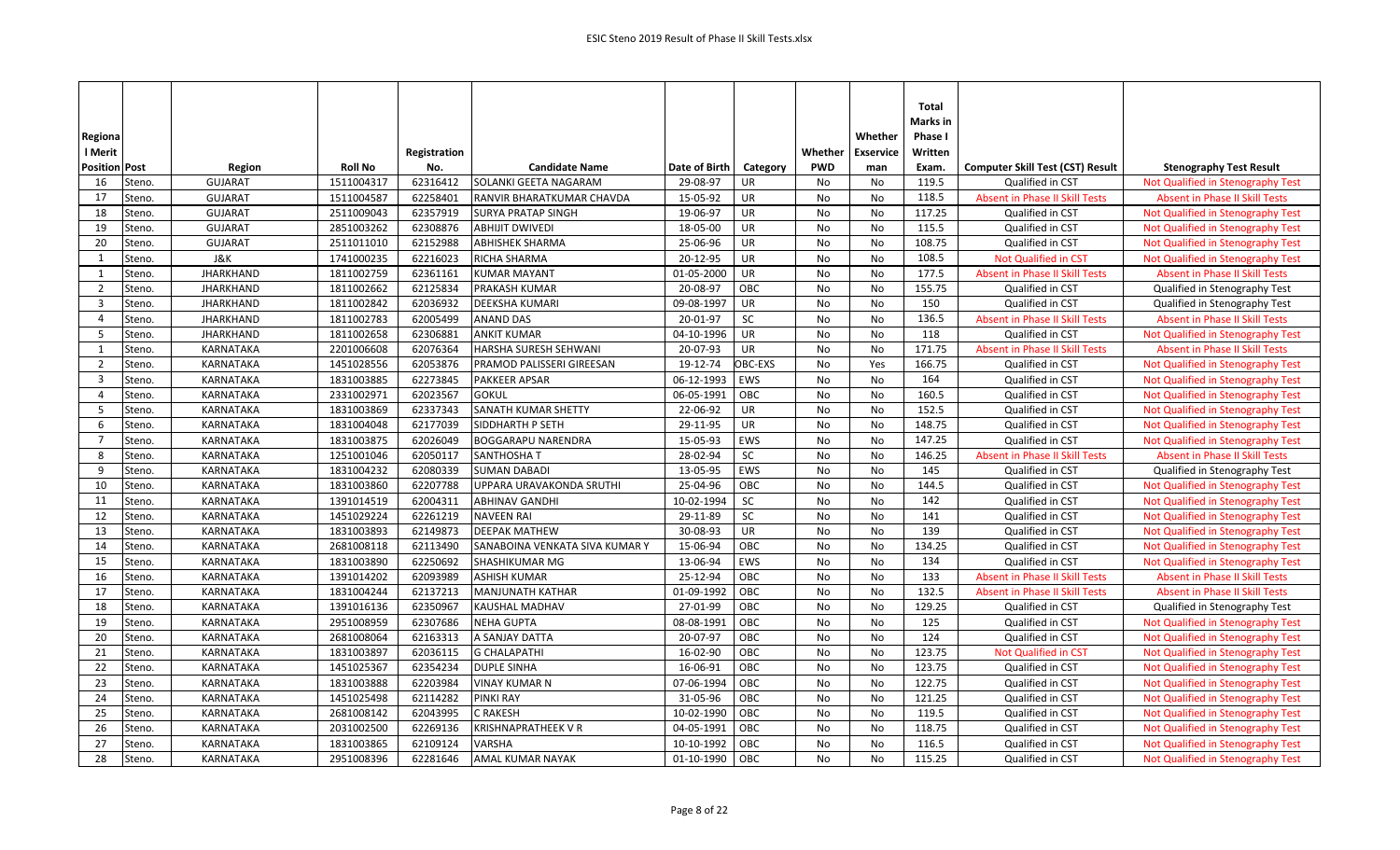| Regiona                  |                       |                |              |                                    |               |           |            | Whether          | Total<br>Marks in<br>Phase I |                                         |                                       |
|--------------------------|-----------------------|----------------|--------------|------------------------------------|---------------|-----------|------------|------------------|------------------------------|-----------------------------------------|---------------------------------------|
| I Merit                  |                       |                | Registration |                                    |               |           | Whether    | <b>Exservice</b> | Written                      |                                         |                                       |
| <b>Position Post</b>     | Region                | <b>Roll No</b> | No.          | <b>Candidate Name</b>              | Date of Birth | Category  | <b>PWD</b> | man              | Exam.                        | <b>Computer Skill Test (CST) Result</b> | <b>Stenography Test Result</b>        |
| 29<br>Steno.             | KARNATAKA             | 1831003856     | 62283523     | <b>GURAJALA NARASIMHULU</b>        | 07-12-1992    | OBC       | No         | No               | 115.25                       | <b>Not Qualified in CST</b>             | Not Qualified in Stenography Test     |
| 30<br>Steno.             | <b>KARNATAKA</b>      | 1831003831     | 62164032     | <b>SRIVARSHA S</b>                 | 18-05-96      | OBC       | No         | No               | 114                          | Qualified in CST                        | Not Qualified in Stenography Test     |
| 31<br>Steno.             | KARNATAKA             | 2681008141     | 62349851     | <b>BOMMABOINA LAKSHMI NARAYANA</b> | 28-03-90      | OBC       | No         | No               | 112.5                        | Qualified in CST                        | Not Qualified in Stenography Test     |
| 32<br>Steno.             | KARNATAKA             | 2681008143     | 62159555     | <b>BEGARE SREENIVAS</b>            | 29-12-89      | SC        | No         | No               | 109.5                        | Qualified in CST                        | Not Qualified in Stenography Test     |
| 33<br>Steno.             | <b>KARNATAKA</b>      | 1831003899     | 62353604     | JYOTI DHARMADAS                    | 10-01-1993    | OBC       | No         | No               | 108.75                       | Qualified in CST                        | Not Qualified in Stenography Test     |
| 34<br>Steno.             | KARNATAKA             | 1451029701     | 62118494     | <b>SHIV KUMAR</b>                  | 10-02-1992    | SC        | No         | No               | 107                          | Qualified in CST                        | Not Qualified in Stenography Test     |
| 35<br>Steno.             | KARNATAKA             | 1831003871     | 62183141     | ASHA RANGASWAMY                    | 13-09-90      | SC        | No         | No               | 106.5                        | Qualified in CST                        | Not Qualified in Stenography Test     |
| 36<br>Steno.             | KARNATAKA             | 1831003965     | 62116486     | <b>BHAVANIS</b>                    | 29-12-89      | <b>ST</b> | No         | No               | 105                          | Qualified in CST                        | Not Qualified in Stenography Test     |
| 37<br>Steno.             | KARNATAKA             | 1811002802     | 62336492     | <b>MANISH KUMAR</b>                | 01-01-1995    | OBC       | No         | No               | 102                          | <b>Absent in Phase II Skill Tests</b>   | <b>Absent in Phase II Skill Tests</b> |
| 38<br>Steno.             | KARNATAKA             | 2681008029     | 62136329     | THIPPANNAGARI CHANDRASEKHAR        | 05-11-1994    | <b>SC</b> | No         | No               | 101.75                       | <b>Absent in Phase II Skill Tests</b>   | <b>Absent in Phase II Skill Tests</b> |
| 39<br>Steno.             | KARNATAKA             | 1831004001     | 62291877     | KANUMUKKALA ARIEF                  | 12-11-2000    | OBC       | No         | No               | 101.25                       | Qualified in CST                        | Not Qualified in Stenography Test     |
| 40<br>Steno.             | <b>KARNATAKA</b>      | 1831004150     | 62258241     | PINTU KUMAR MAHATO                 | 05-12-1978    | OBC-EXS   | No         | Yes              | 93.75                        | <b>Absent in Phase II Skill Tests</b>   | <b>Absent in Phase II Skill Tests</b> |
| 41<br>Steno.             | KARNATAKA             | 1831003880     | 62017957     | RAMANI A                           | 18-02-89      | SC        | No         | No               | 92.25                        | Qualified in CST                        | Not Qualified in Stenography Test     |
| 1<br>Steno.              | <b>KERALA</b>         | 2031002257     | 62360711     | PRANOY K PRADEEP                   | 28-08-92      | OBC       | No         | No               | 175.75                       | <b>Absent in Phase II Skill Tests</b>   | <b>Absent in Phase II Skill Tests</b> |
| $\overline{2}$<br>Steno. | <b>KERALA</b>         | 2031002543     | 62032160     | <b>GEETHANJALI G</b>               | 10-04-1994    | <b>UR</b> | No         | No               | 170                          | Qualified in CST                        | Not Qualified in Stenography Test     |
| $\overline{3}$<br>Steno. | <b>KERALA</b>         | 2031002277     | 62105248     | JINSA S B                          | 03-04-1994    | OBC       | No         | No               | 155.5                        | Qualified in CST                        | Not Qualified in Stenography Test     |
| $\overline{4}$<br>Steno. | <b>KERALA</b>         | 2031002273     | 62142885     | <b>HARIKRISHNAN B</b>              | 28-04-91      | OBC       | No         | No               | 155                          | Qualified in CST                        | Not Qualified in Stenography Test     |
| - 5<br>Steno.            | <b>KERALA</b>         | 2031002442     | 62352377     | <b>GOVARDHAN B</b>                 | 31-01-94      | UR        | No         | No               | 155                          | Qualified in CST                        | Not Qualified in Stenography Test     |
| 6<br>Steno.              | <b>KERALA</b>         | 2031002537     | 62112406     | SABARINATH K S                     | 07-01-1994    | UR        | No         | No               | 152.5                        | Qualified in CST                        | Qualified in Stenography Test         |
| 7<br>Steno.              | <b>KERALA</b>         | 2031002547     | 62190901     | PRIYANKA G                         | 08-02-1997    | OBC       | No         | No               | 151.25                       | Qualified in CST                        | Qualified in Stenography Test         |
| 8<br>Steno.              | <b>KERALA</b>         | 2031002253     | 62063181     | LEENU K MOHAN                      | 05-06-1994    | OBC       | No         | No               | 146                          | Qualified in CST                        | Not Qualified in Stenography Test     |
| 9<br>Steno.              | <b>KERALA</b>         | 2031002268     | 62092049     | <b>RAIHANA J</b>                   | 14-02-92      | OBC       | No         | <b>No</b>        | 145.75                       | <b>Absent in Phase II Skill Tests</b>   | <b>Absent in Phase II Skill Tests</b> |
| Steno.<br>10             | <b>KERALA</b>         | 2031002263     | 62028925     | KIRAN VENKADESH A C                | 18-04-91      | OBC       | No         | No               | 145.25                       | Qualified in CST                        | Not Qualified in Stenography Test     |
| 11<br>Steno.             | <b>KERALA</b>         | 2031002601     | 62081033     | SREELEKSHMI L                      | 13-08-98      | OBC       | No         | No               | 140.5                        | Qualified in CST                        | Qualified in Stenography Test         |
| 12<br>Steno.             | <b>KERALA</b>         | 2031002274     | 62115367     | <b>AMRUTHA P M</b>                 | 26-05-93      | UR        | No         | No               | 140                          | <b>Absent in Phase II Skill Tests</b>   | <b>Absent in Phase II Skill Tests</b> |
| 13<br>Steno.             | KERALA                | 2031002270     | 62037015     | DEVU S                             | 30-04-91      | OBC       | No         | No               | 137.25                       | Qualified in CST                        | Not Qualified in Stenography Test     |
| 14<br>Steno.             | KERALA                | 2031002484     | 62242542     | VAISHNAVI M G                      | 14-03-96      | UR        | No         | No               | 131.25                       | Qualified in CST                        | Not Qualified in Stenography Test     |
| 15<br>Steno.             | <b>KERALA</b>         | 2031002256     | 62043783     | <b>HIMA VIJAYAN</b>                | 13-07-91      | OBC       | No         | No               | 121.5                        | <b>Absent in Phase II Skill Tests</b>   | <b>Absent in Phase II Skill Tests</b> |
| 16<br>Steno.             | KERALA                | 2031002563     | 62012276     | AKHILA V P                         | 22-04-94      | OBC       | <b>No</b>  | No               | 114                          | Qualified in CST                        | Not Qualified in Stenography Test     |
| 17<br>Steno.             | <b>KERALA</b>         | 2031002335     | 62154791     | <b>ASWATHY D P</b>                 | 19-01-95      | OBC       | No         | No               | 88                           | Qualified in CST                        | Not Qualified in Stenography Test     |
| Steno.<br>1              | MADHYA PRADESH        | 2061001939     | 62289103     | <b>LAKHAN BANSAL</b>               | 21-07-95      | UR        | No         | No               | 165.25                       | Qualified in CST                        | Not Qualified in Stenography Test     |
| $\overline{2}$<br>Steno. | <b>MADHYA PRADESH</b> | 2061002155     | 62191934     | <b>SHWETA TIWARI</b>               | 04-05-1994    | <b>UR</b> | No         | No               | 164.5                        | Qualified in CST                        | Qualified in Stenography Test         |
| $\overline{3}$<br>Steno. | <b>MADHYA PRADESH</b> | 1451025559     | 62134675     | POOJA SRIVASTAVA                   | 15-08-97      | UR        | No         | No               | 159.25                       | Absent in Phase II Skill Tests          | <b>Absent in Phase II Skill Tests</b> |
| $\overline{4}$<br>Steno. | <b>MADHYA PRADESH</b> | 2081001964     | 62190828     | <b>JATIN PAHARIA</b>               | 09-08-1995    | UR        | No         | No               | 158.5                        | Qualified in CST                        | Qualified in Stenography Test         |
| - 5<br>Steno.            | <b>MADHYA PRADESH</b> | 2081001856     | 62345553     | <b>AISHNA JOSHI</b>                | 09-02-1992    | UR        | No         | No               | 158.25                       | Qualified in CST                        | Not Qualified in Stenography Test     |
| 6<br>Steno.              | <b>MADHYA PRADESH</b> | 2081001972     | 62055950     | PURNIMA ZALA                       | 04-04-1996    | OBC       | No         | No               | 148                          | Qualified in CST                        | Not Qualified in Stenography Test     |
| $\overline{7}$<br>Steno. | <b>MADHYA PRADESH</b> | 2061002112     | 62090776     | RAGINI PRAJAPATI                   | 31-01-97      | UR        | No         | No               | 148                          | Qualified in CST                        | Not Qualified in Stenography Test     |
| 8<br>Steno.              | <b>MADHYA PRADESH</b> | 2061002035     | 62092414     | <b>SNEHA SHARMA</b>                | 08-06-1994    | UR        | No         | No               | 130.5                        | Qualified in CST                        | Not Qualified in Stenography Test     |
| 9<br>Steno.              | <b>MADHYA PRADESH</b> | 2061002022     | 62240339     | <b>AASTHA SAXENA</b>               | 14-02-98      | UR        | No         | No               | 128.75                       | Qualified in CST                        | Qualified in Stenography Test         |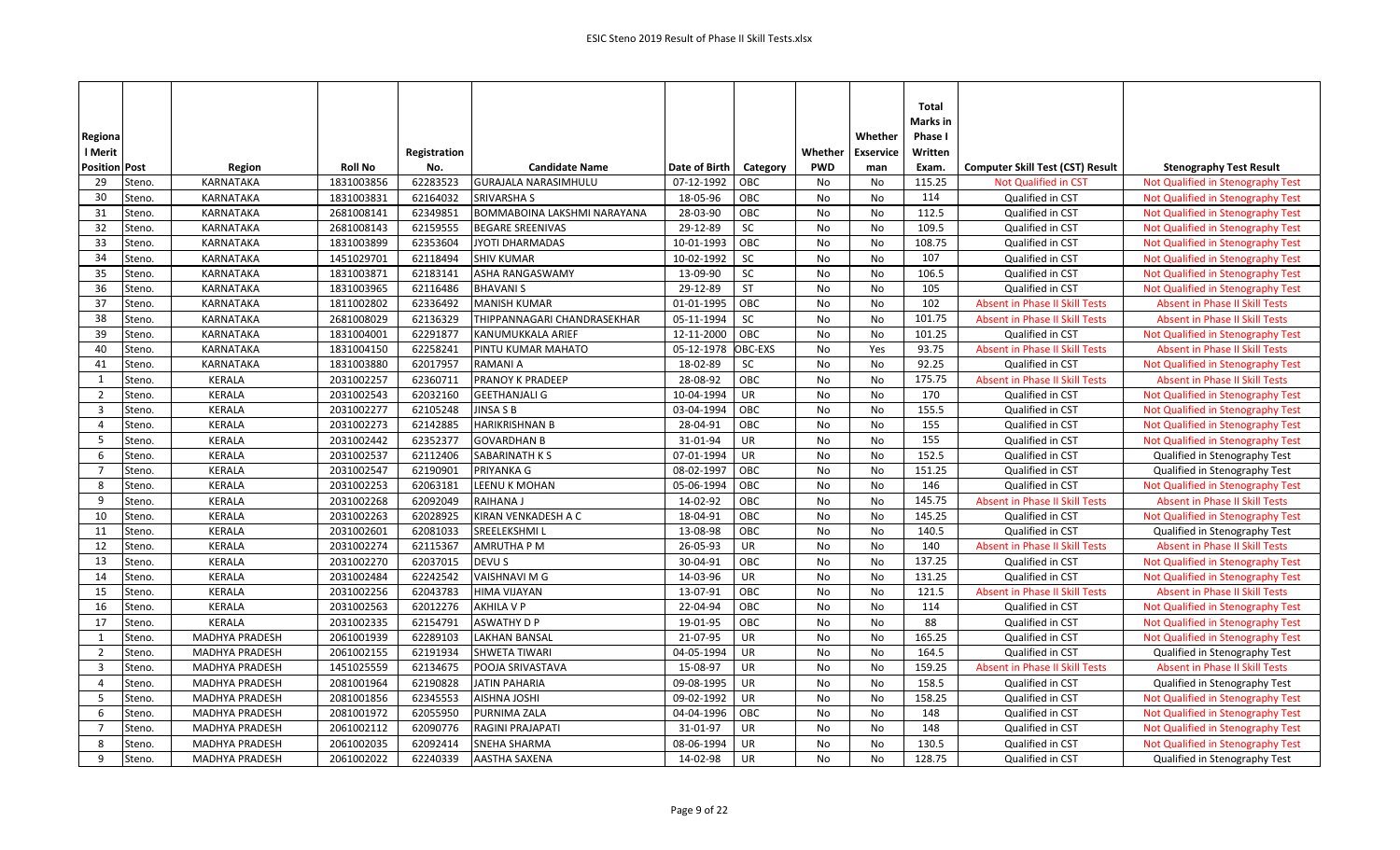|                                   |                       |                |              |                                |               |           |            |                  | Total<br>Marks in |                                         |                                       |
|-----------------------------------|-----------------------|----------------|--------------|--------------------------------|---------------|-----------|------------|------------------|-------------------|-----------------------------------------|---------------------------------------|
| Regiona                           |                       |                |              |                                |               |           |            | Whether          | Phase I           |                                         |                                       |
| l Merit                           |                       |                | Registration |                                |               |           | Whether    | <b>Exservice</b> | Written           |                                         |                                       |
| <b>Position Post</b>              | Region                | <b>Roll No</b> | No.          | <b>Candidate Name</b>          | Date of Birth | Category  | <b>PWD</b> | man              | Exam.             | <b>Computer Skill Test (CST) Result</b> | <b>Stenography Test Result</b>        |
| 10<br>Steno.                      | <b>MADHYA PRADESH</b> | 2081001917     | 62035547     | <b>DIKSHA DUBEY</b>            | 03-02-1993    | UR        | No         | No               | 124.75            | Qualified in CST                        | Not Qualified in Stenography Test     |
| 11<br>Steno.                      | <b>MADHYA PRADESH</b> | 2061002136     | 62343283     | <b>RAJAT YADAV</b>             | 26-06-98      | OBC       | No         | No               | 117.75            | Qualified in CST                        | Not Qualified in Stenography Test     |
| 12<br>Steno.                      | <b>MADHYA PRADESH</b> | 2061002068     | 62274819     | <b>SOURABH GUPTA</b>           | 12-08-1996    | UR        | No         | No               | 106.75            | Qualified in CST                        | Not Qualified in Stenography Test     |
| 13<br>Steno.                      | <b>MADHYA PRADESH</b> | 2081002084     | 62320726     | <b>SHANAWAZ MANSURI</b>        | 20-12-98      | OBC       | No         | No               | 96.5              | <b>Absent in Phase II Skill Tests</b>   | <b>Absent in Phase II Skill Tests</b> |
| Steno.<br>1                       | <b>MAHARASHTRA</b>    | 2031002586     | 62349640     | <b>ASWIN S NAIR</b>            | 22-05-94      | UR        | No         | No               | 172               | <b>Absent in Phase II Skill Tests</b>   | <b>Absent in Phase II Skill Tests</b> |
| $\overline{2}$<br>Steno.          | MAHARASHTRA           | 1451025359     | 62288886     | PRIYANSH GUPTA                 | 14-06-92      | UR        | No         | No               | 170               | Not Qualified in CST                    | Not Qualified in Stenography Test     |
| $\overline{\mathbf{3}}$<br>Steno. | MAHARASHTRA           | 2061002073     | 62197688     | KUNAL ADWANI                   | 12-10-1995    | EWS       | No         | No               | 168.5             | Qualified in CST                        | Qualified in Stenography Test         |
| $\overline{4}$<br>Steno.          | MAHARASHTRA           | 1441000962     | 62202475     | SAYALI RUSHIRAJ PATLE          | 22-05-95      | OBC       | No         | No               | 165.75            | <b>Absent in Phase II Skill Tests</b>   | <b>Absent in Phase II Skill Tests</b> |
| 5<br>Steno.                       | MAHARASHTRA           | 1391014119     | 62122939     | <b>DEEP RANJAN</b>             | 05-02-1992    | OBC       | No         | No               | 164.5             | <b>Not Qualified in CST</b>             | Not Qualified in Stenography Test     |
| 6<br>Steno.                       | MAHARASHTRA           | 2241005686     | 62076809     | SATISH SUBHASH MADEWAR         | 01-11-1992    | <b>SC</b> | No         | No               | 162.75            | Qualified in CST                        | Not Qualified in Stenography Test     |
| $\overline{7}$<br>Steno.          | MAHARASHTRA           | 1811002775     | 62113855     | POOJA SINHA                    | 24-07-96      | UR        | No         | No               | 160.25            | <b>Absent in Phase II Skill Tests</b>   | <b>Absent in Phase II Skill Tests</b> |
| 8<br>Steno.                       | MAHARASHTRA           | 2201006505     | 62158547     | <b>TULIKA BIJOLIA</b>          | 03-12-1993    | OBC       | No         | No               | 158.25            | Qualified in CST                        | Not Qualified in Stenography Test     |
| 9<br>Steno.                       | MAHARASHTRA           | 2201006529     | 62259949     | SEEMA RAMDAS RAJALE            | 19-08-92      | OBC       | No         | No               | 157.25            | Qualified in CST                        | Not Qualified in Stenography Test     |
| 10<br>Steno.                      | <b>MAHARASHTRA</b>    | 1811002733     | 62026144     | <b>SONALI SINGH</b>            | 28-02-96      | UR        | No         | No               | 156.25            | <b>Absent in Phase II Skill Tests</b>   | <b>Absent in Phase II Skill Tests</b> |
| 11<br>Steno.                      | MAHARASHTRA           | 1391014901     | 62068957     | <b>RAJESH KUMAR</b>            | 28-12-96      | OBC       | No         | No               | 156               | <b>Absent in Phase II Skill Tests</b>   | <b>Absent in Phase II Skill Tests</b> |
| 12<br>Steno.                      | MAHARASHTRA           | 2851003508     | 62163552     | <b>SUMAN KHURANA</b>           | 20-10-93      | UR        | No         | No               | 155.75            | Qualified in CST                        | Qualified in Stenography Test         |
| 13<br>Steno.                      | MAHARASHTRA           | 2241006120     | 62052915     | SHIVANJALI SHIVPRAKASH TIWARI  | 04-01-1996    | UR        | No         | No               | 155.25            | Qualified in CST                        | Not Qualified in Stenography Test     |
| 14<br>Steno.                      | MAHARASHTRA           | 2241005401     | 62080645     | SAGAR SITARAM MUTTHE           | 15-06-95      | OBC       | No         | No               | 154.75            | Qualified in CST                        | Not Qualified in Stenography Test     |
| 15<br>Steno.                      | MAHARASHTRA           | 2201007192     | 62323145     | NAZIA JAVED JAFRI              | 23-01-97      | UR        | No         | No               | 154.75            | Qualified in CST                        | Not Qualified in Stenography Test     |
| 16<br>Steno.                      | MAHARASHTRA           | 1411003179     | 62051578     | <b>ARVIND</b>                  | 25-10-96      | UR        | No         | No               | 154.25            | <b>Absent in Phase II Skill Tests</b>   | <b>Absent in Phase II Skill Tests</b> |
| 17<br>Steno.                      | MAHARASHTRA           | 2241005439     | 62048082     | <b>DINESH SINGH</b>            | 14-10-80      | OBC-EXS   | No         | Yes              | 154               | Qualified in CST                        | Not Qualified in Stenography Test     |
| 18<br>Steno.                      | MAHARASHTRA           | 2061002024     | 62224278     | VISHAL UPADHYAY                | 20-07-94      | UR        | No         | No               | 153.75            | <b>Absent in Phase II Skill Tests</b>   | <b>Absent in Phase II Skill Tests</b> |
| 19<br>Steno.                      | MAHARASHTRA           | 2241005450     | 62010117     | <b>PUJA BHARTI</b>             | 24-06-94      | OBC       | No         | No               | 153.25            | <b>Absent in Phase II Skill Tests</b>   | <b>Absent in Phase II Skill Tests</b> |
| 20<br>Steno.                      | MAHARASHTRA           | 1831003825     | 62272763     | <b>MEGHA BATRA</b>             | 16-11-95      | UR        | No         | No               | 151.25            | Qualified in CST                        | Not Qualified in Stenography Test     |
| 21<br>Steno.                      | <b>MAHARASHTRA</b>    | 2061002168     | 62071302     | <b>SAURABH SHARMA</b>          | 06-10-1994    | UR        | No         | <b>No</b>        | 150.25            | Qualified in CST                        | Not Qualified in Stenography Test     |
| 22<br>Steno.                      | MAHARASHTRA           | 2201006492     | 62228301     | <b>STANY ANTHONY FERNANDES</b> | 23-06-81      | UR-EXS    | No         | Yes              | 149               | <b>Absent in Phase II Skill Tests</b>   | Absent in Phase II Skill Tests        |
| 23<br>Steno.                      | MAHARASHTRA           | 2201006554     | 62216065     | <b>NEHA SINGH MEHTA</b>        | 24-02-93      | UR        | No         | No               | 148.75            | Qualified in CST                        | Not Qualified in Stenography Test     |
| 24<br>Steno.                      | <b>MAHARASHTRA</b>    | 1391015892     | 62308245     | <b>RAUSHAN KUMAR</b>           | 03-11-1997    | <b>UR</b> | No         | No               | 148.5             | Qualified in CST                        | Not Qualified in Stenography Test     |
| 25<br>Steno.                      | MAHARASHTRA           | 2201006489     | 62103018     | TANVI GAJANAN TALAWADEKAR      | 04-12-1995    | UR        | No         | No               | 147.75            | Qualified in CST                        | Not Qualified in Stenography Test     |
| 26<br>Steno.                      | MAHARASHTRA           | 1391015593     | 62175277     | <b>ASHUTOSH KUMAR</b>          | 02-12-1998    | <b>UR</b> | No         | No               | 147.5             | Qualified in CST                        | Qualified in Stenography Test         |
| 27<br>Steno.                      | MAHARASHTRA           | 2861003331     | 62187745     | NIKHIL SHARMA                  | 27-01-96      | OBC       | No         | No               | 145.5             | Qualified in CST                        | Qualified in Stenography Test         |
| 28<br>Steno.                      | MAHARASHTRA           | 2511009042     | 62359596     | ANJU SHARMA                    | 15-07-94      | UR        | No         | No               | 145               | Qualified in CST                        | Not Qualified in Stenography Test     |
| 29<br>Steno.                      | MAHARASHTRA           | 2061001889     | 62287287     | <b>SAUMY JAIN</b>              | 03-05-1995    | <b>UR</b> | No         | No               | 145               | Qualified in CST                        | Not Qualified in Stenography Test     |
| 30<br>Steno.                      | MAHARASHTRA           | 2241005385     | 62225004     | <b>ABHIJIT SUBHASH SONUNE</b>  | 01-12-1998    | OBC-PC    | Yes        | No               | 144.75            | <b>Absent in Phase II Skill Tests</b>   | <b>Absent in Phase II Skill Tests</b> |
| 31<br>Steno.                      | <b>MAHARASHTRA</b>    | 2201006504     | 62043733     | NAIR SUPRIYA UNNIKRISHNAN      | 22-04-92      | UR        | <b>No</b>  | <b>No</b>        | 144.25            | Qualified in CST                        | Not Qualified in Stenography Test     |
| 32<br>Steno.                      | MAHARASHTRA           | 2511009094     | 62171556     | ABHISHEK SHARMA                | 05-11-1994    | UR        | No         | No               | 143.75            | Qualified in CST                        | Not Qualified in Stenography Test     |
| 33<br>Steno.                      | MAHARASHTRA           | 2081002046     | 62276203     | CHETAN SHARMA                  | 07-01-1995    | UR        | No         | No               | 142               | Qualified in CST                        | Not Qualified in Stenography Test     |
| 34<br>Steno.                      | <b>MAHARASHTRA</b>    | 2861002962     | 62329395     | PRATYUSH SHEKHAR               | 14-10-92      | SC        | <b>No</b>  | No               | 141.5             | Qualified in CST                        | Not Qualified in Stenography Test     |
| 35<br>Steno.                      | MAHARASHTRA           | 1451025695     | 62357203     | PRIYA SHARMA                   | 31-05-93      | UR        | No         | No               | 140.75            | Qualified in CST                        | Not Qualified in Stenography Test     |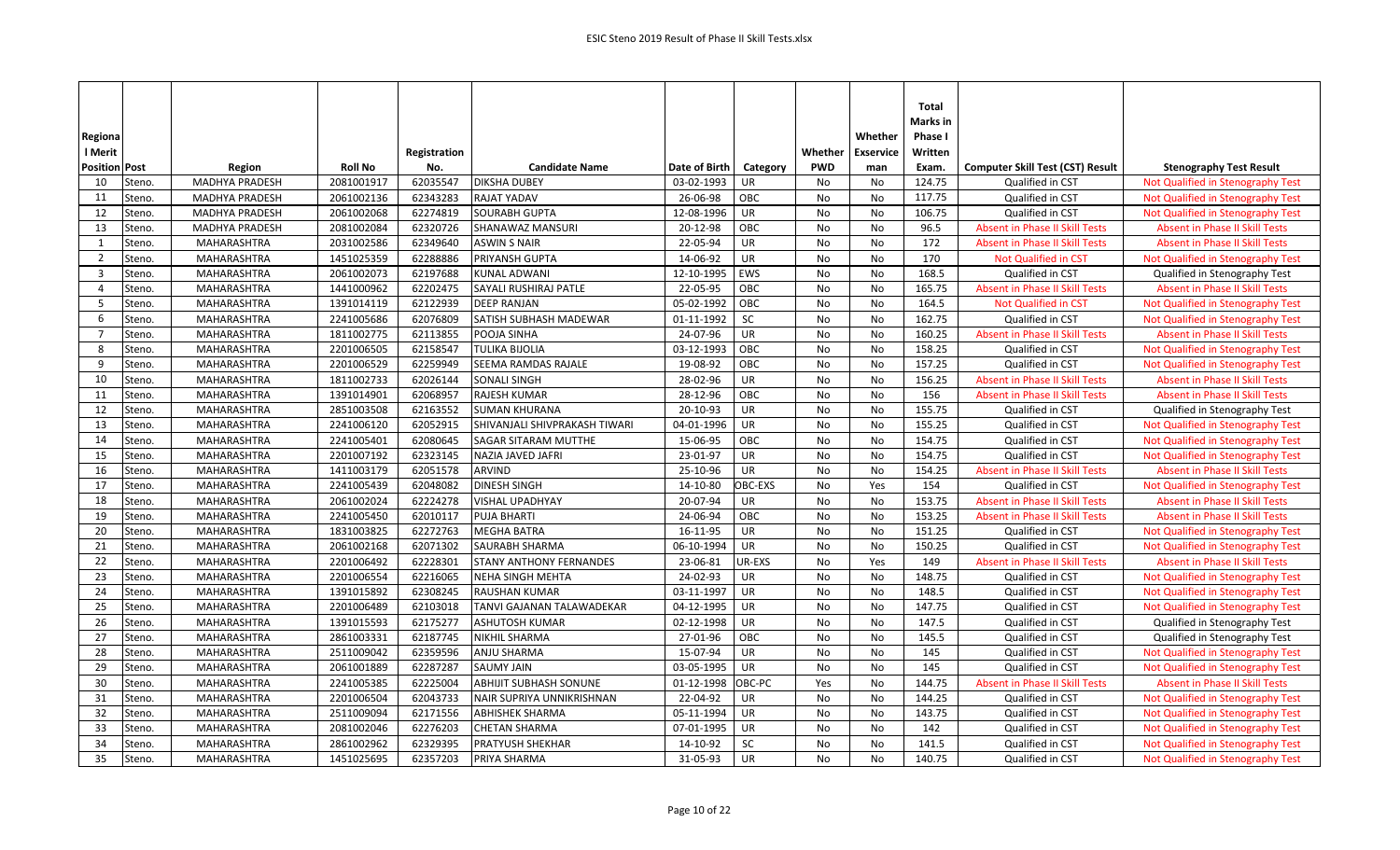|                      |                    |                |              |                              |               |            |            |                  | Total<br>Marks in |                                         |                                       |
|----------------------|--------------------|----------------|--------------|------------------------------|---------------|------------|------------|------------------|-------------------|-----------------------------------------|---------------------------------------|
| Regiona              |                    |                |              |                              |               |            |            | Whether          | Phase I           |                                         |                                       |
| I Merit              |                    |                | Registration |                              |               |            | Whether    | <b>Exservice</b> | Written           |                                         |                                       |
| <b>Position Post</b> | Region             | <b>Roll No</b> | No.          | <b>Candidate Name</b>        | Date of Birth | Category   | <b>PWD</b> | man              | Exam.             | <b>Computer Skill Test (CST) Result</b> | <b>Stenography Test Result</b>        |
| 36<br>Steno.         | MAHARASHTRA        | 2241005683     | 62096401     | KALYANI ARVIND JAGTAP        | 25-05-95      | EWS        | No         | No               | 140.75            | <b>Absent in Phase II Skill Tests</b>   | <b>Absent in Phase II Skill Tests</b> |
| 37<br>Steno.         | <b>MAHARASHTRA</b> | 1391014256     | 62018138     | <b>ABHISHEK KUMAR SINGH</b>  | 04-04-1996    | EWS        | No         | No               | 140.75            | Qualified in CST                        | Qualified in Stenography Test         |
| 38<br>Steno.         | MAHARASHTRA        | 2241005636     | 62365231     | RASHMI SUSHILKUMAR SHISODIYA | 29-10-90      | OBC        | No         | No               | 139.25            | Absent in Phase II Skill Tests          | Absent in Phase II Skill Tests        |
| 39<br>Steno.         | MAHARASHTRA        | 2201006941     | 62002021     | SANTOSH DATTU DHUMAL         | 30-06-92      | <b>UR</b>  | No         | No               | 139               | Qualified in CST                        | Not Qualified in Stenography Test     |
| 40<br>Steno.         | <b>MAHARASHTRA</b> | 2201006530     | 62050006     | GAURAVKUMAR KAMLAKAR KHADANE | 07-01-1993    | <b>UR</b>  | No         | <b>No</b>        | 138               | Qualified in CST                        | Not Qualified in Stenography Test     |
| 41<br>Steno.         | MAHARASHTRA        | 2851002817     | 62272378     | <b>GAURAV MISHRA</b>         | 01-01-1997    | UR         | No         | No               | 138               | Qualified in CST                        | Not Qualified in Stenography Test     |
| 42<br>Steno.         | MAHARASHTRA        | 1251001269     | 62063299     | ANNAMNEEDI KRISHNA CHAITANYA | 19-10-94      | UR         | No         | No               | 136.75            | Qualified in CST                        | Not Qualified in Stenography Test     |
| 43<br>Steno.         | <b>MAHARASHTRA</b> | 1391015964     | 62334889     | <b>ASHISH KUMAR</b>          | 12-06-1996    | <b>EWS</b> | No         | No               | 136               | Qualified in CST                        | Qualified in Stenography Test         |
| 44<br>Steno.         | MAHARASHTRA        | 2241006068     | 62260037     | ANJALI ASHOKKUMAR SOLUNKE    | 15-05-98      | UR         | No         | No               | 136               | Qualified in CST                        | Not Qualified in Stenography Test     |
| 45<br>Steno.         | MAHARASHTRA        | 2061001958     | 62284815     | SANKALP VERMA                | 21-01-96      | UR         | No         | No               | 135.75            | Qualified in CST                        | Not Qualified in Stenography Test     |
| 46<br>Steno.         | MAHARASHTRA        | 2201006510     | 62010879     | PRAGATI SADASHIV GHANEKAR    | 14-05-90      | OBC        | No         | No               | 135.5             | Absent in Phase II Skill Tests          | Absent in Phase II Skill Tests        |
| 47<br>Steno.         | MAHARASHTRA        | 2201006945     | 62230073     | <b>VIVEK KUMAR</b>           | 15-06-92      | <b>UR</b>  | No         | No               | 135               | Absent in Phase II Skill Tests          | <b>Absent in Phase II Skill Tests</b> |
| 48<br>Steno.         | MAHARASHTRA        | 2201006781     | 62083845     | <b>NITIN VIJAY</b>           | 29-09-95      | UR         | No         | No               | 135               | Absent in Phase II Skill Tests          | <b>Absent in Phase II Skill Tests</b> |
| 49<br>Steno.         | MAHARASHTRA        | 1391015909     | 62317778     | JITESH KUMAR JHA             | 13-01-98      | UR         | No         | No               | 133.5             | Qualified in CST                        | Qualified in Stenography Test         |
| 50<br>Steno.         | MAHARASHTRA        | 1391014940     | 62023263     | <b>SAURAV KUMAR</b>          | 02-10-1994    | UR         | No         | No               | 133.25            | Absent in Phase II Skill Tests          | <b>Absent in Phase II Skill Tests</b> |
| 51<br>Steno.         | <b>MAHARASHTRA</b> | 2081002034     | 62223276     | <b>AKSHAY PATIDAR</b>        | 03-08-1994    | OBC        | No         | No               | 133               | Qualified in CST                        | Not Qualified in Stenography Test     |
| 52<br>Steno.         | <b>MAHARASHTRA</b> | 2201006676     | 62093808     | JUHI KUMARI                  | 25-12-91      | OBC        | No         | No               | 132               | Qualified in CST                        | Not Qualified in Stenography Test     |
| 53<br>Steno.         | <b>MAHARASHTRA</b> | 2201006488     | 62324480     | SANDEEP RAO MK               | 06-11-1990    | OBC        | No         | No               | 131.5             | Qualified in CST                        | Not Qualified in Stenography Test     |
| 54<br>Steno.         | MAHARASHTRA        | 2201006550     | 62038484     | PRATIKSHA DAYANAND BAIT      | 29-05-96      | UR         | No         | No               | 131.25            | Qualified in CST                        | Not Qualified in Stenography Test     |
| 55<br>Steno.         | <b>MAHARASHTRA</b> | 2401002145     | 62325799     | <b>ANKIT KUMAR</b>           | 01-09-1997    | OBC        | No         | No               | 130.75            | Qualified in CST                        | Qualified in Stenography Test         |
| 56<br>Steno.         | MAHARASHTRA        | 2201006893     | 62285651     | SHRADDHA BABAN ZODAPE        | 03-04-1995    | SC         | No         | No               | 128.5             | <b>Not Qualified in CST</b>             | Not Qualified in Stenography Test     |
| 57<br>Steno.         | <b>MAHARASHTRA</b> | 2851002793     | 62259362     | RISHI KUMAR TIWARI           | 10-01-1992    | EWS        | No         | No               | 128.25            | Qualified in CST                        | Not Qualified in Stenography Test     |
| 58<br>Steno.         | MAHARASHTRA        | 2511009669     | 62248258     | <b>MANISH KUMAR</b>          | 10-10-1998    | OBC        | No         | No               | 127.75            | Qualified in CST                        | Not Qualified in Stenography Test     |
| 59<br>Steno.         | MAHARASHTRA        | 2851003239     | 62345333     | <b>SURENDRA MOHAN TIWARI</b> | 30-04-93      | <b>UR</b>  | No         | No               | 127.5             | <b>Not Qualified in CST</b>             | Not Qualified in Stenography Test     |
| 60<br>Steno.         | MAHARASHTRA        | 1451025253     | 62170242     | <b>SAKSHI</b>                | 12-10-1996    | OBC        | No         | No               | 127.25            | Qualified in CST                        | Qualified in Stenography Test         |
| 61<br>Steno.         | MAHARASHTRA        | 2201006826     | 62031413     | AMAR NATH KUMAR              | 03-06-1977    | OBC-EXS    | No         | Yes              | 126.5             | <b>Absent in Phase II Skill Tests</b>   | <b>Absent in Phase II Skill Tests</b> |
| 62<br>Steno.         | MAHARASHTRA        | 2861002943     | 62285836     | POONAM MAURYA                | 26-01-93      | UR         | No         | No               | 126.5             | Qualified in CST                        | Not Qualified in Stenography Test     |
| 63<br>Steno.         | <b>MAHARASHTRA</b> | 1451028681     | 62343807     | <b>ROSO KAY S</b>            | 02-02-1993    | <b>ST</b>  | No         | No               | 125.5             | <b>Absent in Phase II Skill Tests</b>   | <b>Absent in Phase II Skill Tests</b> |
| 64<br>Steno.         | MAHARASHTRA        | 2061001892     | 62275403     | VISHAL KUMAR BATHARE         | 02-11-1996    | UR         | No         | <b>No</b>        | 125.25            | Qualified in CST                        | Not Qualified in Stenography Test     |
| 65<br>Steno.         | MAHARASHTRA        | 1451025443     | 62249218     | ABHIMANYU                    | 21-09-89      | <b>ST</b>  | No         | No               | 124.75            | Qualified in CST                        | Not Qualified in Stenography Test     |
| 66<br>Steno.         | MAHARASHTRA        | 2201006538     | 62023919     | LALIT PRABHAKAR KARTULE      | 09-09-1990    | <b>ST</b>  | No         | No               | 124               | Qualified in CST                        | Not Qualified in Stenography Test     |
| 67<br>Steno.         | <b>MAHARASHTRA</b> | 1451025638     | 62110544     | PRAVESH SHAKYA               | 22-06-95      | <b>UR</b>  | No         | No               | 124               | <b>Absent in Phase II Skill Tests</b>   | <b>Absent in Phase II Skill Tests</b> |
| 68<br>Steno.         | MAHARASHTRA        | 2511010419     | 62232943     | <b>LAXMAN SINGH BHATI</b>    | 13-12-92      | OBC        | No         | No               | 123.75            | Absent in Phase II Skill Tests          | <b>Absent in Phase II Skill Tests</b> |
| 69<br>Steno.         | MAHARASHTRA        | 2201006968     | 62008891     | SAIPRASAD MANGESH WARANG     | 02-08-1996    | UR         | No         | No               | 123.75            | Qualified in CST                        | Not Qualified in Stenography Test     |
| 70<br>Steno.         | MAHARASHTRA        | 2201006733     | 62117013     | SNEHA UTTAMRAO DHOMNE        | 11-09-1991    | OBC        | No         | No               | 122.25            | Not Qualified in CST                    | Not Qualified in Stenography Test     |
| 71<br>Steno.         | MAHARASHTRA        | 1451028044     | 62314453     | MANJU                        | 13-08-91      | OBC        | No         | No               | 122               | Qualified in CST                        | Not Qualified in Stenography Test     |
| 72<br>Steno.         | MAHARASHTRA        | 1391014686     | 62070617     | <b>RAUSHAN KUMAR</b>         | 15-01-94      | OBC        | No         | No               | 122               | <b>Absent in Phase II Skill Tests</b>   | <b>Absent in Phase II Skill Tests</b> |
| 73<br>Steno.         | <b>MAHARASHTRA</b> | 2241005430     | 62263092     | DIVYANI ARVIND KURMAWAR      | 24-11-98      | OBC        | No         | No               | 122               | Absent in Phase II Skill Tests          | <b>Absent in Phase II Skill Tests</b> |
| 74<br>Steno.         | <b>MAHARASHTRA</b> | 2241005916     | 62199822     | PALLAVI DATTATRAYA BHAVSAR   | 01-07-1992    | OBC        | No         | <b>No</b>        | 121               | Qualified in CST                        | Not Qualified in Stenography Test     |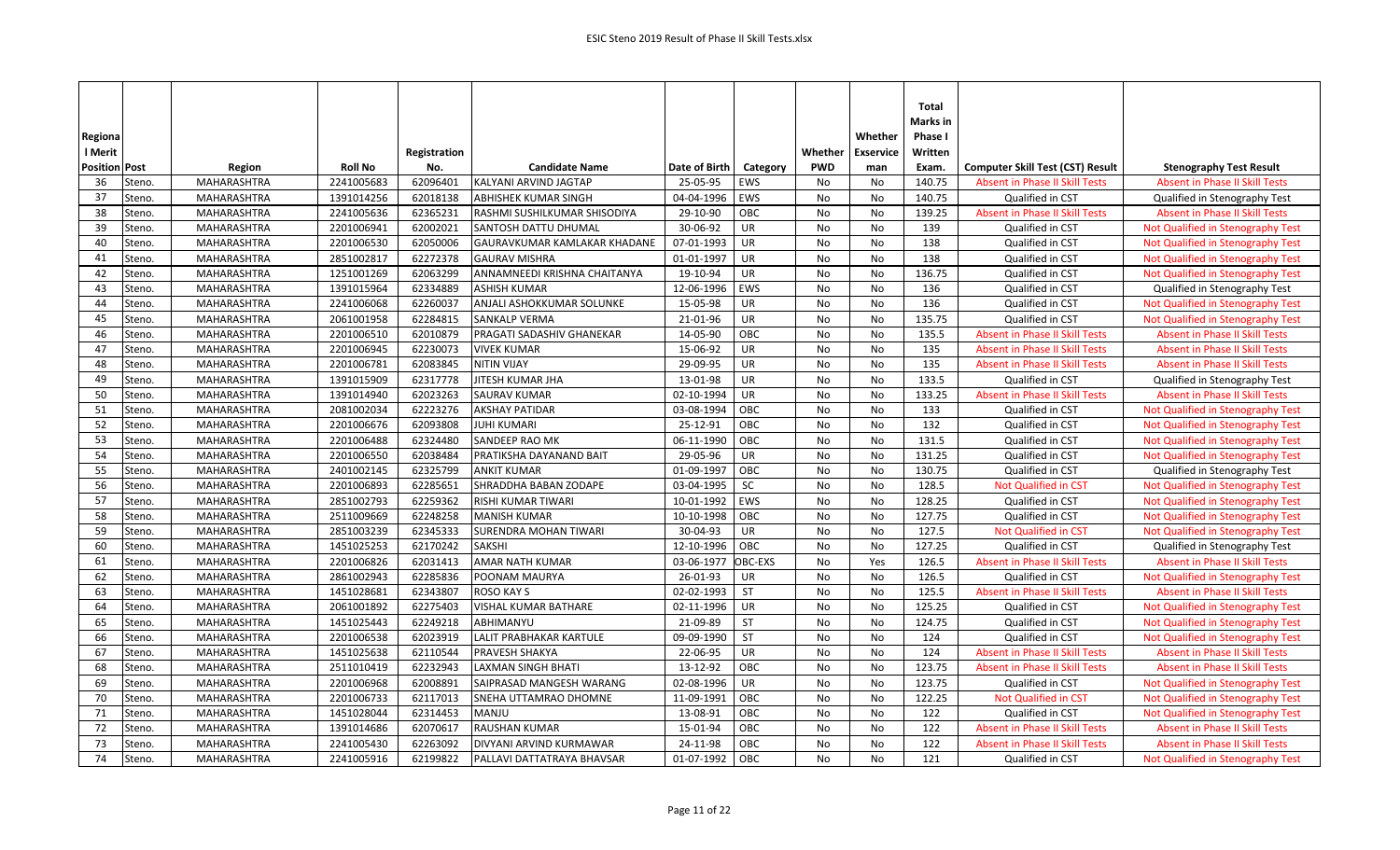| Regiona              |        |                           |                |              |                              |               |           |            | Whether          | <b>Total</b><br>Marks in<br>Phase I |                                         |                                       |
|----------------------|--------|---------------------------|----------------|--------------|------------------------------|---------------|-----------|------------|------------------|-------------------------------------|-----------------------------------------|---------------------------------------|
| l Merit              |        |                           |                | Registration |                              |               |           | Whether    | <b>Exservice</b> | Written                             |                                         |                                       |
| <b>Position Post</b> |        | Region                    | <b>Roll No</b> | No.          | <b>Candidate Name</b>        | Date of Birth | Category  | <b>PWD</b> | man              | Exam.                               | <b>Computer Skill Test (CST) Result</b> | <b>Stenography Test Result</b>        |
| 75                   | Steno. | MAHARASHTRA               | 1451025309     | 62324338     | <b>SUJATA KUMARI</b>         | 09-05-1992    | OBC       | No         | No               | 120.75                              | Qualified in CST                        | Not Qualified in Stenography Test     |
| 76                   | Steno. | MAHARASHTRA               | 2511010842     | 62356514     | <b>RUCHIKA TANWAR</b>        | 02-10-1996    | <b>UR</b> | No         | <b>No</b>        | 119.75                              | Qualified in CST                        | Not Qualified in Stenography Test     |
| 77                   | Steno. | MAHARASHTRA               | 2861003153     | 62224807     | SHUBHAM DIXIT                | 20-02-93      | UR        | No         | No               | 119                                 | Qualified in CST                        | Not Qualified in Stenography Test     |
| 78                   | Steno. | MAHARASHTRA               | 1391015319     | 62264772     | PANKAJ KUMAR SAW             | 07-07-1992    | OBC       | No         | No               | 118.75                              | Qualified in CST                        | Not Qualified in Stenography Test     |
| 79                   | Steno. | <b>MAHARASHTRA</b>        | 1391015985     | 62284593     | <b>NISHA SINHA</b>           | 20-01-93      | <b>UR</b> | <b>No</b>  | No               | 118.75                              | <b>Not Qualified in CST</b>             | Not Qualified in Stenography Test     |
| 80                   | Steno. | MAHARASHTRA               | 1451025346     | 62342610     | DAVENDER KUMAR WALIA         | 19-03-96      | SC        | <b>No</b>  | No               | 118.5                               | <b>Absent in Phase II Skill Tests</b>   | <b>Absent in Phase II Skill Tests</b> |
| 81                   | Steno. | <b>MAHARASHTRA</b>        | 2241005741     | 62070696     | SANKET VISHALCHANDRA ALONE   | 03-10-1992    | SC        | No         | No               | 118                                 | Qualified in CST                        | Not Qualified in Stenography Test     |
| 82                   | Steno. | MAHARASHTRA               | 2861003601     | 62228709     | RACHANA BAJPAI               | 21-07-92      | UR        | No         | No               | 116.25                              | <b>Absent in Phase II Skill Tests</b>   | <b>Absent in Phase II Skill Tests</b> |
| 83                   | Steno. | MAHARASHTRA               | 1451025264     | 62332168     | <b>BHARAT</b>                | 25-10-90      | SC        | <b>No</b>  | No               | 116                                 | Qualified in CST                        | Not Qualified in Stenography Test     |
| 84                   | Steno. | MAHARASHTRA               | 2511009875     | 62326704     | JITENDRA KUMAR               | 03-04-1994    | OBC       | No         | No               | 116                                 | Qualified in CST                        | Not Qualified in Stenography Test     |
| 85                   | Steno. | MAHARASHTRA               | 2201006606     | 62157550     | <b>KRUNAL PREMRAJ SAHARE</b> | 19-10-95      | OBC       | No         | <b>No</b>        | 115                                 | Qualified in CST                        | Not Qualified in Stenography Test     |
| 86                   | Steno. | <b>MAHARASHTRA</b>        | 1451029074     | 62125329     | <b>MOHIT SHARMA</b>          | 12-06-1993    | <b>UR</b> | <b>No</b>  | No               | 114.25                              | Qualified in CST                        | Not Qualified in Stenography Test     |
| 87                   | Steno. | MAHARASHTRA               | 1391014212     | 62346497     | MD ANAS MASIH                | 25-04-96      | OBC       | No         | No               | 113                                 | Absent in Phase II Skill Tests          | <b>Absent in Phase II Skill Tests</b> |
| 88                   | Steno. | MAHARASHTRA               | 2201007026     | 62024914     | <b>MEGHNA ALESH VERMA</b>    | 09-01-1996    | SC        | No         | No               | 112.75                              | Qualified in CST                        | Not Qualified in Stenography Test     |
| 89                   | Steno. | MAHARASHTRA               | 1451027524     | 62280333     | <b>BUSHRA BI</b>             | 29-11-97      | OBC       | No         | No               | 111.75                              | Absent in Phase II Skill Tests          | <b>Absent in Phase II Skill Tests</b> |
| 90                   | Steno. | MAHARASHTRA               | 1391015545     | 62260935     | <b>CHANDAN KUMAR</b>         | 10-02-2000    | OBC       | No         | No               | 111.25                              | Qualified in CST                        | Not Qualified in Stenography Test     |
| 91                   | Steno. | MAHARASHTRA               | 2241005874     | 62126731     | SANJAY KUMAR YADAV           | 07-02-1987    | OBC       | No         | No               | 109.75                              | Qualified in CST                        | Not Qualified in Stenography Test     |
| 92                   | Steno. | MAHARASHTRA               | 2751000491     | 62277461     | <b>KM SHIVI</b>              | 14-06-99      | <b>UR</b> | No         | No               | 109.5                               | Qualified in CST                        | Qualified in Stenography Test         |
| 93                   | Steno. | MAHARASHTRA               | 2201006509     | 62177373     | AALISHA SOHAN CHAWARE        | 07-04-1995    | SC        | <b>No</b>  | No               | 108                                 | Qualified in CST                        | Not Qualified in Stenography Test     |
| 94                   | Steno. | MAHARASHTRA               | 1411003117     | 62350924     | <b>GURMEET</b>               | 12-07-1997    | OBC       | No         | No               | 107                                 | <b>Absent in Phase II Skill Tests</b>   | <b>Absent in Phase II Skill Tests</b> |
| 95                   | Steno. | MAHARASHTRA               | 1811002682     | 62338671     | PRIYANKA KUMARI              | 20-10-97      | OBC       | No         | No               | 104.25                              | Absent in Phase II Skill Tests          | <b>Absent in Phase II Skill Tests</b> |
| 96                   | Steno. | MAHARASHTRA               | 2201006804     | 62166172     | <b>VIKAS NAGORAO YENGADE</b> | 01-10-1993    | <b>SC</b> | <b>No</b>  | No               | 104                                 | Qualified in CST                        | Not Qualified in Stenography Test     |
| 97                   | Steno. | MAHARASHTRA               | 2201006729     | 62177696     | KARISHMA DINESH SOMKUNWAR    | 13-11-93      | SC        | No         | No               | 103.75                              | Qualified in CST                        | Not Qualified in Stenography Test     |
| 98                   | Steno. | MAHARASHTRA               | 1391015915     | 62280828     | <b>FAIYAZ ALI</b>            | 15-02-94      | OBC       | No         | No               | 103.75                              | Qualified in CST                        | Not Qualified in Stenography Test     |
| 99                   | Steno. | MAHARASHTRA               | 2511010239     | 62199657     | PRAMOD KUMAR                 | 07-10-1996    | SC        | No         | No               | 101                                 | Absent in Phase II Skill Tests          | Absent in Phase II Skill Tests        |
| 100                  | Steno. | MAHARASHTRA               | 1391014678     | 62150833     | <b>SHUBHAM KUMAR KUMAR</b>   | 26-06-96      | OBC       | <b>No</b>  | No               | 98.25                               | Qualified in CST                        | Not Qualified in Stenography Test     |
| 101                  | Steno. | MAHARASHTRA               | 2241005746     | 62151738     | SANJAY RAMDAS GAWANDE        | 17-07-94      | OBC       | No         | No               | 97.5                                | Qualified in CST                        | Not Qualified in Stenography Test     |
| 102                  | Steno. | MAHARASHTRA               | 2201006549     | 62148313     | RACHANA DURYODHAN SETHI      | 12-10-1989    | SC        | No         | No               | 94.25                               | Qualified in CST                        | Not Qualified in Stenography Test     |
| 103                  | Steno. | <b>MAHARASHTRA</b>        | 2241005425     | 62056276     | AMOL BHIMRAO BHALERAO        | 17-08-90      | SC        | <b>No</b>  | <b>No</b>        | 93.5                                | Qualified in CST                        | Not Qualified in Stenography Test     |
| 104                  | Steno. | MAHARASHTRA               | 2201006882     | 62067021     | MITHIL PRITHVIRAJ DORLIKAR   | 20-06-97      | OBC       | No         | No               | 92.25                               | Qualified in CST                        | Not Qualified in Stenography Test     |
| 105                  | Steno. | MAHARASHTRA               | 2201007165     | 62158097     | <b>LABHINI KISHOR PATIL</b>  | 31-12-95      | SC        | No         | No               | 87                                  | Qualified in CST                        | Not Qualified in Stenography Test     |
| 106                  | Steno. | <b>MAHARASHTRA</b>        | 2201006535     | 62347267     | DEVIDAS PRAKASH SURYA        | 28-07-87      | SC        | No         | No               | 78.25                               | Qualified in CST                        | Not Qualified in Stenography Test     |
| $\mathbf{1}$         | Steno. | <b>NORTH EAST REGIONS</b> | 1291001781     | 62221848     | <b>FIROZ AHMED</b>           | 25-06-93      | UR        | No         | No               | 141.75                              | Qualified in CST                        | Not Qualified in Stenography Test     |
| $\overline{2}$       | Steno. | <b>NORTH EAST REGIONS</b> | 1291001854     | 62035209     | ANURADHA KUMARI              | 06-11-1995    | OBC       | No         | No               | 141.75                              | Qualified in CST                        | Qualified in Stenography Test         |
| $\overline{3}$       | Steno. | <b>NORTH EAST REGIONS</b> | 1451026824     | 62178292     | <b>DEEPA</b>                 | 21-04-93      | <b>UR</b> | No         | No               | 125.75                              | Qualified in CST                        | Not Qualified in Stenography Test     |
| $\overline{4}$       | Steno. | <b>NORTH EAST REGIONS</b> | 1611001162     | 62217538     | <b>RAVI RAJ</b>              | 12-09-1997    | SC        | No         | No               | 112.5                               | Absent in Phase II Skill Tests          | <b>Absent in Phase II Skill Tests</b> |
| 1                    | Steno. | ORISSA                    | 2331002943     | 62002496     | ANUP KUMAR NANDA             | 03-11-1994    | UR        | No         | No               | 165.5                               | Qualified in CST                        | Not Qualified in Stenography Test     |
| $\overline{2}$       | Steno. | ORISSA                    | 1811002860     | 62307388     | PRABHAT PRADHAN              | 01-07-1997    | OBC       | No         | No               | 164.5                               | Qualified in CST                        | Qualified in Stenography Test         |
| $\overline{3}$       | Steno. | <b>ORISSA</b>             | 2331002977     | 62094136     | <b>GOPAL KRISHNA PANDA</b>   | 25-05-95      | EWS       | <b>No</b>  | <b>No</b>        | 139.5                               | Qualified in CST                        | Qualified in Stenography Test         |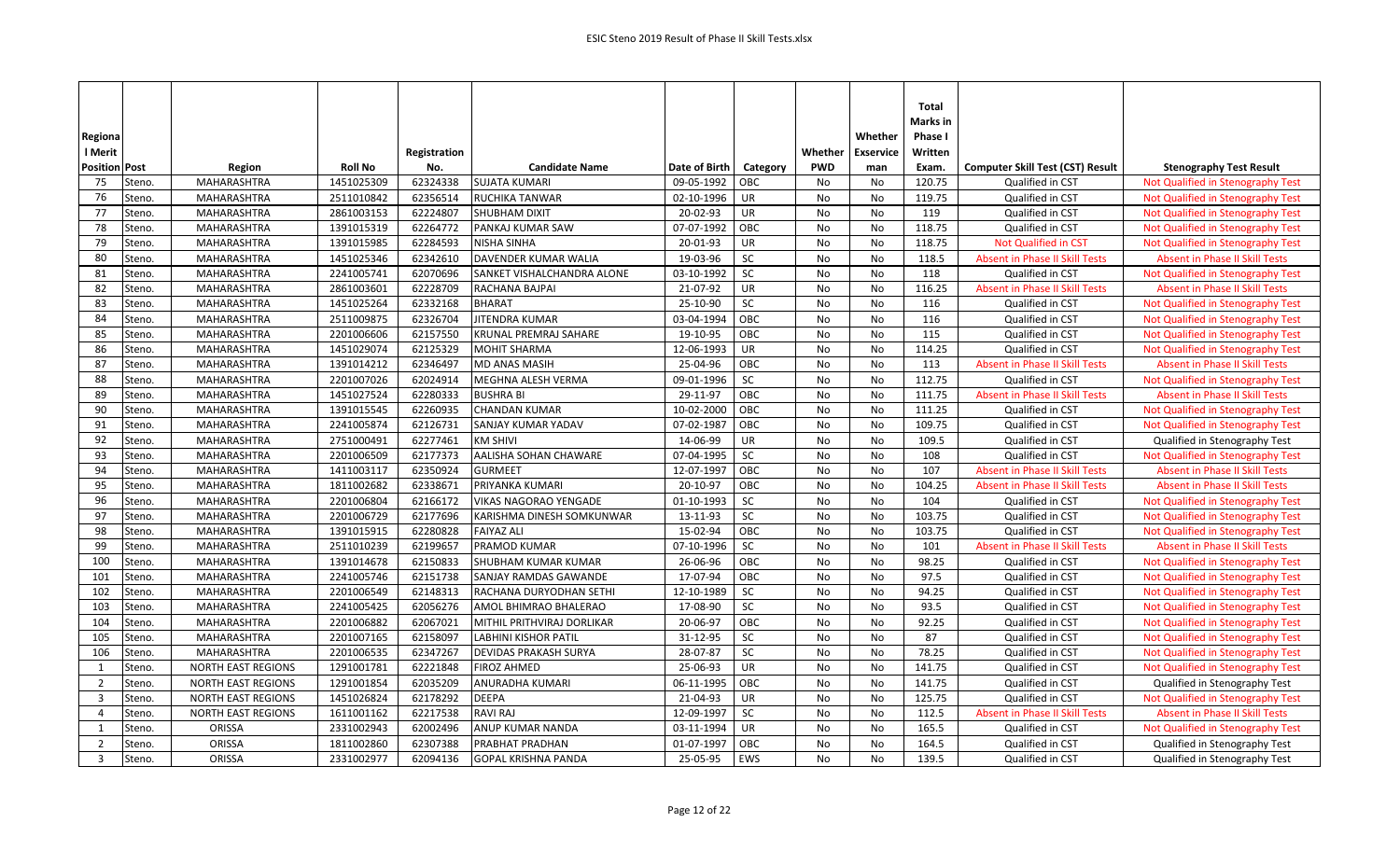| Regiona<br>l Merit   |        |                   |                | Registration |                            |               |                   | Whether    | Whether<br><b>Exservice</b> | <b>Total</b><br>Marks in<br>Phase I<br>Written |                                         |                                       |
|----------------------|--------|-------------------|----------------|--------------|----------------------------|---------------|-------------------|------------|-----------------------------|------------------------------------------------|-----------------------------------------|---------------------------------------|
| <b>Position Post</b> |        | Region            | <b>Roll No</b> | No.          | <b>Candidate Name</b>      | Date of Birth | Category          | <b>PWD</b> | man                         | Exam.                                          | <b>Computer Skill Test (CST) Result</b> | <b>Stenography Test Result</b>        |
| $\overline{4}$       | Steno. | ORISSA            | 2331002947     | 62060818     | PRIYANKA PATI              | 16-06-92      | <b>UR</b>         | No         | No                          | 138.5                                          | Qualified in CST                        | Not Qualified in Stenography Test     |
| 5                    | Steno. | ORISSA            | 2331003236     | 62091248     | <b>NIBEDITA SWAIN</b>      | 30-06-95      | UR                | No         | No                          | 136.5                                          | Qualified in CST                        | Not Qualified in Stenography Test     |
| 6                    | Steno. | ORISSA            | 2331003130     | 62164241     | <b>ABHIJIT MOHANTY</b>     | 05-05-1995    | <b>UR</b>         | No         | No                          | 134.75                                         | Qualified in CST                        | Qualified in Stenography Test         |
| $\overline{7}$       | Steno. | ORISSA            | 2331003057     | 62135631     | <b>BISWANATH MOHANTY</b>   | 21-07-92      | UR                | No         | No                          | 131.25                                         | Qualified in CST                        | Not Qualified in Stenography Test     |
| 8                    | Steno. | ORISSA            | 2331003187     | 62147538     | <b>RAHUL SABAT</b>         | 07-07-1997    | EWS               | <b>No</b>  | <b>No</b>                   | 131                                            | Qualified in CST                        | Not Qualified in Stenography Test     |
| 9                    | Steno. | ORISSA            | 2331002950     | 62314252     | SASMITA PARIDA PARIDA      | 08-02-1995    | <b>UR</b>         | No         | No                          | 129.25                                         | Not Qualified in CST                    | Not Qualified in Stenography Test     |
| 10                   | Steno. | ORISSA            | 2331003013     | 62174541     | <b>ALOK BARIK</b>          | 05-01-1992    | OBC               | No         | No                          | 116.75                                         | Qualified in CST                        | Not Qualified in Stenography Test     |
| 11                   | Steno. | ORISSA            | 2331002955     | 62254791     | <b>SUDEEP KUMAR SINHA</b>  | 03-09-1993    | <b>UR</b>         | No         | No                          | 115.25                                         | Qualified in CST                        | Not Qualified in Stenography Test     |
| 12                   | Steno. | ORISSA            | 2331003169     | 62036925     | <b>SUMITRA NAYAK</b>       | 29-04-96      | UR                | <b>No</b>  | No                          | 114.5                                          | Qualified in CST                        | Qualified in Stenography Test         |
| 13                   | Steno. | ORISSA            | 2331003073     | 62162664     | SONI PRIYADARSINI          | 17-03-95      | <b>UR</b>         | No         | No                          | 112.25                                         | Qualified in CST                        | Not Qualified in Stenography Test     |
| 1                    | Steno. | PUDUCHERRY        | 2571005613     | 62287246     | <b>ASHA A</b>              | 20-07-97      | OBC               | No         | No                          | 157.5                                          | <b>Absent in Phase II Skill Tests</b>   | <b>Absent in Phase II Skill Tests</b> |
| $\overline{2}$       | Steno. | <b>PUDUCHERRY</b> | 2571005642     | 62097576     | NIVEDHITHA DEVI SUBRAYAN   | 09-05-1993    | OBC               | <b>No</b>  | <b>No</b>                   | 157.25                                         | <b>Absent in Phase II Skill Tests</b>   | <b>Absent in Phase II Skill Tests</b> |
| 3                    | Steno. | PUDUCHERRY        | 2571005639     | 62132635     | <b>VETRIVANI K</b>         | 05-10-1994    | OBC               | No         | No                          | 154.75                                         | Qualified in CST                        | Not Qualified in Stenography Test     |
| $\overline{4}$       | Steno. | PUDUCHERRY        | 2571005971     | 62035963     | SOUDARSAN                  | 02-03-1998    | OBC               | No         | No                          | 151.5                                          | Qualified in CST                        | Qualified in Stenography Test         |
| 5                    | Steno. | PUDUCHERRY        | 2571005659     | 62088819     | IPPILI JAGANNADHA RAO      | 25-11-88      | OBC               | No         | No                          | 146                                            | Qualified in CST                        | Qualified in Stenography Test         |
| 1                    | Steno. | <b>PUNJAB</b>     | 1411002902     | 62278606     | DEEPAK KATHURIA            | 08-03-1996    | $\overline{\cup}$ | No         | No                          | 169.5                                          | Qualified in CST                        | Not Qualified in Stenography Test     |
| $\overline{2}$       | Steno. | <b>PUNJAB</b>     | 1411002878     | 62046156     | <b>KAJAL</b>               | 01-07-1994    | <b>UR</b>         | <b>No</b>  | No                          | 161.25                                         | Qualified in CST                        | Qualified in Stenography Test         |
| 3                    | Steno. | <b>PUNJAB</b>     | 1411003157     | 62267352     | <b>INDERPREET KAUR</b>     | 08-10-1999    | <b>UR</b>         | No         | No                          | 149.75                                         | Qualified in CST                        | Not Qualified in Stenography Test     |
| $\Delta$             | Steno. | <b>PUNJAB</b>     | 1411002864     | 62130739     | <b>JYOTI</b>               | 11-09-1992    | SC                | No         | No                          | 149.5                                          | Qualified in CST                        | Qualified in Stenography Test         |
| -5                   | Steno. | <b>PUNJAB</b>     | 2401002228     | 62027773     | <b>ANURAG BABBER</b>       | 15-01-95      | UR                | No         | No                          | 149                                            | Qualified in CST                        | Not Qualified in Stenography Test     |
| 6                    | Steno. | <b>PUNJAB</b>     | 2751000412     | 62059951     | PARVESH KUMAR SINGH        | 09-12-1988    | SC                | No         | No                          | 148.25                                         | Qualified in CST                        | Not Qualified in Stenography Test     |
| -7                   | Steno. | <b>PUNJAB</b>     | 2401002055     | 62290726     | <b>VIKAS KUMAR</b>         | 22-07-87      | SC                | <b>No</b>  | <b>No</b>                   | 136.5                                          | Qualified in CST                        | Not Qualified in Stenography Test     |
| 8                    | Steno. | <b>PUNJAB</b>     | 2401002036     | 62326591     | <b>SOHAN SINGH</b>         | 15-07-92      | SC                | No         | No                          | 134                                            | Qualified in CST                        | Not Qualified in Stenography Test     |
| 9                    | Steno. | PUNJAB            | 2401002197     | 62053595     | <b>MUNISH SINGLA</b>       | 29-01-94      | <b>UR</b>         | No         | No                          | 124.75                                         | Qualified in CST                        | Not Qualified in Stenography Test     |
| 10                   | Steno. | <b>PUNJAB</b>     | 1411002898     | 62103904     | <b>MONICA PRAJAPATI</b>    | 15-08-93      | UR                | No         | No                          | 116.25                                         | Qualified in CST                        | Not Qualified in Stenography Test     |
| 11                   | Steno. | <b>PUNJAB</b>     | 1411003058     | 62094383     | SHABNAM                    | 25-06-92      | UR                | No         | No                          | 111                                            | Qualified in CST                        | Qualified in Stenography Test         |
| 12                   | Steno. | <b>PUNJAB</b>     | 2401002044     | 62047414     | MANDEEP SINGH              | 30-06-98      | SC                | No         | No                          | 106.75                                         | Qualified in CST                        | Not Qualified in Stenography Test     |
| 13                   | Steno. | <b>PUNJAB</b>     | 2401002045     | 62068980     | <b>HEENA</b>               | 30-11-98      | UR                | No         | No                          | 102                                            | Qualified in CST                        | Not Qualified in Stenography Test     |
| 14                   | Steno. | <b>PUNJAB</b>     | 1411003029     | 62029271     | REENA                      | 20-05-94      | SC                | <b>No</b>  | No                          | 92                                             | Qualified in CST                        | Not Qualified in Stenography Test     |
| 15                   | Steno. | PUNJAB            | 1411002852     | 62062767     | ROHIT JARORA               | 17-10-95      | SC                | No         | No                          | 87.25                                          | Qualified in CST                        | Qualified in Stenography Test         |
| 1                    | Steno. | RAJASTHAN         | 2511009671     | 62220238     | <b>INDRAJEET</b>           | 02-04-1998    | OBC               | No         | No                          | 160.75                                         | Qualified in CST                        | Not Qualified in Stenography Test     |
| $\overline{2}$       | Steno. | RAJASTHAN         | 2511009106     | 62061556     | APOORVA JAIN               | 07-10-1997    | <b>UR</b>         | No         | <b>No</b>                   | 159.25                                         | Qualified in CST                        | Qualified in Stenography Test         |
| 3                    | Steno. | RAJASTHAN         | 2511009688     | 62017809     | <b>VIVEK SINGH RATHORE</b> | 27-06-92      | UR                | No         | No                          | 159                                            | Qualified in CST                        | Not Qualified in Stenography Test     |
| $\overline{4}$       | Steno. | RAJASTHAN         | 2511010758     | 62009004     | <b>ANSH MAHERSHI</b>       | 08-05-1999    | <b>UR</b>         | No         | No                          | 159                                            | Qualified in CST                        | Qualified in Stenography Test         |
| 5                    | Steno. | RAJASTHAN         | 2201007282     | 62120055     | SHIVANGI SHARMA            | 10-07-1993    | <b>UR</b>         | No         | No                          | 158.25                                         | Qualified in CST                        | Not Qualified in Stenography Test     |
| 6                    | Steno. | RAJASTHAN         | 2511010597     | 62310411     | <b>VAIBHAV AGRAWAL</b>     | 27-12-98      | UR                | No         | No                          | 155                                            | <b>Absent in Phase II Skill Tests</b>   | <b>Absent in Phase II Skill Tests</b> |
| $\overline{7}$       | Steno. | RAJASTHAN         | 2511009330     | 62072447     | SWAPNESH                   | 23-10-95      | OBC               | No         | No                          | 154.75                                         | Qualified in CST                        | Not Qualified in Stenography Test     |
| 8                    | Steno. | RAJASTHAN         | 2511009462     | 62038143     | <b>MAHESH VERMA</b>        | 09-09-1999    | SC                | <b>No</b>  | No                          | 154.5                                          | Qualified in CST                        | Qualified in Stenography Test         |
| 9                    | Steno. | RAJASTHAN         | 2511010660     | 62087495     | <b>SHUBHAM SEPAT</b>       | 22-03-93      | <b>UR</b>         | <b>No</b>  | No                          | 154.25                                         | Qualified in CST                        | Not Qualified in Stenography Test     |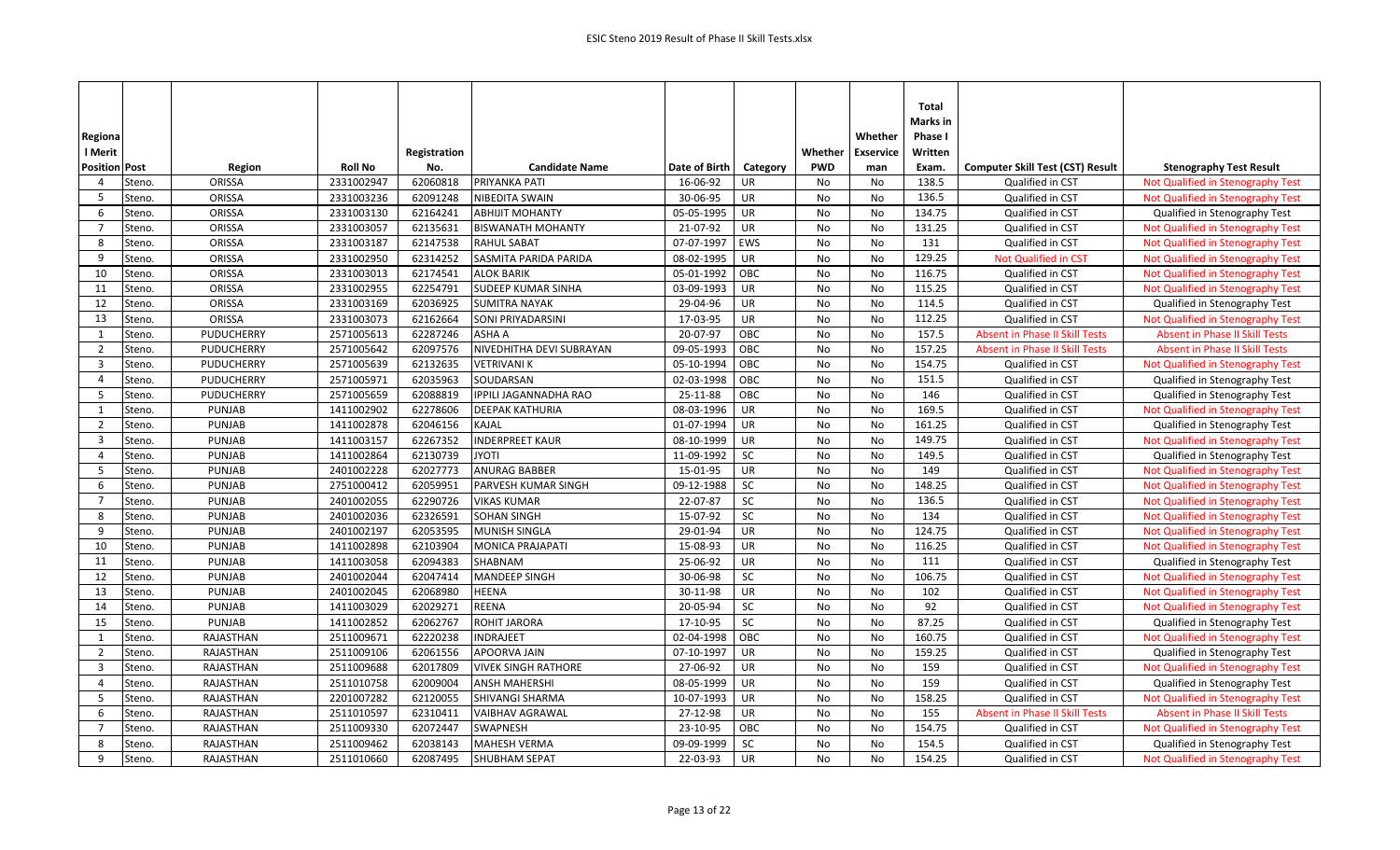| Regiona<br>l Merit   |        |                  |                | Registration |                           |               |           | Whether    | Whether<br><b>Exservice</b> | Total<br>Marks in<br>Phase I<br>Written |                                         |                                       |
|----------------------|--------|------------------|----------------|--------------|---------------------------|---------------|-----------|------------|-----------------------------|-----------------------------------------|-----------------------------------------|---------------------------------------|
| <b>Position Post</b> |        | Region           | <b>Roll No</b> | No.          | <b>Candidate Name</b>     | Date of Birth | Category  | <b>PWD</b> | man                         | Exam.                                   | <b>Computer Skill Test (CST) Result</b> | <b>Stenography Test Result</b>        |
| 10                   | Steno. | RAJASTHAN        | 2511009896     | 62070430     | <b>RASHI SOLANKI</b>      | 24-01-99      | OBC       | <b>No</b>  | No                          | 153.5                                   | Qualified in CST                        | Qualified in Stenography Test         |
| 11                   | Steno. | <b>RAJASTHAN</b> | 2511009224     | 62294348     | <b>ANKIT KUMAR</b>        | 04-03-1995    | <b>UR</b> | No         | No                          | 151                                     | Qualified in CST                        | Qualified in Stenography Test         |
| 12                   | Steno. | RAJASTHAN        | 2511009046     | 62080377     | PHANINDRA KUMAWAT         | 04-01-1997    | OBC       | No         | No                          | 149.25                                  | Qualified in CST                        | Not Qualified in Stenography Test     |
| 13                   | Steno. | RAJASTHAN        | 2511010411     | 62078982     | MOHIT KUMAR SHARMA        | 20-01-95      | UR        | No         | No                          | 146.75                                  | Qualified in CST                        | Not Qualified in Stenography Test     |
| 14                   | Steno. | <b>RAJASTHAN</b> | 2511010544     | 62271359     | <b>KALPANA AGRAWAL</b>    | 23-09-00      | UR        | <b>No</b>  | <b>No</b>                   | 144.75                                  | Qualified in CST                        | Not Qualified in Stenography Test     |
| 15                   | Steno. | RAJASTHAN        | 2511009029     | 62137172     | PRIYANKA KANWAR RATHORE   | 07-06-1995    | EWS       | No         | No                          | 142.25                                  | Qualified in CST                        | Not Qualified in Stenography Test     |
| 16                   | Steno. | RAJASTHAN        | 2511010882     | 62363462     | <b>DEEPAK KUMAR GAUR</b>  | 30-04-92      | <b>UR</b> | <b>No</b>  | <b>No</b>                   | 142                                     | Not Qualified in CST                    | Not Qualified in Stenography Test     |
| 17                   | Steno. | RAJASTHAN        | 2511009084     | 62036574     | <b>VIPUL KUMAR NAMA</b>   | 09-11-1995    | OBC       | No         | No                          | 142                                     | <b>Absent in Phase II Skill Tests</b>   | <b>Absent in Phase II Skill Tests</b> |
| 18                   | Steno. | RAJASTHAN        | 2511009141     | 62161137     | <b>KEDAR SHARMA</b>       | 13-06-92      | UR        | No         | No                          | 140.5                                   | Qualified in CST                        | Not Qualified in Stenography Test     |
| 19                   | Steno. | RAJASTHAN        | 2511010403     | 62232812     | KHUSHBU PRAJAPAT          | 08-07-1996    | OBC       | No         | No                          | 140                                     | Qualified in CST                        | Qualified in Stenography Test         |
| 20                   | Steno. | RAJASTHAN        | 2511009399     | 62264531     | <b>ADITYA SHARMA</b>      | 15-04-00      | UR        | <b>No</b>  | No                          | 139.5                                   | Qualified in CST                        | Not Qualified in Stenography Test     |
| 21                   | Steno. | <b>RAJASTHAN</b> | 2511009133     | 62329335     | <b>PRAKHAR JAIN</b>       | 28-03-94      | UR        | <b>No</b>  | No                          | 139                                     | Qualified in CST                        | Not Qualified in Stenography Test     |
| 22                   | Steno. | RAJASTHAN        | 2511009659     | 62255174     | <b>ABAL THAPA</b>         | 12-07-1995    | <b>UR</b> | No         | No                          | 138.5                                   | Qualified in CST                        | Not Qualified in Stenography Test     |
| 23                   | Steno. | RAJASTHAN        | 2511010221     | 62314386     | <b>TANUJ SHARMA</b>       | 22-05-97      | UR        | <b>No</b>  | <b>No</b>                   | 138.25                                  | Qualified in CST                        | Qualified in Stenography Test         |
| 24                   | Steno. | RAJASTHAN        | 2511010030     | 62073918     | <b>AKANSHA YADAV</b>      | 01-02-2000    | OBC       | <b>No</b>  | No                          | 137                                     | <b>Absent in Phase II Skill Tests</b>   | <b>Absent in Phase II Skill Tests</b> |
| 25                   | Steno. | RAJASTHAN        | 2511010086     | 62328551     | PAWAN SINGH PANWAR        | 10-09-1989    | OBC       | No         | No                          | 135.5                                   | Qualified in CST                        | Qualified in Stenography Test         |
| 26                   | Steno. | RAJASTHAN        | 2511010844     | 62177915     | NARENDRA MEENA            | 08-07-1993    | <b>ST</b> | No         | No                          | 135.5                                   | Not Qualified in CST                    | Not Qualified in Stenography Test     |
| 27                   | Steno. | RAJASTHAN        | 2511009022     | 62335481     | SATYENDRA SINGH MEEL      | 05-05-1993    | OBC       | No         | No                          | 135.25                                  | <b>Absent in Phase II Skill Tests</b>   | <b>Absent in Phase II Skill Tests</b> |
| 28                   | Steno. | <b>RAJASTHAN</b> | 2511010182     | 62091778     | <b>MANISH SHARMA</b>      | 15-04-93      | UR        | No         | No                          | 133.75                                  | Qualified in CST                        | Not Qualified in Stenography Test     |
| 29                   | Steno. | RAJASTHAN        | 2511010418     | 62191082     | <b>UDITA SHARMA</b>       | 13-12-97      | UR        | No         | No                          | 131.25                                  | Qualified in CST                        | Not Qualified in Stenography Test     |
| 30                   | Steno. | RAJASTHAN        | 2511010412     | 62003455     | <b>KAVITA BHARGAV</b>     | 31-07-95      | OBC       | No         | No                          | 129.25                                  | Qualified in CST                        | Not Qualified in Stenography Test     |
| 31                   | Steno. | RAJASTHAN        | 2511009360     | 62298080     | PRATHVI RAJ SINGH         | 09-01-1996    | <b>UR</b> | <b>No</b>  | <b>No</b>                   | 129.25                                  | Qualified in CST                        | Qualified in Stenography Test         |
| 32                   | Steno. | RAJASTHAN        | 2511010076     | 62191971     | PRITAM                    | 07-01-1998    | OBC       | No         | No                          | 127.5                                   | Qualified in CST                        | Qualified in Stenography Test         |
| 33                   | Steno. | RAJASTHAN        | 2511009011     | 62359110     | SHILPI YADAV              | 10-04-1997    | OBC       | No         | No                          | 126.5                                   | Qualified in CST                        | Not Qualified in Stenography Test     |
| 34                   | Steno. | <b>RAJASTHAN</b> | 2511009394     | 62094404     | MANISH KUMAR JANGID       | 08-07-1993    | OBC       | <b>No</b>  | <b>No</b>                   | 123.5                                   | Qualified in CST                        | Not Qualified in Stenography Test     |
| 35                   | Steno. | RAJASTHAN        | 2511009966     | 62258829     | <b>NIKITA CHOUDHARY</b>   | 05-12-1998    | OBC       | <b>No</b>  | No                          | 120.75                                  | Qualified in CST                        | Qualified in Stenography Test         |
| 36                   | Steno. | RAJASTHAN        | 2511009266     | 62361120     | HIMANSHU CHARAN           | 13-06-91      | OBC       | No         | No                          | 120.5                                   | Qualified in CST                        | Not Qualified in Stenography Test     |
| 37                   | Steno. | RAJASTHAN        | 2511010501     | 62153759     | YOGESHVARI SAINI          | 16-11-96      | OBC       | No         | No                          | 120.5                                   | Qualified in CST                        | Qualified in Stenography Test         |
| 38                   | Steno. | RAJASTHAN        | 2511009483     | 62192852     | <b>SURAJ PARKASH</b>      | 26-03-92      | OBC       | <b>No</b>  | No                          | 117.75                                  | <b>Absent in Phase II Skill Tests</b>   | <b>Absent in Phase II Skill Tests</b> |
| 39                   | Steno. | RAJASTHAN        | 2511009514     | 62294728     | <b>TARUN KUMAR BOLIA</b>  | 20-09-93      | OBC       | No         | No                          | 116.75                                  | Qualified in CST                        | Qualified in Stenography Test         |
| 40                   | Steno. | RAJASTHAN        | 2511010244     | 62170530     | <b>SURENDRA KUMAR SEN</b> | 08-07-1994    | OBC       | No         | No                          | 116.5                                   | Qualified in CST                        | Not Qualified in Stenography Test     |
| $\mathbf{1}$         | Steno. | TAMILNADU        | 2571005869     | 62037171     | <b>NISHANTH P</b>         | 11-09-1981    | UR-EXS    | No         | Yes                         | 179.5                                   | <b>Absent in Phase II Skill Tests</b>   | <b>Absent in Phase II Skill Tests</b> |
| 2                    | Steno. | TAMILNADU        | 2571005617     | 62256755     | <b>PARIMALA S</b>         | 01-05-1997    | OBC       | No         | No                          | 169                                     | Absent in Phase II Skill Tests          | <b>Absent in Phase II Skill Tests</b> |
| $\overline{3}$       | Steno. | TAMILNADU        | 2601001769     | 62293215     | PRATHEEBA K               | 25-06-95      | OBC       | <b>No</b>  | No                          | 165.5                                   | Qualified in CST                        | Not Qualified in Stenography Test     |
| $\Delta$             | Steno. | TAMILNADU        | 1451025553     | 62316814     | <b>SONY JAISWAL</b>       | 31-12-90      | OBC       | No         | No                          | 165.25                                  | Absent in Phase II Skill Tests          | <b>Absent in Phase II Skill Tests</b> |
| 5                    | Steno. | TAMILNADU        | 2951008387     | 62083745     | PALLABI GHOSH             | 19-04-94      | UR        | No         | No                          | 162                                     | Qualified in CST                        | Not Qualified in Stenography Test     |
| 6                    | Steno. | TAMILNADU        | 2571005629     | 62090858     | <b>RAKSHANA B</b>         | 03-07-1996    | OBC       | No         | No                          | 161.75                                  | <b>Absent in Phase II Skill Tests</b>   | <b>Absent in Phase II Skill Tests</b> |
| $\overline{7}$       | Steno. | TAMILNADU        | 1391015429     | 62215853     | PRIYADARSHANA             | 03-10-1996    | OBC       | No         | No                          | 161.5                                   | Qualified in CST                        | Qualified in Stenography Test         |
| 8                    | Steno. | TAMILNADU        | 2571005711     | 62142154     | <b>KRISHNAPRIYA M</b>     | 21-10-97      | OBC       | No         | No                          | 161                                     | Qualified in CST                        | Not Qualified in Stenography Test     |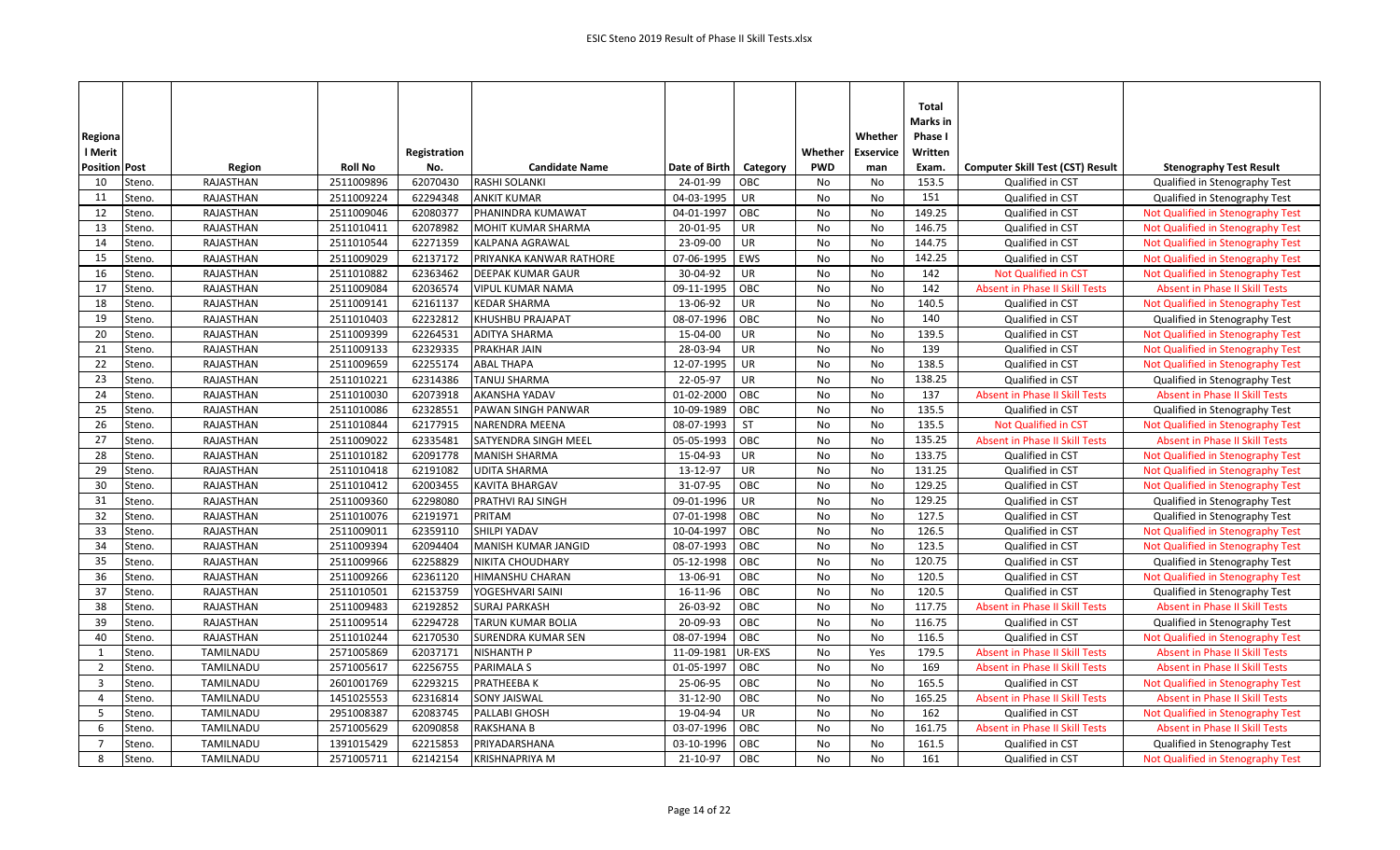|                      |                  |                |              |                             |               |            |            |                  | Total<br>Marks in |                                         |                                       |
|----------------------|------------------|----------------|--------------|-----------------------------|---------------|------------|------------|------------------|-------------------|-----------------------------------------|---------------------------------------|
| Regiona              |                  |                |              |                             |               |            |            | Whether          | Phase I           |                                         |                                       |
| l Merit              |                  |                | Registration |                             |               |            | Whether    | <b>Exservice</b> | Written           |                                         |                                       |
| <b>Position Post</b> | Region           | <b>Roll No</b> | No.          | <b>Candidate Name</b>       | Date of Birth | Category   | <b>PWD</b> | man              | Exam.             | <b>Computer Skill Test (CST) Result</b> | <b>Stenography Test Result</b>        |
| 9<br>Steno.          | TAMILNADU        | 2571005911     | 62064995     | ROHIT KUMAR JHA             | 15-10-92      | UR         | No         | No               | 158               | Qualified in CST                        | Qualified in Stenography Test         |
| Steno.<br>10         | TAMILNADU        | 2601001921     | 62145494     | <b>AKHIL VISHNU TS</b>      | 29-06-89      | OBC        | No         | No               | 157               | Qualified in CST                        | Not Qualified in Stenography Test     |
| 11<br>Steno.         | TAMILNADU        | 2571005646     | 62152475     | <b>SUGANYA V</b>            | 26-11-93      | UR         | No         | No               | 157               | Qualified in CST                        | Not Qualified in Stenography Test     |
| 12<br>Steno.         | TAMILNADU        | 2571005935     | 62085493     | <b>KAVINMALA S</b>          | 31-05-94      | OBC        | No         | No               | 156.5             | <b>Absent in Phase II Skill Tests</b>   | <b>Absent in Phase II Skill Tests</b> |
| 13<br>Steno.         | <b>TAMILNADU</b> | 2571005775     | 62018415     | SRIDHAR                     | 04-11-1990    | OBC        | No         | No               | 155               | <b>Absent in Phase II Skill Tests</b>   | <b>Absent in Phase II Skill Tests</b> |
| 14<br>Steno.         | TAMILNADU        | 1251001054     | 62123802     | <b>KORUKONDA SATISH</b>     | 13-06-96      | OBC        | No         | No               | 155               | Qualified in CST                        | Not Qualified in Stenography Test     |
| 15<br>Steno.         | TAMILNADU        | 2571005829     | 62172849     | HARI VIGNESH D              | 09-02-1994    | OBC        | No         | No               | 155               | Qualified in CST                        | Not Qualified in Stenography Test     |
| 16<br>Steno.         | TAMILNADU        | 2601001828     | 62003823     | <b>GEETHA KANTHIMATHI M</b> | 23-03-94      | <b>EWS</b> | No         | No               | 154.25            | Qualified in CST                        | Not Qualified in Stenography Test     |
| 17<br>Steno.         | TAMILNADU        | 2571005982     | 62086100     | SESHA GANESH S              | 15-05-96      | OBC        | No         | No               | 154.25            | Absent in Phase II Skill Tests          | <b>Absent in Phase II Skill Tests</b> |
| 18<br>Steno.         | TAMILNADU        | 2601001887     | 62088032     | KARISHMA SUNDAR             | 28-03-96      | OBC        | No         | No               | 153.5             | Qualified in CST                        | Not Qualified in Stenography Test     |
| 19<br>Steno.         | TAMILNADU        | 2571005715     | 62067555     | <b>SREE GAYATHRI P</b>      | 18-05-98      | UR         | No         | No               | 150.75            | Qualified in CST                        | Qualified in Stenography Test         |
| 20<br>Steno.         | TAMILNADU        | 2571005792     | 62192305     | <b>BHARANIDHARAN V</b>      | 13-02-99      | OBC        | No         | No               | 150.5             | Qualified in CST                        | Not Qualified in Stenography Test     |
| 21<br>Steno.         | TAMILNADU        | 2571005633     | 62085524     | MOHAMMED ERSHAD A           | 20-05-85      | OBC-EXS    | No         | Yes              | 150.25            | Qualified in CST                        | Not Qualified in Stenography Test     |
| 22<br>Steno.         | TAMILNADU        | 2601001965     | 62049780     | NITHYA A                    | 02-11-1994    | OBC        | No         | No               | 150.25            | <b>Not Qualified in CST</b>             | Not Qualified in Stenography Test     |
| 23<br>Steno.         | TAMILNADU        | 2571005620     | 62327672     | <b>VIDHYA S</b>             | 10-08-1990    | OBC        | <b>No</b>  | No               | 149.5             | <b>Absent in Phase II Skill Tests</b>   | <b>Absent in Phase II Skill Tests</b> |
| 24<br>Steno.         | TAMILNADU        | 2571005742     | 62104151     | <b>GOWRIR</b>               | 18-05-98      | OBC        | No         | No               | 148.5             | Qualified in CST                        | Qualified in Stenography Test         |
| 25<br>Steno.         | TAMILNADU        | 2571005647     | 62149832     | <b>RENGARAJAN S</b>         | 05-03-1995    | EWS        | No         | No               | 148.25            | <b>Absent in Phase II Skill Tests</b>   | <b>Absent in Phase II Skill Tests</b> |
| 26<br>Steno.         | TAMILNADU        | 2571006113     | 62037651     | <b>PRASANTH S</b>           | 17-09-93      | OBC        | No         | No               | 147.5             | Qualified in CST                        | Not Qualified in Stenography Test     |
| 27<br>Steno.         | TAMILNADU        | 2031002258     | 62268677     | <b>ARUNDHATHI S</b>         | 11-03-1997    | UR         | No         | No               | 146.25            | <b>Absent in Phase II Skill Tests</b>   | <b>Absent in Phase II Skill Tests</b> |
| 28<br>Steno.         | TAMILNADU        | 1451029810     | 62277466     | NIKHIL KUMAR VERMA          | 06-12-1993    | <b>UR</b>  | No         | No               | 145               | Qualified in CST                        | Not Qualified in Stenography Test     |
| 29<br>Steno.         | TAMILNADU        | 2031002316     | 62143809     | AKSHAY KRISHNAN J           | 26-10-95      | UR         | No         | No               | 144.75            | Qualified in CST                        | Not Qualified in Stenography Test     |
| 30<br>Steno.         | TAMILNADU        | 2571005623     | 62366893     | <b>G S POOJITHA</b>         | 28-03-94      | UR         | No         | No               | 142.75            | Absent in Phase II Skill Tests          | <b>Absent in Phase II Skill Tests</b> |
| 31<br>Steno.         | TAMILNADU        | 1451029172     | 62346980     | ARUN KUMAR S                | 11-05-1992    | UR         | No         | No               | 142.5             | Qualified in CST                        | Qualified in Stenography Test         |
| 32<br>Steno.         | TAMILNADU        | 2571005772     | 62347977     | THIRUMALATHI N              | 06-02-1994    | UR         | No         | No               | 142.25            | Qualified in CST                        | Not Qualified in Stenography Test     |
| 33<br>Steno.         | TAMILNADU        | 2571005648     | 62024818     | <b>ANAND S KUTTY</b>        | 04-08-1977    | UR-EXS     | No         | Yes              | 141.75            | <b>Absent in Phase II Skill Tests</b>   | <b>Absent in Phase II Skill Tests</b> |
| 34<br>Steno.         | TAMILNADU        | 1251001051     | 62022152     | GOPARAJU NAGASAI ADITYA     | 21-06-92      | EWS        | No         | No               | 141.5             | Qualified in CST                        | Qualified in Stenography Test         |
| 35<br>Steno.         | TAMILNADU        | 2571005627     | 62328920     | AJAY KUMAR B                | 01-03-1990    | OBC        | No         | No               | 140.25            | Qualified in CST                        | Not Qualified in Stenography Test     |
| 36<br>Steno.         | TAMILNADU        | 2031002249     | 62257142     | <b>SRUTHI KM</b>            | 30-08-95      | EWS        | No         | No               | 139.25            | <b>Absent in Phase II Skill Tests</b>   | <b>Absent in Phase II Skill Tests</b> |
| 37<br>Steno.         | TAMILNADU        | 2571006093     | 62055590     | <b>HEMANTH KUMAR</b>        | 11-02-1996    | SC         | No         | No               | 138               | Qualified in CST                        | Not Qualified in Stenography Test     |
| 38<br>Steno.         | TAMILNADU        | 2601001936     | 62245300     | <b>VELMURUGAN K</b>         | 11-03-1994    | <b>UR</b>  | No         | No               | 137.25            | Qualified in CST                        | Not Qualified in Stenography Test     |
| 39<br>Steno.         | TAMILNADU        | 2681008159     | 62299015     | <b>SHAIK ASIF</b>           | 28-02-93      | OBC        | No         | No               | 136.75            | Qualified in CST                        | Qualified in Stenography Test         |
| 40<br>Steno.         | TAMILNADU        | 2571005832     | 62221776     | <b>GAYATHRI DEVI K</b>      | 15-07-95      | OBC        | No         | No               | 136.75            | Qualified in CST                        | Not Qualified in Stenography Test     |
| 41<br>Steno.         | TAMILNADU        | 2601001740     | 62188361     | <b>ANJALI A</b>             | 13-05-96      | OBC        | No         | No               | 136.25            | Qualified in CST                        | Qualified in Stenography Test         |
| 42<br>Steno.         | TAMILNADU        | 2571005780     | 62338647     | <b>ROUNAK LAHA</b>          | 15-04-95      | UR         | No         | No               | 136               | Qualified in CST                        | Qualified in Stenography Test         |
| 43<br>Steno.         | TAMILNADU        | 2601001989     | 62209277     | <b>JASPER EDWIN</b>         | 21-05-98      | OBC        | <b>No</b>  | No               | 135               | Qualified in CST                        | Not Qualified in Stenography Test     |
| 44<br>Steno.         | TAMILNADU        | 2571006107     | 62287360     | <b>KEERTHIVASAN S</b>       | 10-05-1995    | SC         | No         | No               | 134.25            | Qualified in CST                        | Not Qualified in Stenography Test     |
| 45<br>Steno.         | TAMILNADU        | 2601001789     | 62027463     | <b>SUNDARA BALAJI R</b>     | 16-05-94      | OBC        | No         | No               | 133.5             | Qualified in CST                        | Not Qualified in Stenography Test     |
| 46<br>Steno.         | <b>TAMILNADU</b> | 2601001935     | 62365641     | <b>AJMALKHAN</b>            | 09-06-1991    | OBC        | <b>No</b>  | No               | 133               | Qualified in CST                        | Not Qualified in Stenography Test     |
| 47<br>Steno.         | TAMILNADU        | 2031002332     | 62185333     | <b>ANJALI AJITH</b>         | 22-01-95      | UR         | No         | No               | 132.75            | <b>Not Qualified in CST</b>             | Not Qualified in Stenography Test     |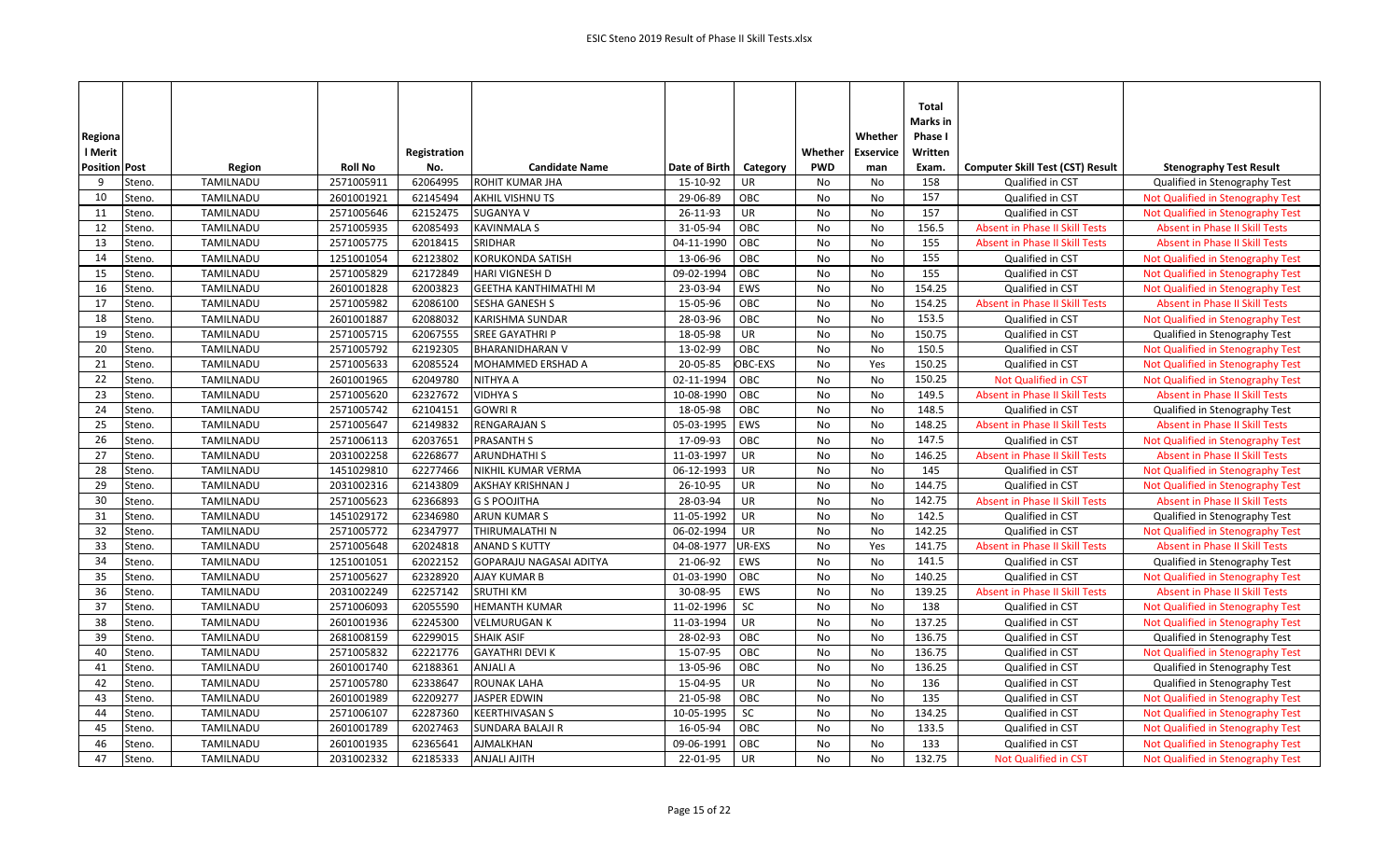|                                   |           |                |              |                         |                   |           |            |                  | Total<br>Marks in |                                         |                                       |
|-----------------------------------|-----------|----------------|--------------|-------------------------|-------------------|-----------|------------|------------------|-------------------|-----------------------------------------|---------------------------------------|
| Regiona                           |           |                |              |                         |                   |           |            | Whether          | Phase I           |                                         |                                       |
| l Merit                           |           |                | Registration |                         |                   |           | Whether    | <b>Exservice</b> | Written           |                                         |                                       |
| <b>Position Post</b>              | Region    | <b>Roll No</b> | No.          | <b>Candidate Name</b>   | Date of Birth     | Category  | <b>PWD</b> | man              | Exam.             | <b>Computer Skill Test (CST) Result</b> | <b>Stenography Test Result</b>        |
| 48<br>Steno.                      | TAMILNADU | 2571005684     | 62014396     | SOWMIYA V               | 01-09-1993        | OBC       | No         | No               | 131.75            | Qualified in CST                        | Qualified in Stenography Test         |
| 49<br>Steno.                      | TAMILNADU | 2571005942     | 62146394     | DEEKALA ABHISHEK        | 28-08-89          | SC        | No         | No               | 128.25            | Qualified in CST                        | Not Qualified in Stenography Test     |
| 50<br>Steno.                      | TAMILNADU | 2571006114     | 62214700     | KIRUTHIGA R             | 13-06-93          | OBC       | No         | No               | 128               | Qualified in CST                        | Qualified in Stenography Test         |
| 51<br>Steno.                      | TAMILNADU | 2571005793     | 62354440     | JAIGOSH C               | 18-02-93          | OBC       | No         | No               | 126.5             | Qualified in CST                        | Qualified in Stenography Test         |
| 52<br>Steno.                      | TAMILNADU | 2601001869     | 62155414     | ABENAYA PREYA D         | 07-01-1997        | OBC       | No         | No               | 126               | <b>Absent in Phase II Skill Tests</b>   | <b>Absent in Phase II Skill Tests</b> |
| 53<br>Steno.                      | TAMILNADU | 2571006017     | 62218927     | RISHIDHARAN G           | 11-10-1995        | OBC       | No         | No               | 125.75            | Qualified in CST                        | Not Qualified in Stenography Test     |
| 54<br>Steno.                      | TAMILNADU | 2571005638     | 62365066     | MOHAMED HASAN SHERIFF   | 25-06-95          | OBC       | No         | No               | 125.5             | <b>Absent in Phase II Skill Tests</b>   | <b>Absent in Phase II Skill Tests</b> |
| 55<br>Steno.                      | TAMILNADU | 2601001725     | 62254682     | <b>NAVEEN K</b>         | 06-01-1996        | OBC       | No         | No               | 125.5             | Qualified in CST                        | Not Qualified in Stenography Test     |
| 56<br>Steno.                      | TAMILNADU | 2601001825     | 62294574     | MEENAKSHI A             | 31-10-95          | OBC       | No         | No               | 125               | Qualified in CST                        | Qualified in Stenography Test         |
| 57<br>Steno.                      | TAMILNADU | 2601001942     | 62129727     | THANUSH KODI N          | 01-09-1993        | OBC       | No         | No               | 124.25            | Qualified in CST                        | Not Qualified in Stenography Test     |
| 58<br>Steno.                      | TAMILNADU | 2571005630     | 62344690     | SUJITA M D              | 01-06-1995        | <b>UR</b> | No         | No               | 123.75            | Qualified in CST                        | Not Qualified in Stenography Test     |
| 59<br>Steno.                      | TAMILNADU | 2571006030     | 62025151     | PRABHU KUMAR            | 15-06-96          | OBC       | No         | No               | 121               | Qualified in CST                        | Not Qualified in Stenography Test     |
| 60<br>Steno.                      | TAMILNADU | 2601002002     | 62328282     | <b>ASHARK</b>           | 25-08-99          | <b>SC</b> | No         | No               | 120               | Qualified in CST                        | Qualified in Stenography Test         |
| 61<br>Steno.                      | TAMILNADU | 2571005671     | 62068613     | <b>BRINDHASHREE K M</b> | 20-09-88          | OBC       | No         | No               | 119               | Qualified in CST                        | Not Qualified in Stenography Test     |
| 62<br>Steno.                      | TAMILNADU | 2601001734     | 62129877     | <b>SUBBULAKSHMIS</b>    | 28-03-90          | EWS       | <b>No</b>  | No               | 118.5             | <b>Absent in Phase II Skill Tests</b>   | <b>Absent in Phase II Skill Tests</b> |
| 63<br>Steno.                      | TAMILNADU | 2571005619     | 62200727     | <b>DHAARANIS</b>        | 06-02-1994        | OBC       | No         | No               | 117.75            | Qualified in CST                        | Qualified in Stenography Test         |
| 64<br>Steno.                      | TAMILNADU | 2571006062     | 62001210     | <b>ARUNRAJ</b>          | 23-03-95          | OBC       | No         | No               | 117               | Qualified in CST                        | Not Qualified in Stenography Test     |
| 65<br>Steno.                      | TAMILNADU | 1451025124     | 62236011     | RAKESH KUMAR THAKUR     | 22-08-93          | UR        | No         | No               | 116               | Qualified in CST                        | Not Qualified in Stenography Test     |
| Steno.<br>66                      | TAMILNADU | 2571006094     | 62148364     | <b>MANOJKUMAR S</b>     | 17-06-91          | SC        | No         | No               | 115.75            | Qualified in CST                        | Not Qualified in Stenography Test     |
| 67<br>Steno.                      | TAMILNADU | 2681008170     | 62172918     | ADARI NOOKA SURESH      | 25-03-91          | OBC       | No         | No               | 115.25            | Qualified in CST                        | Not Qualified in Stenography Test     |
| 68<br>Steno.                      | TAMILNADU | 1391014429     | 62126862     | RATNESH KUMAR           | 01-10-1993        | EWS       | No         | No               | 115               | <b>Absent in Phase II Skill Tests</b>   | <b>Absent in Phase II Skill Tests</b> |
| 69<br>Steno.                      | TAMILNADU | 2601001873     | 62223315     | SUNDARAPANDIYAN R       | 26-03-93          | OBC       | No         | No               | 112.25            | Qualified in CST                        | Not Qualified in Stenography Test     |
| 70<br>Steno.                      | TAMILNADU | 2571005760     | 62071039     | NIVETHITHA S            | 06-04-1992        | OBC       | No         | No               | 111.75            | Qualified in CST                        | Not Qualified in Stenography Test     |
| 71<br>Steno.                      | TAMILNADU | 2571005662     | 62263855     | V MANICKAM              | 06-05-1985        | OBC-EXS   | No         | Yes              | 110               | Absent in Phase II Skill Tests          | <b>Absent in Phase II Skill Tests</b> |
| 72<br>Steno.                      | TAMILNADU | 2031002478     | 62250385     | <b>RAHUL RAJ T K</b>    | 17-12-92          | OBC       | No         | No               | 109.75            | <b>Absent in Phase II Skill Tests</b>   | <b>Absent in Phase II Skill Tests</b> |
| 73<br>Steno.                      | TAMILNADU | 1451027431     | 62217347     | <b>REEMA</b>            | 22-08-93          | SC        | No         | No               | 109               | <b>Absent in Phase II Skill Tests</b>   | Absent in Phase II Skill Tests        |
| 74<br>Steno.                      | TAMILNADU | 2571005641     | 62318679     | DONALD VIYAS S          | 12-02-1993        | OBC       | No         | No               | 108               | Qualified in CST                        | Qualified in Stenography Test         |
| 75<br>Steno.                      | TAMILNADU | 2861003606     | 62325846     | <b>AAKASH CHAURASIA</b> | 29-03-94          | OBC       | No         | No               | 107.5             | <b>Absent in Phase II Skill Tests</b>   | <b>Absent in Phase II Skill Tests</b> |
| 76<br>Steno.                      | TAMILNADU | 2571005973     | 62191803     | <b>REVATHIS</b>         | 21-04-93          | SC        | No         | No               | 105               | Qualified in CST                        | Not Qualified in Stenography Test     |
| 77<br>Steno.                      | TAMILNADU | 2601002004     | 62138618     | <b>SWATHIKA I</b>       | 07-02-1998        | <b>SC</b> | No         | No               | 104.75            | <b>Absent in Phase II Skill Tests</b>   | <b>Absent in Phase II Skill Tests</b> |
| 78<br>Steno.                      | TAMILNADU | 2571005643     | 62015328     | <b>KESAVAN A</b>        | 09-05-1991        | SC        | No         | No               | 100.25            | Qualified in CST                        | Not Qualified in Stenography Test     |
| 79<br>Steno.                      | TAMILNADU | 2571005737     | 62142650     | <b>BASKAR</b>           | 13-10-96          | SC        | No         | No               | 97.25             | <b>Absent in Phase II Skill Tests</b>   | <b>Absent in Phase II Skill Tests</b> |
| 80<br>Steno.                      | TAMILNADU | 2601001804     | 62132645     | <b>ROHINIS</b>          | 12-07-1995        | <b>SC</b> | No         | No               | 93                | <b>Absent in Phase II Skill Tests</b>   | <b>Absent in Phase II Skill Tests</b> |
| 81<br>Steno.                      | TAMILNADU | 2601001799     | 62009579     | <b>PRAVEEN SK</b>       | 04-10-1996        | OBC       | No         | No               | 86                | Qualified in CST                        | Not Qualified in Stenography Test     |
| 1<br>Steno.                       | TELANGANA | 2681008611     | 62088526     | RANGU VENNELA           | 06-07-1993        | OBC       | No         | No               | 181               | <b>Absent in Phase II Skill Tests</b>   | <b>Absent in Phase II Skill Tests</b> |
| $\overline{2}$<br>Steno.          | TELANGANA | 2681008243     | 62154662     | AMANCHI BHASKAR         | 08-04-1978        | OBC-EXS   | No         | Yes              | 177.75            | Qualified in CST                        | Not Qualified in Stenography Test     |
| $\overline{\mathbf{3}}$<br>Steno. | TELANGANA | 2681008133     | 62039391     | SIRI BALA A             | 13-01-98          | UR        | No         | No               | 174               | Qualified in CST                        | Not Qualified in Stenography Test     |
| Steno.<br>$\overline{4}$          | TELANGANA | 1251001059     | 62059806     | ANUSHA KUCHIBHOTLA      | 28-11-92          | <b>UR</b> | <b>No</b>  | No               | 170.5             | Qualified in CST                        | Qualified in Stenography Test         |
| 5<br>Steno.                       | TELANGANA | 2681008174     | 62365017     | CHANDRA SEKHAR VANAM    | 10-12-1979 UR-EXS |           | No         | Yes              | 168.5             | Qualified in CST                        | Not Qualified in Stenography Test     |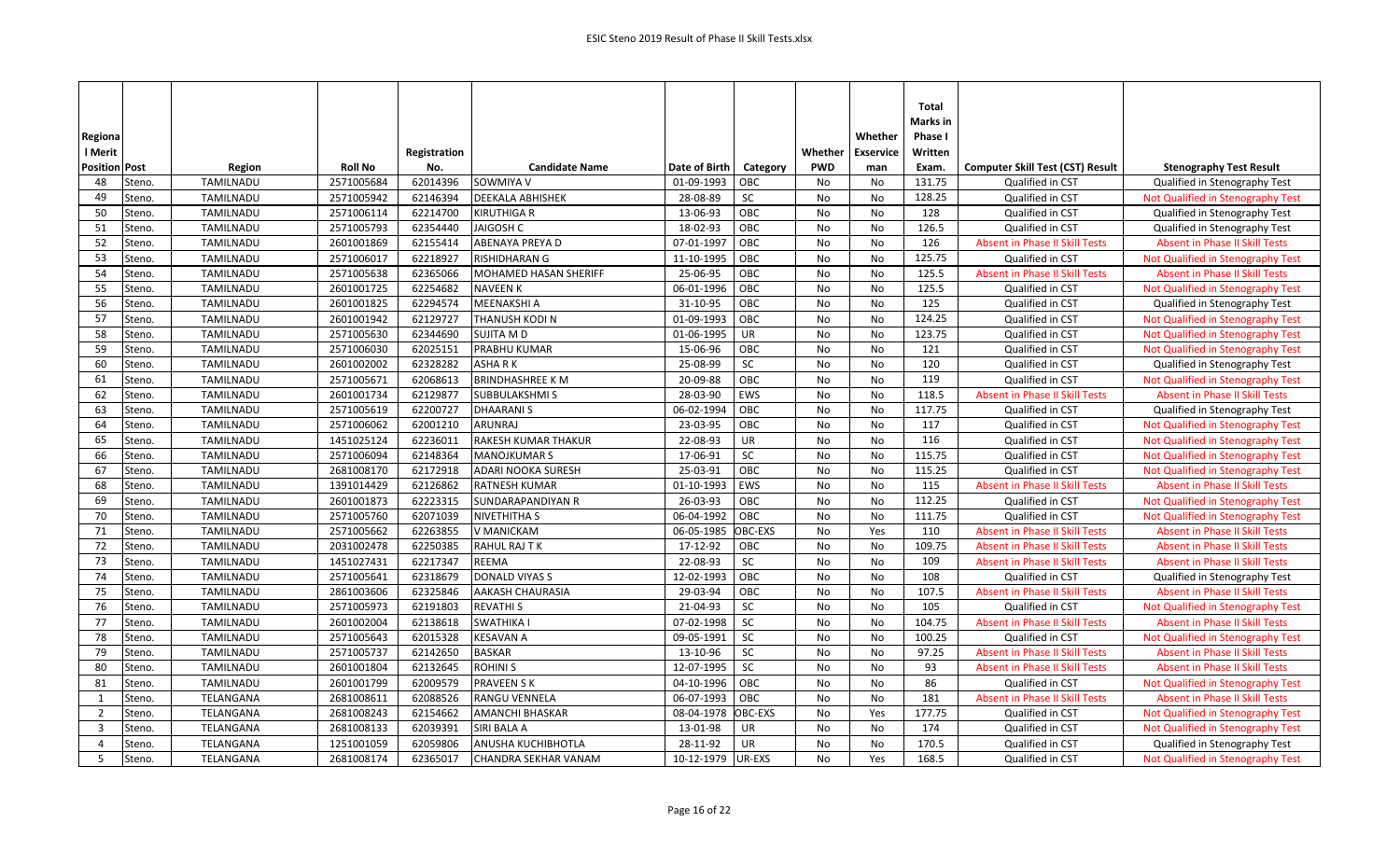|                          |                  |                |              |                                 |               |          |            |                  | Total    |                                         |                                       |
|--------------------------|------------------|----------------|--------------|---------------------------------|---------------|----------|------------|------------------|----------|-----------------------------------------|---------------------------------------|
|                          |                  |                |              |                                 |               |          |            |                  | Marks in |                                         |                                       |
| Regiona                  |                  |                |              |                                 |               |          |            | Whether          | Phase I  |                                         |                                       |
| l Merit                  |                  |                | Registration |                                 |               |          | Whether    | <b>Exservice</b> | Written  |                                         |                                       |
| <b>Position Post</b>     | Region           | <b>Roll No</b> | No.          | <b>Candidate Name</b>           | Date of Birth | Category | <b>PWD</b> | man              | Exam.    | <b>Computer Skill Test (CST) Result</b> | <b>Stenography Test Result</b>        |
| 6<br>Steno.              | TELANGANA        | 2681008364     | 62080790     | ARNAB BHATTACHARYYA             | 16-08-95      | UR       | No         | No               | 167      | Qualified in CST                        | Qualified in Stenography Test         |
| $\overline{7}$<br>Steno. | TELANGANA        | 2681008033     | 62355141     | MUTYALA SURYA PRAKASH REDDY     | 29-08-97      | UR       | No         | No               | 163.25   | <b>Absent in Phase II Skill Tests</b>   | <b>Absent in Phase II Skill Tests</b> |
| 8<br>Steno.              | TELANGANA        | 2681008083     | 62281865     | <b>IPPALAPALLI DIVYA</b>        | 27-08-91      | OBC      | No         | No               | 163      | Absent in Phase II Skill Tests          | <b>Absent in Phase II Skill Tests</b> |
| 9<br>Steno.              | TELANGANA        | 1811002665     | 62109073     | ANU SHREE                       | 17-01-94      | OBC      | No         | No               | 163      | <b>Absent in Phase II Skill Tests</b>   | <b>Absent in Phase II Skill Tests</b> |
| 10<br>Steno.             | TELANGANA        | 1811002707     | 62264261     | RAVINDRA RAJ                    | 05-06-1995    | UR       | No         | No               | 162.75   | <b>Absent in Phase II Skill Tests</b>   | <b>Absent in Phase II Skill Tests</b> |
| 11<br>Steno.             | TELANGANA        | 2681008186     | 62252550     | CHADA MANASA                    | 21-07-93      | UR       | No         | No               | 162.5    | Qualified in CST                        | Not Qualified in Stenography Test     |
| 12<br>Steno.             | TELANGANA        | 2681008582     | 62277754     | KOPPULA SRIHARSHA               | 21-05-95      | OBC      | No         | No               | 159.5    | <b>Absent in Phase II Skill Tests</b>   | <b>Absent in Phase II Skill Tests</b> |
| 13<br>Steno.             | TELANGANA        | 2681008045     | 62244385     | DONTHI REDDY KAVYA              | 07-07-1995    | EWS      | No         | No               | 157.5    | Qualified in CST                        | Not Qualified in Stenography Test     |
| 14<br>Steno.             | TELANGANA        | 2681008789     | 62026218     | NISHANT ITHABATTULA             | 20-08-93      | SC       | No         | No               | 157      | Qualified in CST                        | Not Qualified in Stenography Test     |
| 15<br>Steno.             | TELANGANA        | 2681008331     | 62306923     | ADIMULAM V AJAY KUMAR           | 06-12-1993    | EWS      | No         | No               | 154      | <b>Absent in Phase II Skill Tests</b>   | <b>Absent in Phase II Skill Tests</b> |
| 16<br>Steno.             | TELANGANA        | 2681008098     | 62260713     | MAJJI SAI SURI NAIDU            | 15-05-91      | OBC      | No         | No               | 153.75   | Qualified in CST                        | Qualified in Stenography Test         |
| 17<br>Steno.             | TELANGANA        | 2681008081     | 62037103     | BUKYA VIJAY KUMAR NAIK          | 06-06-1996    | ST       | No         | No               | 153      | Qualified in CST                        | Not Qualified in Stenography Test     |
| 18<br>Steno.             | TELANGANA        | 2681008978     | 62064246     | <b>GUMMADI UMA</b>              | 15-08-96      | UR       | No         | No               | 153      | Qualified in CST                        | Qualified in Stenography Test         |
| 19<br>Steno.             | TELANGANA        | 2681008104     | 62324989     | MOGADALA VENKATESH              | 12-11-1991    | OBC      | No         | No               | 152      | <b>Absent in Phase II Skill Tests</b>   | <b>Absent in Phase II Skill Tests</b> |
| 20<br>Steno.             | TELANGANA        | 2681008184     | 62330604     | <b>NELAPATLA PAVANI</b>         | 26-03-91      | OBC      | No         | No               | 151.25   | <b>Absent in Phase II Skill Tests</b>   | <b>Absent in Phase II Skill Tests</b> |
| 21<br>Steno.             | TELANGANA        | 2681008032     | 62014849     | PENDAM MADHAVI                  | 06-02-1990    | OBC      | No         | No               | 150.75   | Qualified in CST                        | Not Qualified in Stenography Test     |
| 22<br>Steno.             | TELANGANA        | 2681008074     | 62133617     | GOVINDA SWAMY CHITRA VEENA      | 26-09-95      | OBC      | No         | No               | 150      | <b>Absent in Phase II Skill Tests</b>   | <b>Absent in Phase II Skill Tests</b> |
| 23<br>Steno.             | TELANGANA        | 2681008318     | 62087725     | <b>CHAVA HARSHINI</b>           | 23-12-99      | EWS      | No         | No               | 150      | Qualified in CST                        | Qualified in Stenography Test         |
| Steno.<br>24             | TELANGANA        | 2681008534     | 62329570     | MALAPATI SOUBHAGYA LAKSHMI      | 06-12-1992    | SC       | No         | No               | 149.75   | Qualified in CST                        | Qualified in Stenography Test         |
| 25<br>Steno.             | TELANGANA        | 2681008766     | 62351769     | SANJAY KUMAR VELPULA            | 14-06-94      | OBC      | No         | No               | 149.75   | Qualified in CST                        | Not Qualified in Stenography Test     |
| 26<br>Steno.             | TELANGANA        | 2681008663     | 62139692     | ANIL YADAV SINGAVENA            | 08-09-1989    | OBC      | No         | No.              | 149.25   | Absent in Phase II Skill Tests          | <b>Absent in Phase II Skill Tests</b> |
| 27<br>Steno.             | TELANGANA        | 2681008658     | 62323467     | ETTE SAI PRASANNA               | 22-10-96      | UR       | No         | No               | 149      | Qualified in CST                        | Qualified in Stenography Test         |
| 28<br>Steno.             | TELANGANA        | 2681008086     | 62163058     | POTULA MADHURI                  | 03-07-1993    | OBC      | No         | No               | 148.75   | <b>Absent in Phase II Skill Tests</b>   | Absent in Phase II Skill Tests        |
| 29<br>Steno.             | TELANGANA        | 2681008347     | 62118909     | GURUGUBELLI VENKATARAMA RAO     | 06-12-1995    | OBC      | No         | No               | 148      | <b>Absent in Phase II Skill Tests</b>   | <b>Absent in Phase II Skill Tests</b> |
| 30<br>Steno.             | TELANGANA        | 2681008769     | 62036461     | <b>KUMMERA MALLIKA</b>          | 22-04-88      | SC       | No         | <b>No</b>        | 146.75   | Qualified in CST                        | Not Qualified in Stenography Test     |
| 31<br>Steno.             | TELANGANA        | 2681008028     | 62096312     | TALLURI VINOD KUMAR             | 26-07-93      | UR       | No         | No               | 146.5    | Qualified in CST                        | Not Qualified in Stenography Test     |
| 32<br>Steno.             | TELANGANA        | 2681008688     | 62223215     | DOPPALAPUDI MAHATHY RAJ         | 17-02-96      | SC       | No         | No               | 146.5    | Qualified in CST                        | Qualified in Stenography Test         |
| 33<br>Steno.             | TELANGANA        | 2681008846     | 62084584     | MANIYALA BINA DEVI              | 07-12-1995    | OBC      | No         | No               | 146      | Qualified in CST                        | Not Qualified in Stenography Test     |
| 34<br>Steno.             | TELANGANA        | 2681008607     | 62342910     | PAVAN SAI RAM VUNNAM            | 29-08-92      | UR       | No         | No               | 145.5    | Not Qualified in CST                    | Not Qualified in Stenography Test     |
| 35<br>Steno.             | TELANGANA        | 2681008825     | 62027619     | SIDDENKI ANANDH                 | 08-06-1990    | OBC      | No         | No               | 144.75   | Qualified in CST                        | Not Qualified in Stenography Test     |
| 36<br>Steno.             | TELANGANA        | 2681008106     | 62345471     | LAKKARTHI SADHANA               | 04-04-1990    | OBC      | No         | No               | 144      | Not Qualified in CST                    | Not Qualified in Stenography Test     |
| 37<br>Steno.             | TELANGANA        | 2681008046     | 62184066     | P VINAY KUMAR REDDY             | 23-05-95      | UR       | No         | No               | 143.75   | <b>Absent in Phase II Skill Tests</b>   | <b>Absent in Phase II Skill Tests</b> |
| 38<br>Steno.             | TELANGANA        | 2681008067     | 62341887     | JUMBARTHI ARUN KUMAR            | 02-10-1990    | OBC      | No         | No               | 143.5    | Qualified in CST                        | Not Qualified in Stenography Test     |
| 39<br>Steno.             | TELANGANA        | 2681008114     | 62144043     | <b>VENKATA SREEJA MOTHUKURI</b> | 30-06-94      | UR       | No         | No               | 143.5    | <b>Not Qualified in CST</b>             | Not Qualified in Stenography Test     |
| 40<br>Steno.             | TELANGANA        | 2681008680     | 62044293     | <b>INTI JYOTHSNA</b>            | 12-01-1990    | OBC      | <b>No</b>  | No               | 142.75   | Qualified in CST                        | Not Qualified in Stenography Test     |
| 41<br>Steno.             | TELANGANA        | 1251001357     | 62147137     | SHAIK JABEENA BANO              | 22-10-00      | UR       | No         | No               | 142.75   | Qualified in CST                        | Not Qualified in Stenography Test     |
| 42<br>Steno.             | TELANGANA        | 2681008020     | 62075190     | <b>DAIDA NEELIMA</b>            | 21-06-96      | SC       | No         | No               | 142.5    | Qualified in CST                        | Qualified in Stenography Test         |
| 43<br>Steno.             | <b>TELANGANA</b> | 2681008130     | 62344362     | SAMUDRALA NIHARIKA              | 25-01-92      | OBC      | <b>No</b>  | No               | 141.75   | <b>Absent in Phase II Skill Tests</b>   | <b>Absent in Phase II Skill Tests</b> |
| 44<br>Steno.             | TELANGANA        | 1391015837     | 62290583     | SATISH KUMAR                    | 15-08-95      | OBC      | No         | No               | 141      | <b>Absent in Phase II Skill Tests</b>   | <b>Absent in Phase II Skill Tests</b> |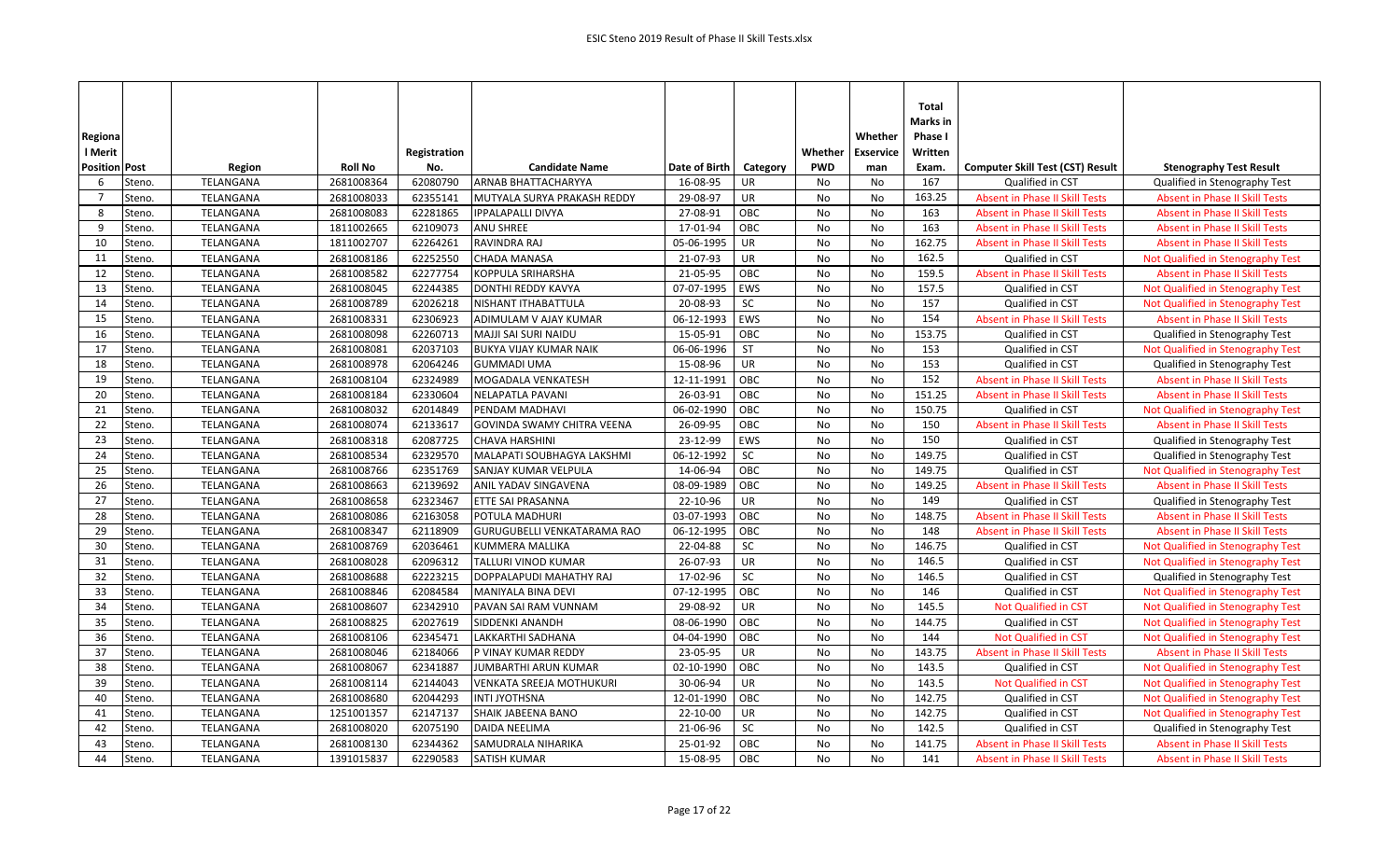|                      |           |                |              |                                |               |           |            |                  | Total    |                                         |                                       |
|----------------------|-----------|----------------|--------------|--------------------------------|---------------|-----------|------------|------------------|----------|-----------------------------------------|---------------------------------------|
|                      |           |                |              |                                |               |           |            |                  | Marks in |                                         |                                       |
| Regiona              |           |                |              |                                |               |           |            | Whether          | Phase I  |                                         |                                       |
| l Merit              |           |                | Registration |                                |               |           | Whether    | <b>Exservice</b> | Written  |                                         |                                       |
| <b>Position Post</b> | Region    | <b>Roll No</b> | No.          | <b>Candidate Name</b>          | Date of Birth | Category  | <b>PWD</b> | man              | Exam.    | <b>Computer Skill Test (CST) Result</b> | <b>Stenography Test Result</b>        |
| 45<br>Steno.         | TELANGANA | 2681008023     | 62126954     | A BHASKAR                      | 28-07-89      | OBC       | No         | No               | 139.5    | Absent in Phase II Skill Tests          | <b>Absent in Phase II Skill Tests</b> |
| Steno.<br>46         | TELANGANA | 2681008298     | 62170498     | SRIYA VEDULA                   | 12-12-1993    | UR        | No         | No               | 139.5    | Qualified in CST                        | Not Qualified in Stenography Test     |
| 47<br>Steno.         | TELANGANA | 2681008219     | 62105036     | SHIVALANKI NARESH              | 07-10-1995    | OBC       | No         | No               | 139      | Qualified in CST                        | Not Qualified in Stenography Test     |
| 48<br>Steno.         | TELANGANA | 2681008271     | 62020856     | <b>DEPAVATH HARINATH</b>       | 07-05-1988    | <b>ST</b> | No         | No               | 136.25   | Qualified in CST                        | Not Qualified in Stenography Test     |
| 49<br>Steno.         | TELANGANA | 1831004250     | 62198003     | MANDALA DEVENDRA               | 06-03-1991    | OBC       | No         | <b>No</b>        | 136.25   | Qualified in CST                        | Qualified in Stenography Test         |
| 50<br>Steno.         | TELANGANA | 1251001402     | 62185846     | UMMADISETTY GAYATHRI           | 08-05-1995    | OBC       | No         | No               | 136.25   | Qualified in CST                        | Qualified in Stenography Test         |
| 51<br>Steno.         | TELANGANA | 2681008094     | 62335907     | MYAKA SHRAVAN KUMAR REDDY      | 08-08-1993    | EWS       | No         | No               | 136      | Qualified in CST                        | Not Qualified in Stenography Test     |
| 52<br>Steno.         | TELANGANA | 2681008321     | 62069191     | KUNDARAPU VENKATESH            | 04-05-1996    | OBC       | No         | No               | 135.5    | Qualified in CST                        | Not Qualified in Stenography Test     |
| 53<br>Steno.         | TELANGANA | 2681008526     | 62308773     | DINTAKURTHI VENKATA SATHYA BHA | 10-06-1997    | EWS       | No         | No               | 134.25   | Qualified in CST                        | Qualified in Stenography Test         |
| 54<br>Steno.         | TELANGANA | 2681008281     | 62054295     | ANIREDDY SURYAPRAKASH REDDY    | 13-02-96      | UR        | No         | No               | 134      | Not Qualified in CST                    | Not Qualified in Stenography Test     |
| 55<br>Steno.         | TELANGANA | 2681008034     | 62319648     | KASOJU CHANDRACHARY            | 25-01-90      | OBC       | No         | No               | 133.5    | Qualified in CST                        | Not Qualified in Stenography Test     |
| 56<br>Steno.         | TELANGANA | 2681008024     | 62322365     | <b>SRAVAN ANAGANI</b>          | 08-10-1994    | OBC       | No         | No               | 133.5    | <b>Absent in Phase II Skill Tests</b>   | <b>Absent in Phase II Skill Tests</b> |
| 57<br>Steno.         | TELANGANA | 2681008529     | 62130016     | <b>ROOPLAL SUNIL</b>           | 22-05-92      | UR        | No         | No               | 133.25   | Qualified in CST                        | Qualified in Stenography Test         |
| 58<br>Steno.         | TELANGANA | 2681008075     | 62352694     | ABHILASH ACHUGATLA             | 26-12-93      | OBC       | No         | No               | 133.25   | <b>Absent in Phase II Skill Tests</b>   | <b>Absent in Phase II Skill Tests</b> |
| 59<br>Steno.         | TELANGANA | 2681008900     | 62152435     | <b>BHARATHA RUCHITHA</b>       | 16-07-98      | OBC       | No         | No               | 132.25   | Qualified in CST                        | Qualified in Stenography Test         |
| 60<br>Steno.         | TELANGANA | 2681008060     | 62285184     | HARSHA VARDHINI SIMHADRI       | 24-04-91      | OBC       | No         | No               | 130.75   | Qualified in CST                        | Not Qualified in Stenography Test     |
| 61<br>Steno.         | TELANGANA | 2681008127     | 62267293     | SAI KEERTHI BILLA              | 17-09-95      | OBC       | No         | No               | 130.5    | Qualified in CST                        | Qualified in Stenography Test         |
| 62<br>Steno.         | TELANGANA | 2681008979     | 62283165     | MALLEMPATI PRIYANKA            | 21-11-96      | <b>UR</b> | No         | <b>No</b>        | 130.25   | <b>Absent in Phase II Skill Tests</b>   | <b>Absent in Phase II Skill Tests</b> |
| 63<br>Steno.         | TELANGANA | 2681008623     | 62079861     | DASARI DINESH                  | 27-06-97      | OBC       | No         | No               | 130.25   | Qualified in CST                        | Not Qualified in Stenography Test     |
| 64<br>Steno.         | TELANGANA | 1391016186     | 62359740     | <b>VIVEK KUMAR</b>             | 08-05-1991    | OBC       | No         | No               | 129.5    | Qualified in CST                        | Not Qualified in Stenography Test     |
| 65<br>Steno.         | TELANGANA | 2681008105     | 62097699     | <b>INGANTI DHAARINI</b>        | 04-06-1993    | <b>SC</b> | No         | No               | 129.5    | Qualified in CST                        | Not Qualified in Stenography Test     |
| 66<br>Steno.         | TELANGANA | 1831004096     | 62278762     | <b>GANGIREDDY ROJA</b>         | 05-08-1994    | EWS       | No         | No               | 129      | <b>Not Qualified in CST</b>             | Not Qualified in Stenography Test     |
| 67<br>Steno.         | TELANGANA | 1251001220     | 62361661     | <b>KIRAN KUMAR D</b>           | 16-08-89      | OBC       | No         | No               | 128.75   | <b>Absent in Phase II Skill Tests</b>   | Absent in Phase II Skill Tests        |
| 68<br>Steno.         | TELANGANA | 2681008795     | 62005928     | PAPAKANTI PRASAD               | 29-08-96      | OBC       | No         | No               | 128.5    | Qualified in CST                        | Not Qualified in Stenography Test     |
| 69<br>Steno.         | TELANGANA | 2681008949     | 62182269     | PARVATHAGARI MYTHILI           | 14-03-92      | UR        | No         | No               | 128.25   | Absent in Phase II Skill Tests          | <b>Absent in Phase II Skill Tests</b> |
| 70<br>Steno.         | TELANGANA | 2681008093     | 62345499     | DUPPADA BALAKRISHNA            | 05-11-1992    | OBC       | No         | No               | 126      | Qualified in CST                        | Not Qualified in Stenography Test     |
| 71<br>Steno.         | TELANGANA | 1391015079     | 62270246     | RAJESHWAR KUMAR                | 02-02-1997    | <b>UR</b> | No         | No               | 126      | Qualified in CST                        | Not Qualified in Stenography Test     |
| 72<br>Steno.         | TELANGANA | 2511009026     | 62346402     | YOGENDRA KUMAR JANGID          | 03-10-1990    | OBC       | No         | No               | 125.75   | Qualified in CST                        | Not Qualified in Stenography Test     |
| 73<br>Steno.         | TELANGANA | 2681008165     | 62037754     | HITESHKUMAR VENNU              | 06-04-1992    | OBC       | No         | No               | 125.5    | Qualified in CST                        | Not Qualified in Stenography Test     |
| 74<br>Steno.         | TELANGANA | 1391015466     | 62201431     | <b>SURAJ KUMAR</b>             | 26-02-97      | OBC       | No         | No               | 125.5    | Qualified in CST                        | Not Qualified in Stenography Test     |
| 75<br>Steno.         | TELANGANA | 1251001261     | 62284966     | <b>GATTI SATYAVATHI</b>        | 20-06-92      | EWS       | No         | No               | 125      | Qualified in CST                        | Not Qualified in Stenography Test     |
| 76<br>Steno.         | TELANGANA | 1251001382     | 62040482     | MADHABATTULA PRUDHVI           | 04-03-1995    | OBC       | No         | No               | 124.25   | Qualified in CST                        | Qualified in Stenography Test         |
| 77<br>Steno.         | TELANGANA | 2681008965     | 62001322     | PALLE NAVEEN KUMAR             | 07-07-1990    | OBC       | No         | No               | 124      | <b>Absent in Phase II Skill Tests</b>   | <b>Absent in Phase II Skill Tests</b> |
| 78<br>Steno.         | TELANGANA | 2681008092     | 62056561     | VADTHYA KIRAN KUMAR            | 11-04-1992    | <b>ST</b> | No         | <b>No</b>        | 124      | <b>Absent in Phase II Skill Tests</b>   | <b>Absent in Phase II Skill Tests</b> |
| 79<br>Steno.         | TELANGANA | 2681008050     | 62175229     | A PRAVEEN KUMAR                | 04-06-1993    | SC        | No         | No               | 124      | <b>Not Qualified in CST</b>             | Not Qualified in Stenography Test     |
| 80<br>Steno.         | TELANGANA | 2681008654     | 62062287     | PILLI KIRAN KUMAR              | 08-01-1994    | <b>SC</b> | No         | No               | 123      | Not Qualified in CST                    | Not Qualified in Stenography Test     |
| 81<br>Steno.         | TELANGANA | 2681008233     | 62092188     | SHUBHODAYA G                   | 22-07-87      | SC        | No         | No               | 122.25   | Qualified in CST                        | Not Qualified in Stenography Test     |
| 82<br>Steno.         | TELANGANA | 2681008982     | 62239904     | <b>B YOGITHA</b>               | 31-05-95      | OBC       | <b>No</b>  | No               | 121.25   | Qualified in CST                        | Qualified in Stenography Test         |
| 83<br>Steno.         | TELANGANA | 2681008089     | 62081905     | <b>RATHLAVATH RAJU</b>         | 15-03-91      | <b>ST</b> | No         | No               | 121      | <b>Absent in Phase II Skill Tests</b>   | <b>Absent in Phase II Skill Tests</b> |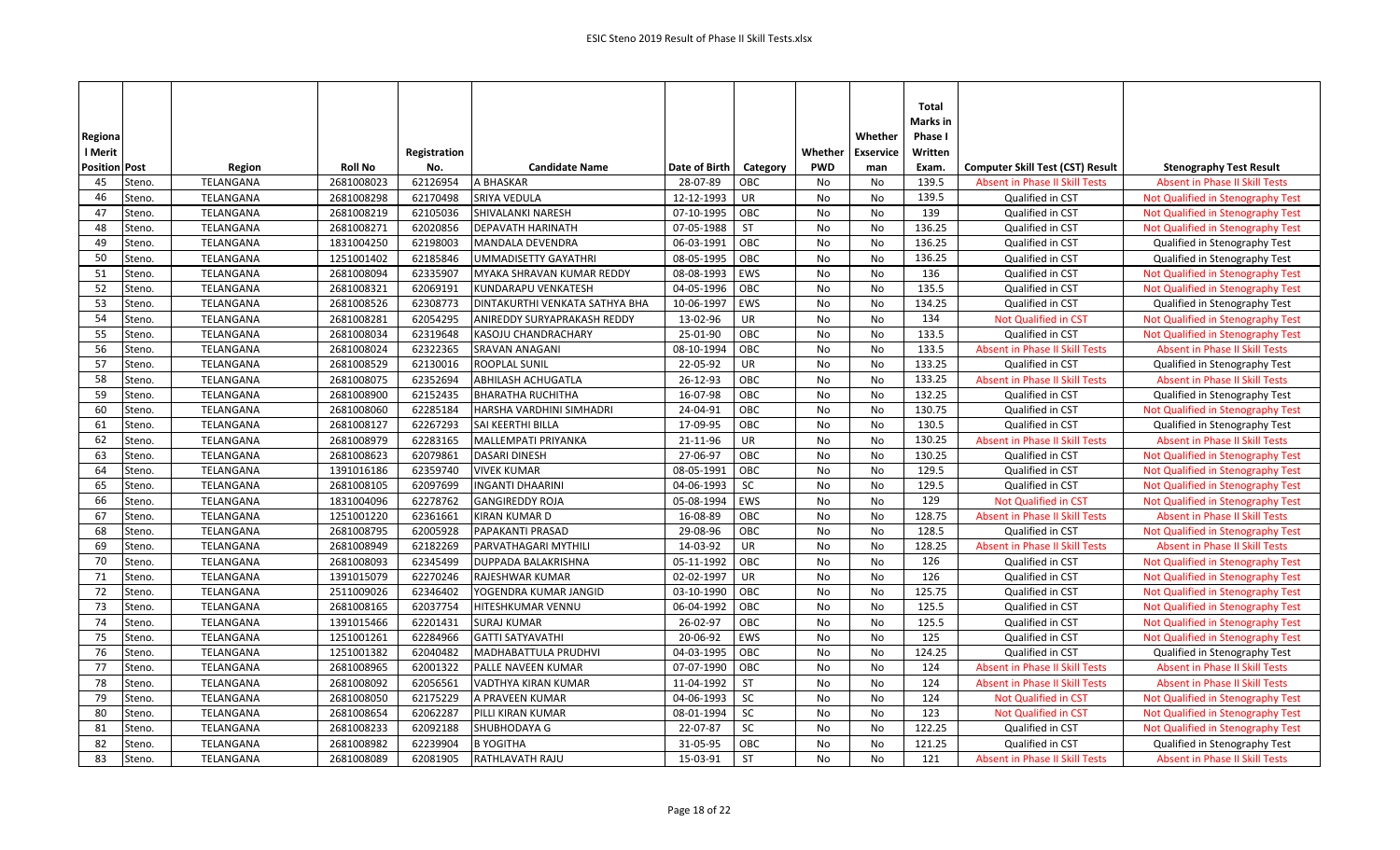| Regiona<br>l Merit   |        |           |                | Registration |                                |               |            | Whether    | Whether<br><b>Exservice</b> | Total<br>Marks in<br>Phase I<br>Written |                                         |                                       |
|----------------------|--------|-----------|----------------|--------------|--------------------------------|---------------|------------|------------|-----------------------------|-----------------------------------------|-----------------------------------------|---------------------------------------|
| <b>Position Post</b> |        | Region    | <b>Roll No</b> | No.          | <b>Candidate Name</b>          | Date of Birth | Category   | <b>PWD</b> | man                         | Exam.                                   | <b>Computer Skill Test (CST) Result</b> | <b>Stenography Test Result</b>        |
| 84                   | Steno. | TELANGANA | 2681008942     | 62200127     | <b>VOGGU SAGAR</b>             | 13-12-97      | OBC        | No         | No                          | 119                                     | Qualified in CST                        | Qualified in Stenography Test         |
| 85                   | Steno. | TELANGANA | 1251001396     | 62150090     | <b>JYOTI KUMARI</b>            | 16-09-96      | UR         | No         | No                          | 118.5                                   | <b>Absent in Phase II Skill Tests</b>   | <b>Absent in Phase II Skill Tests</b> |
| 86                   | Steno. | TELANGANA | 1391015108     | 62252607     | <b>RAHUL KUMAR</b>             | 17-03-97      | OBC        | No         | No                          | 118.25                                  | Qualified in CST                        | Qualified in Stenography Test         |
| 87                   | Steno. | TELANGANA | 2681008955     | 62219827     | <b>MANKENA POOJA SREE</b>      | 07-07-1992    | <b>UR</b>  | No         | No                          | 118                                     | Qualified in CST                        | Qualified in Stenography Test         |
| 88                   | Steno. | TELANGANA | 1391016041     | 62282064     | RAKESH RANJAN MANDAL           | 10-09-1995    | OBC        | No         | <b>No</b>                   | 118                                     | Qualified in CST                        | Not Qualified in Stenography Test     |
| 89                   | Steno. | TELANGANA | 1391015830     | 62316169     | <b>VINAY KUMAR</b>             | 10-05-1994    | OBC        | No         | No                          | 117.75                                  | Absent in Phase II Skill Tests          | <b>Absent in Phase II Skill Tests</b> |
| 90                   | Steno. | TELANGANA | 2681008484     | 62330041     | NAGA SHIVA HARI SAIKUMAR CHUKK | 23-11-96      | <b>EWS</b> | No         | No                          | 117.75                                  | Qualified in CST                        | Qualified in Stenography Test         |
| 91                   | Steno. | TELANGANA | 2681008107     | 62077967     | <b>DANTHALA VEENA</b>          | 10-06-1993    | OBC        | No         | <b>No</b>                   | 116.75                                  | <b>Absent in Phase II Skill Tests</b>   | <b>Absent in Phase II Skill Tests</b> |
| 92                   | Steno. | TELANGANA | 2681008975     | 62181606     | AERSAGOLLA HARISH              | 18-03-98      | SC         | No         | No                          | 116                                     | Qualified in CST                        | Not Qualified in Stenography Test     |
| 93                   | Steno. | TELANGANA | 1251001065     | 62212482     | <b>DURGA PRASAD SANAPATI</b>   | 06-01-1990    | OBC        | No         | No                          | 115.75                                  | Qualified in CST                        | Not Qualified in Stenography Test     |
| 94                   | Steno. | TELANGANA | 1611001126     | 62167261     | ANIL                           | 01-02-1994    | EWS        | No         | No                          | 114.75                                  | Absent in Phase II Skill Tests          | Absent in Phase II Skill Tests        |
| 95                   | Steno. | TELANGANA | 1451028067     | 62001442     | <b>AVNEESH PAL</b>             | 18-05-96      | OBC        | No         | <b>No</b>                   | 113.25                                  | Qualified in CST                        | Not Qualified in Stenography Test     |
| 96                   | Steno. | TELANGANA | 2681008973     | 62034836     | RAVALIKA SAMALA                | 31-05-97      | OBC        | No         | No                          | 112.25                                  | Qualified in CST                        | Qualified in Stenography Test         |
| 97                   | Steno. | TELANGANA | 2681008103     | 62070718     | MUDDASANI SWATHI               | 25-12-92      | OBC        | No         | No                          | 112                                     | Absent in Phase II Skill Tests          | Absent in Phase II Skill Tests        |
| 98                   | Steno. | TELANGANA | 2681008788     | 62081453     | NARASIMHA CHARI AALETI         | 13-01-99      | OBC        | No         | No                          | 112                                     | Qualified in CST                        | Qualified in Stenography Test         |
| 99                   | Steno. | TELANGANA | 2681008316     | 62226345     | <b>BADUGULA SHIVA KUMAR</b>    | 21-04-89      | SC         | No         | No                          | 111.25                                  | Qualified in CST                        | Not Qualified in Stenography Test     |
| 100                  | Steno. | TELANGANA | 2681008898     | 62336013     | GADE VENKATA NAGA PAVAN KUMAR  | 29-07-92      | UR         | No         | <b>No</b>                   | 110                                     | Qualified in CST                        | Not Qualified in Stenography Test     |
| 101                  | Steno. | TELANGANA | 1391015788     | 62294963     | <b>ABHISHEK RAJ</b>            | 25-02-97      | OBC        | No         | No                          | 109.75                                  | Qualified in CST                        | Qualified in Stenography Test         |
| 102                  | Steno. | TELANGANA | 1391015446     | 62247203     | PRIYANKA PATEL                 | 04-02-1994    | OBC        | No         | No                          | 109.5                                   | Qualified in CST                        | Not Qualified in Stenography Test     |
| 103                  | Steno. | TELANGANA | 2681008405     | 62110356     | <b>BANOTHU VENKATESWARLU</b>   | 25-08-95      | <b>ST</b>  | No         | <b>No</b>                   | 109.5                                   | Qualified in CST                        | Qualified in Stenography Test         |
| 104                  | Steno. | TELANGANA | 1251001164     | 62348709     | <b>ADDANKI RAMESHU</b>         | 04-01-1990    | SC         | No         | No                          | 109.25                                  | Qualified in CST                        | Not Qualified in Stenography Test     |
| 105                  | Steno. | TELANGANA | 2681008179     | 62349375     | <b>SHAIK RAZAQ</b>             | 28-04-94      | OBC        | No         | No                          | 109.25                                  | <b>Absent in Phase II Skill Tests</b>   | <b>Absent in Phase II Skill Tests</b> |
| 106                  | Steno. | TELANGANA | 2681008600     | 62141062     | <b>VEERABOINA MOUNIKA</b>      | 15-04-97      | OBC        | No         | No                          | 107.25                                  | Qualified in CST                        | Qualified in Stenography Test         |
| 107                  | Steno. | TELANGANA | 2681008417     | 62133647     | KATHI SAI CHITRA               | 15-11-94      | OBC        | No         | <b>No</b>                   | 107                                     | Qualified in CST                        | Qualified in Stenography Test         |
| 108                  | Steno. | TELANGANA | 1251001044     | 62191868     | DAMADULA APPARAO               | 29-06-88      | OBC        | No         | No                          | 105.75                                  | Qualified in CST                        | Not Qualified in Stenography Test     |
| 109                  | Steno. | TELANGANA | 2681008206     | 62012194     | SANTHIPRIYA KALLEPALLI         | 21-06-90      | SC         | No         | No                          | 105.5                                   | Qualified in CST                        | Qualified in Stenography Test         |
| 110                  | Steno. | TELANGANA | 1251001176     | 62167042     | <b>BYRISETTI NAGARAJU</b>      | 14-05-94      | OBC        | No         | No                          | 105.5                                   | Qualified in CST                        | Not Qualified in Stenography Test     |
| 111                  | Steno. | TELANGANA | 2681008052     | 62005631     | KALANGIRI YUGANDAR SAI         | 06-12-1995    | <b>ST</b>  | No         | <b>No</b>                   | 105.5                                   | Qualified in CST                        | Not Qualified in Stenography Test     |
| 112                  | Steno. | TELANGANA | 2681008157     | 62139721     | DAMACHARLA NARENDRA BABU       | 26-07-92      | UR         | No         | No                          | 104.25                                  | <b>Not Qualified in CST</b>             | Not Qualified in Stenography Test     |
| 113                  | Steno. | TELANGANA | 2031002471     | 62185591     | THUDUMU SUBBA RAO              | 25-07-90      | SC         | No         | No                          | 104                                     | Qualified in CST                        | Not Qualified in Stenography Test     |
| 114                  | Steno. | TELANGANA | 1251001106     | 62344299     | <b>MARADA MAHESH</b>           | 05-06-1993    | OBC        | No         | No                          | 103                                     | Not Qualified in CST                    | Not Qualified in Stenography Test     |
| 115                  | Steno. | TELANGANA | 2681008819     | 62197431     | <b>V SANDHYA</b>               | 24-06-96      | <b>ST</b>  | No         | <b>No</b>                   | 102                                     | <b>Absent in Phase II Skill Tests</b>   | <b>Absent in Phase II Skill Tests</b> |
| 116                  | Steno. | TELANGANA | 2681008223     | 62046249     | <b>BOLLU RAHUL ADITHYA</b>     | 14-04-01      | SC         | No         | No                          | 102                                     | Qualified in CST                        | Qualified in Stenography Test         |
| 117                  | Steno. | TELANGANA | 2681008199     | 62182707     | K SANTHOSH KUMAR               | 05-08-1995    | OBC        | No         | No                          | 101.5                                   | Absent in Phase II Skill Tests          | <b>Absent in Phase II Skill Tests</b> |
| 118                  | Steno. | TELANGANA | 2681009002     | 62062676     | MAILARAM HIMA BINDU            | 16-08-95      | SC         | No         | No                          | 101                                     | Qualified in CST                        | Qualified in Stenography Test         |
| 119                  | Steno. | TELANGANA | 1811002720     | 62241024     | <b>SHAHID PERVEZ</b>           | 19-10-97      | OBC        | No         | No                          | 100                                     | Qualified in CST                        | Not Qualified in Stenography Test     |
| 120                  | Steno. | TELANGANA | 1451028100     | 62077132     | <b>SANJAY KUMAR</b>            | 30-08-87      | SC         | No         | No                          | 99.75                                   | <b>Absent in Phase II Skill Tests</b>   | <b>Absent in Phase II Skill Tests</b> |
| 121                  | Steno. | TELANGANA | 2681008102     | 62170630     | <b>DEVARASHETTI SACHIN</b>     | 19-09-94      | OBC        | No         | No                          | 99                                      | Qualified in CST                        | Qualified in Stenography Test         |
| 122                  | Steno. | TELANGANA | 2511010110     | 62240594     | <b>ASHOK KUMAR</b>             | 03-11-1995    | EWS        | <b>No</b>  | No                          | 97.75                                   | Qualified in CST                        | Not Qualified in Stenography Test     |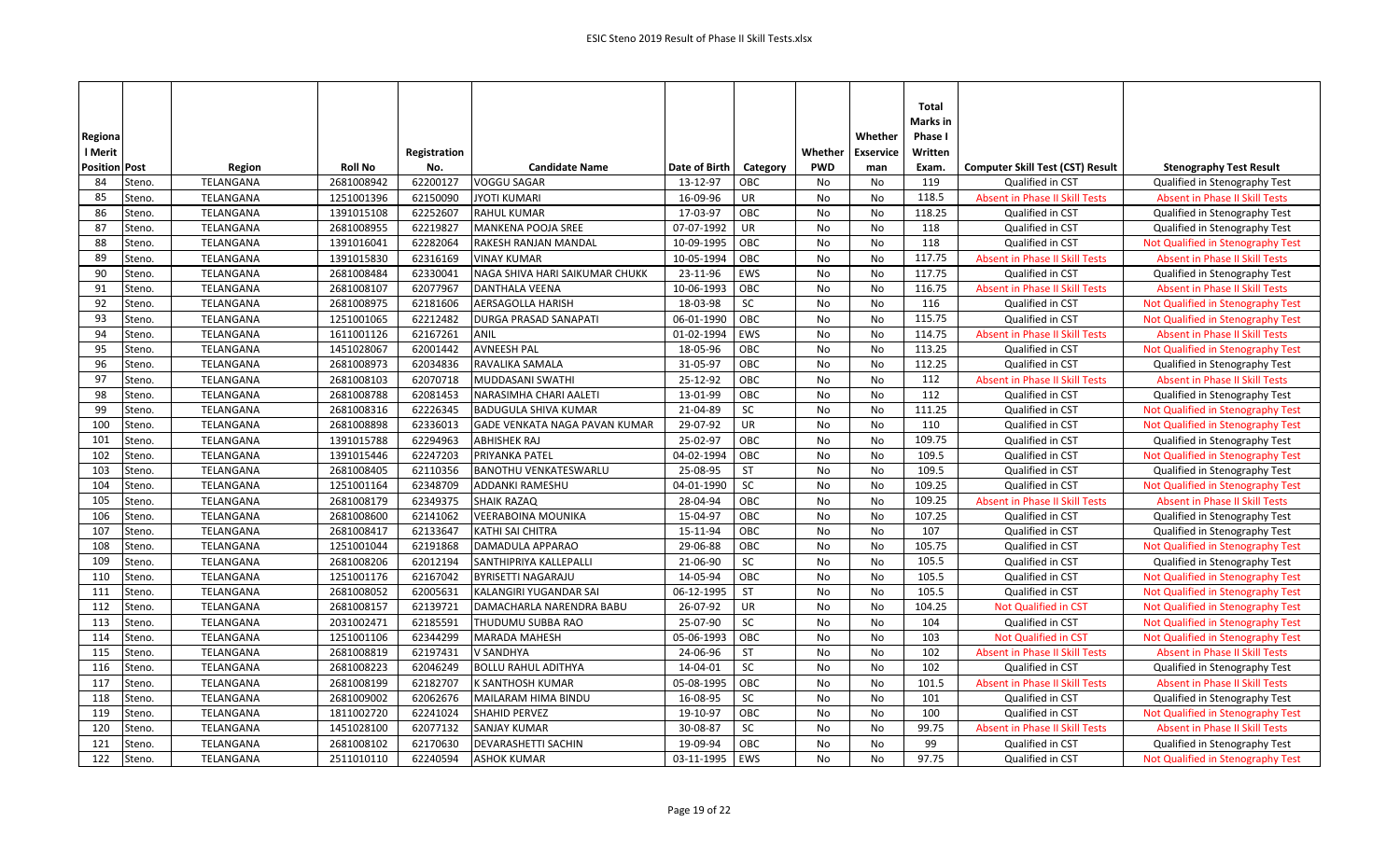| Regiona                          |                  |                                   |                          |                      |                                          |                          |           |            | Whether          | Total<br>Marks in<br>Phase I |                                         |                                                                        |
|----------------------------------|------------------|-----------------------------------|--------------------------|----------------------|------------------------------------------|--------------------------|-----------|------------|------------------|------------------------------|-----------------------------------------|------------------------------------------------------------------------|
| l Merit                          |                  |                                   |                          | Registration         |                                          |                          |           | Whether    | <b>Exservice</b> | Written                      |                                         |                                                                        |
| <b>Position Post</b>             |                  | Region                            | <b>Roll No</b>           | No.                  | <b>Candidate Name</b>                    | Date of Birth            | Category  | <b>PWD</b> | man              | Exam.                        | <b>Computer Skill Test (CST) Result</b> | <b>Stenography Test Result</b>                                         |
| 123                              | Steno.           | TELANGANA                         | 2681008679               | 62098467             | PRIYANKA SEELAM                          | 21-06-89                 | OBC       | No         | No               | 96.75                        | Qualified in CST                        | Not Qualified in Stenography Test                                      |
| 124                              | Steno.           | TELANGANA                         | 1391014176               | 62200254             | <b>KUNDAN KUMAR</b>                      | 10-12-1989               | SC        | No         | No               | 96.75                        | Qualified in CST                        | Not Qualified in Stenography Test                                      |
| 125<br>126                       | Steno.           | TELANGANA<br>TELANGANA            | 2681008041<br>2681008069 | 62325812<br>62225281 | <b>MORAM KARTHIK</b><br>SRINIVAS JANAGAM | 08-07-1994<br>06-10-1989 | OBC<br>SC | No<br>No   | No<br>No         | 94.25<br>89                  | Qualified in CST<br>Qualified in CST    | Not Qualified in Stenography Test                                      |
| 127                              | Steno.           | TELANGANA                         |                          | 62138165             |                                          | 15-01-91                 | SC        | No         |                  | 87.75                        | <b>Absent in Phase II Skill Tests</b>   | Not Qualified in Stenography Test                                      |
| 128                              | Steno.           |                                   | 2681008085               |                      | VEMULA VEERASWAMI                        |                          | OBC       |            | No               | 87.75                        |                                         | Absent in Phase II Skill Tests                                         |
| 1                                | Steno.<br>Steno. | TELANGANA<br><b>UTTAR PRADESH</b> | 1251001337<br>2861003319 | 62166507<br>62118090 | ATAVA GOVINDA<br>PRANEET SAXENA          | 06-10-1991<br>14-09-97   | <b>UR</b> | No<br>No   | No<br>No         | 177                          | Qualified in CST<br>Qualified in CST    | Not Qualified in Stenography Test                                      |
|                                  | Steno.           | <b>UTTAR PRADESH</b>              | 2851003526               | 62148311             | <b>VAIBHAV BAJPAI</b>                    | 05-04-1997               | <b>UR</b> | No         | No               | 170.25                       | Qualified in CST                        | Qualified in Stenography Test                                          |
| $\overline{2}$<br>$\overline{3}$ | Steno.           | <b>UTTAR PRADESH</b>              | 2851003343               | 62042161             | <b>ANKIT KUMAR</b>                       | 20-03-97                 | OBC       | No         | No               | 158                          | Qualified in CST                        | Not Qualified in Stenography Test<br>Not Qualified in Stenography Test |
| $\overline{4}$                   | Steno.           | <b>UTTAR PRADESH</b>              | 2861003416               | 62339223             | YATIRAJ CHARI                            | 07-12-1999               | UR        | No         | No               | 156.5                        | <b>Absent in Phase II Skill Tests</b>   | <b>Absent in Phase II Skill Tests</b>                                  |
| 5                                | Steno.           | <b>UTTAR PRADESH</b>              | 2751000393               | 62267880             | <b>RUCHI THAKUR</b>                      | 08-10-1993               | EWS       | No         | No               | 155.5                        | <b>Absent in Phase II Skill Tests</b>   | <b>Absent in Phase II Skill Tests</b>                                  |
| 6                                | Steno.           | <b>UTTAR PRADESH</b>              | 1451026621               | 62164947             | <b>SHALINI SAHU</b>                      | 17-11-92                 | OBC       | No         | No               | 154.25                       | Qualified in CST                        | Qualified in Stenography Test                                          |
| 7                                | Steno.           | <b>UTTAR PRADESH</b>              | 2861003104               | 62274417             | <b>SULEKHA GUPTA</b>                     | 11-02-1998               | <b>UR</b> | No         | No               | 154                          | Qualified in CST                        | Not Qualified in Stenography Test                                      |
| 8                                | Steno.           | <b>UTTAR PRADESH</b>              | 2851002799               | 62022748             | <b>AVINASH DWIVEDI</b>                   | 04-06-1993               | EWS       | No         | No               | 152.5                        | Qualified in CST                        | Not Qualified in Stenography Test                                      |
| 9                                | Steno.           | <b>UTTAR PRADESH</b>              | 2851003167               | 62276644             | <b>PRAGYA WAKHALE</b>                    | 13-05-00                 | UR        | No         | No               | 151                          | Qualified in CST                        | Not Qualified in Stenography Test                                      |
| 10                               | Steno.           | <b>UTTAR PRADESH</b>              | 1451028570               | 62040251             | SHIVAKANT SHUKLA                         | 12-06-1994               | UR        | No         | No               | 148                          | Absent in Phase II Skill Tests          | <b>Absent in Phase II Skill Tests</b>                                  |
| 11                               | Steno.           | <b>UTTAR PRADESH</b>              | 1451027660               | 62364685             | <b>ANJLI SHASTRI</b>                     | 26-07-95                 | SC        | No         | <b>No</b>        | 147.75                       | Qualified in CST                        | Not Qualified in Stenography Test                                      |
| 12                               | Steno.           | <b>UTTAR PRADESH</b>              | 2861002969               | 62116385             | <b>VISHAL RAO</b>                        | 18-01-95                 | SC        | No         | No               | 147                          | Qualified in CST                        | Qualified in Stenography Test                                          |
| 13                               | Steno.           | <b>UTTAR PRADESH</b>              | 2861003164               | 62095008             | SHUBHAM SINGH                            | 15-06-99                 | SC        | No         | No               | 146                          | Qualified in CST                        | Not Qualified in Stenography Test                                      |
| 14                               | Steno.           | <b>UTTAR PRADESH</b>              | 2851003484               | 62286815             | <b>PRATIK PANDEY</b>                     | 06-08-1997               | EWS       | No         | No               | 145.5                        | Qualified in CST                        | Not Qualified in Stenography Test                                      |
| 15                               | Steno.           | UTTAR PRADESH                     | 2861002967               | 62123029             | PRABHAT KUMAR                            | 16-06-93                 | SC        | No         | No               | 141                          | <b>Absent in Phase II Skill Tests</b>   | Absent in Phase II Skill Tests                                         |
| 16                               | Steno.           | <b>UTTAR PRADESH</b>              | 1391014977               | 62219241             | PRAVEEN KUMAR                            | 27-07-99                 | OBC       | No         | No               | 140.75                       | Not Qualified in CST                    | Qualified in Stenography Test                                          |
| 17                               | Steno.           | <b>UTTAR PRADESH</b>              | 2851002836               | 62019649             | <b>NIKHIL KUMAR</b>                      | 22-12-99                 | UR        | No         | <b>No</b>        | 138.75                       | Qualified in CST                        | Qualified in Stenography Test                                          |
| 18                               | Steno.           | <b>UTTAR PRADESH</b>              | 1411003187               | 62330094             | <b>ABHISHEK KASHYAP</b>                  | 17-05-93                 | OBC       | No         | No               | 136.5                        | Qualified in CST                        | Not Qualified in Stenography Test                                      |
| 19                               | Steno.           | <b>UTTAR PRADESH</b>              | 2861003018               | 62332739             | <b>SANDEEP KUMAR</b>                     | 30-06-92                 | SC        | No         | No               | 134                          | Not Qualified in CST                    | Not Qualified in Stenography Test                                      |
| 20                               | Steno.           | <b>UTTAR PRADESH</b>              | 1451028217               | 62077685             | <b>SUSHANT GAUTAM</b>                    | 30-10-95                 | SC        | No         | No               | 134                          | <b>Absent in Phase II Skill Tests</b>   | <b>Absent in Phase II Skill Tests</b>                                  |
| 21                               | Steno.           | <b>UTTAR PRADESH</b>              | 2851002933               | 62351463             | <b>NAMITA TRIVEDI</b>                    | 15-07-97                 | UR        | No         | No               | 133.75                       | Qualified in CST                        | Not Qualified in Stenography Test                                      |
| 22                               | Steno.           | <b>UTTAR PRADESH</b>              | 2861002975               | 62139593             | <b>ANU CHAUDHARY</b>                     | 12-02-1999               | UR        | <b>No</b>  | <b>No</b>        | 133.75                       | Qualified in CST                        | Qualified in Stenography Test                                          |
| 23                               | Steno.           | <b>UTTAR PRADESH</b>              | 2851002965               | 62083484             | <b>KAPOOR SINGH KAITHWAR</b>             | 20-01-88                 | SC        | No         | No               | 119.75                       | Qualified in CST                        | Not Qualified in Stenography Test                                      |
| 24                               | Steno.           | <b>UTTAR PRADESH</b>              | 2851002816               | 62142341             | <b>ABHISHEK BHARTI</b>                   | 17-09-98                 | SC        | No         | No               | 109.25                       | Qualified in CST                        | Not Qualified in Stenography Test                                      |
| 25                               | Steno.           | <b>UTTAR PRADESH</b>              | 2851003087               | 62314835             | <b>MOHINI DEVI</b>                       | 26-05-95                 | SC        | No         | No               | 106.25                       | Qualified in CST                        | Qualified in Stenography Test                                          |
| 26                               | Steno.           | <b>UTTAR PRADESH</b>              | 2511010248               | 62013456             | <b>SAUNIKA</b>                           | 07-11-1999               | SC        | No         | No               | 89.75                        | Qualified in CST                        | Qualified in Stenography Test                                          |
| 1                                | Steno.           | UTTARAKHAND                       | 2751000481               | 62149928             | <b>SANYA SAHNI</b>                       | 08-12-1996               | <b>UR</b> | No         | No               | 164                          | Qualified in CST                        | Qualified in Stenography Test                                          |
| 2                                | Steno.           | UTTARAKHAND                       | 2751000623               | 62237516             | PRIYA RAWAT                              | 05-10-1996               | <b>UR</b> | No         | No               | 157.75                       | Qualified in CST                        | Qualified in Stenography Test                                          |
| $\overline{3}$                   | Steno.           | UTTARAKHAND                       | 2751000390               | 62093243             | <b>RAVI BISHT</b>                        | 15-05-96                 | UR        | <b>No</b>  | No               | 147.75                       | Qualified in CST                        | Qualified in Stenography Test                                          |
| 4                                | Steno.           | UTTARAKHAND                       | 2751000379               | 62203113             | PRADEEP ARYA                             | 06-10-1992               | SC        | No         | No               | 146.5                        | Qualified in CST                        | Qualified in Stenography Test                                          |
| -5                               | Steno.           | UTTARAKHAND                       | 2751000567               | 62002355             | <b>GURVINDER WALIA</b>                   | 18-05-98                 | OBC       | No         | <b>No</b>        | 135.75                       | Qualified in CST                        | Not Qualified in Stenography Test                                      |
| 6                                | Steno.           | UTTARAKHAND                       | 2751000621               | 62141136             | <b>TRIPTI</b>                            | 19-05-00                 | OBC       | <b>No</b>  | N <sub>o</sub>   | 132.75                       | Qualified in CST                        | Qualified in Stenography Test                                          |
| $\overline{7}$                   | Steno.           | UTTARAKHAND                       | 1451029550               | 62232449             | PIYUSH KUMAR SHARMA                      | 03-09-1993               | <b>UR</b> | No         | No               | 127.5                        | Qualified in CST                        | Qualified in Stenography Test                                          |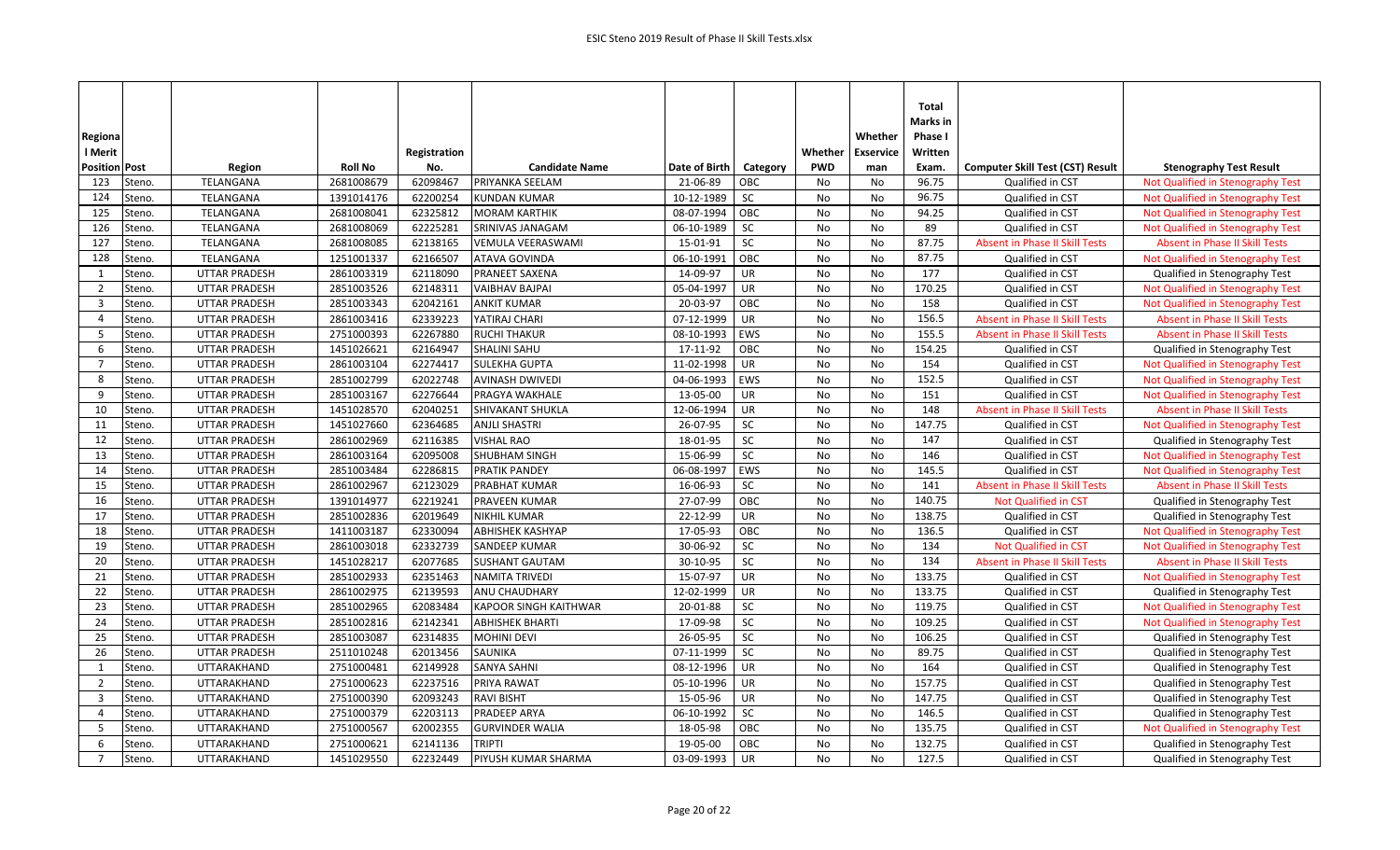| Regiona<br>l Merit   |        |                    |                | Registration |                           |               |           | Whether    | Whether<br><b>Exservice</b> | <b>Total</b><br>Marks in<br>Phase I<br>Written |                                         |                                       |
|----------------------|--------|--------------------|----------------|--------------|---------------------------|---------------|-----------|------------|-----------------------------|------------------------------------------------|-----------------------------------------|---------------------------------------|
| <b>Position Post</b> |        | Region             | <b>Roll No</b> | No.          | <b>Candidate Name</b>     | Date of Birth | Category  | <b>PWD</b> | man                         | Exam.                                          | <b>Computer Skill Test (CST) Result</b> | <b>Stenography Test Result</b>        |
| 8                    | Steno. | UTTARAKHAND        | 2751000637     | 62128953     | <b>JITESH KUMAR</b>       | 02-05-2001    | OBC       | No         | No                          | 120.5                                          | Qualified in CST                        | Qualified in Stenography Test         |
| 9                    | Steno. | UTTARAKHAND        | 2751000593     | 62227790     | <b>ANAMIKA SAINI</b>      | 20-01-99      | UR        | No         | No                          | 118                                            | Qualified in CST                        | Qualified in Stenography Test         |
| 10                   | Steno. | UTTARAKHAND        | 2751000545     | 62289710     | <b>AKSHAT JOHARI</b>      | 08-10-1997    | <b>UR</b> | No         | No                          | 109                                            | Qualified in CST                        | Qualified in Stenography Test         |
| 1                    | Steno. | <b>WEST BENGAL</b> | 2951008409     | 62298363     | SHWETA CHAKRABORTY        | 21-07-92      | UR        | No         | No                          | 185.75                                         | Qualified in CST                        | Not Qualified in Stenography Test     |
| $\overline{2}$       | Steno. | <b>WEST BENGAL</b> | 2951008405     | 62167939     | ANWESHA BHATTACHARYA      | 19-07-95      | UR        | <b>No</b>  | <b>No</b>                   | 180.5                                          | <b>Absent in Phase II Skill Tests</b>   | <b>Absent in Phase II Skill Tests</b> |
| $\overline{3}$       | Steno. | <b>WEST BENGAL</b> | 2951008378     | 62006639     | <b>ARPAN SARKAR</b>       | 18-10-88      | SC        | No         | No                          | 174                                            | Not Qualified in CST                    | Not Qualified in Stenography Test     |
| $\overline{4}$       | Steno. | <b>WEST BENGAL</b> | 2951008413     | 62327742     | <b>RANABIR ROY</b>        | 27-09-96      | UR        | No         | No                          | 173.75                                         | <b>Absent in Phase II Skill Tests</b>   | <b>Absent in Phase II Skill Tests</b> |
| -5                   | Steno. | <b>WEST BENGAL</b> | 1451028208     | 62008091     | <b>JATIN KUMAR</b>        | 25-02-95      | SC        | No         | No                          | 170.75                                         | <b>Absent in Phase II Skill Tests</b>   | <b>Absent in Phase II Skill Tests</b> |
| 6                    | Steno. | <b>WEST BENGAL</b> | 2951009238     | 62109060     | <b>PUJA PRASAD</b>        | 20-04-93      | OBC       | <b>No</b>  | No                          | 170.25                                         | <b>Absent in Phase II Skill Tests</b>   | <b>Absent in Phase II Skill Tests</b> |
| $\overline{7}$       | Steno. | <b>WEST BENGAL</b> | 2951008978     | 62145823     | POOJA SHAW                | 05-05-1993    | <b>UR</b> | No         | No                          | 169.25                                         | Qualified in CST                        | Not Qualified in Stenography Test     |
| 8                    | Steno. | <b>WEST BENGAL</b> | 2951009251     | 62295374     | <b>SWATI KUMARI</b>       | 12-02-1994    | UR        | No         | No                          | 168.75                                         | Qualified in CST                        | Not Qualified in Stenography Test     |
| 9                    | Steno. | <b>WEST BENGAL</b> | 2951008428     | 62344666     | <b>SOUMIK MONDAL</b>      | 23-11-94      | SC        | <b>No</b>  | <b>No</b>                   | 168.25                                         | Qualified in CST                        | Not Qualified in Stenography Test     |
| 10                   | Steno. | <b>WEST BENGAL</b> | 2951008743     | 62052275     | ANINDYA CHOUDHURY         | 05-09-1996    | <b>UR</b> | No         | No                          | 167.75                                         | Qualified in CST                        | Not Qualified in Stenography Test     |
| 11                   | Steno. | <b>WEST BENGAL</b> | 2951009277     | 62227446     | <b>MEGHNA SADHUKHAN</b>   | 26-12-93      | <b>UR</b> | No         | No                          | 167                                            | Qualified in CST                        | Not Qualified in Stenography Test     |
| 12                   | Steno. | <b>WEST BENGAL</b> | 2951009197     | 62077733     | <b>RIYA DEASHI</b>        | 10-11-1994    | <b>UR</b> | No         | No                          | 166.5                                          | Qualified in CST                        | Not Qualified in Stenography Test     |
| 13                   | Steno. | <b>WEST BENGAL</b> | 2951008682     | 62001318     | RAJESWARI GHOSH           | 14-09-99      | <b>UR</b> | No         | No                          | 163.25                                         | <b>Absent in Phase II Skill Tests</b>   | <b>Absent in Phase II Skill Tests</b> |
| 14                   | Steno. | <b>WEST BENGAL</b> | 2951008401     | 62272815     | <b>RAYESHA SHAW</b>       | 05-04-1995    | <b>UR</b> | <b>No</b>  | <b>No</b>                   | 161.75                                         | Qualified in CST                        | Not Qualified in Stenography Test     |
| 15                   | Steno. | <b>WEST BENGAL</b> | 2951009236     | 62067771     | <b>SOUVIK HAZRA</b>       | 04-03-1994    | <b>UR</b> | No         | No                          | 161.25                                         | Qualified in CST                        | Not Qualified in Stenography Test     |
| 16                   | Steno. | <b>WEST BENGAL</b> | 2951008951     | 62147391     | <b>RAKTIMA SAHA</b>       | 13-04-94      | UR        | No         | No                          | 159                                            | Qualified in CST                        | Not Qualified in Stenography Test     |
| 17                   | Steno. | <b>WEST BENGAL</b> | 2951008571     | 62101154     | <b>CHHANDAK MUKHERJEE</b> | 09-08-1992    | UR        | No         | No                          | 158.75                                         | Qualified in CST                        | Not Qualified in Stenography Test     |
| 18                   | Steno. | <b>WEST BENGAL</b> | 2951008379     | 62008952     | SOUTRIK CHAKRABORTY       | 24-04-96      | <b>UR</b> | No         | No                          | 157.75                                         | Qualified in CST                        | Qualified in Stenography Test         |
| 19                   | Steno. | <b>WEST BENGAL</b> | 2331002941     | 62075644     | <b>SASMITA MAHARANA</b>   | 18-07-90      | OBC       | <b>No</b>  | <b>No</b>                   | 157.25                                         | <b>Absent in Phase II Skill Tests</b>   | <b>Absent in Phase II Skill Tests</b> |
| 20                   | Steno. | <b>WEST BENGAL</b> | 2951008415     | 62269114     | <b>SANGNA MANDAL</b>      | 20-03-93      | SC        | No         | No                          | 156.75                                         | <b>Absent in Phase II Skill Tests</b>   | <b>Absent in Phase II Skill Tests</b> |
| 21                   | Steno. | <b>WEST BENGAL</b> | 1391015857     | 62333107     | <b>ADITYA KUMAR</b>       | 02-05-1997    | <b>UR</b> | No         | No                          | 156.25                                         | Qualified in CST                        | Qualified in Stenography Test         |
| 22                   | Steno. | <b>WEST BENGAL</b> | 2951008849     | 62259588     | PREMLATA MANDI            | 02-01-1990    | ST        | No         | No                          | 155.75                                         | Qualified in CST                        | Not Qualified in Stenography Test     |
| 23                   | Steno. | <b>WEST BENGAL</b> | 2951009389     | 62055011     | <b>MARINA SARKAR</b>      | 17-07-93      | UR        | No         | No                          | 155.25                                         | <b>Absent in Phase II Skill Tests</b>   | <b>Absent in Phase II Skill Tests</b> |
| 24                   | Steno. | <b>WEST BENGAL</b> | 2951009100     | 62225532     | <b>PAWROKH DASS</b>       | 16-09-93      | UR        | No         | No                          | 155.25                                         | Qualified in CST                        | Not Qualified in Stenography Test     |
| 25                   | Steno. | <b>WEST BENGAL</b> | 2951008395     | 62078033     | <b>ANKANA GHOSH</b>       | 12-04-1994    | <b>UR</b> | No         | No                          | 155                                            | Qualified in CST                        | Not Qualified in Stenography Test     |
| 26                   | Steno. | <b>WEST BENGAL</b> | 2951009004     | 62098988     | SUKANYA CHATTERJEE        | 18-01-94      | UR        | <b>No</b>  | No                          | 154.25                                         | Qualified in CST                        | Qualified in Stenography Test         |
| 27                   | Steno. | <b>WEST BENGAL</b> | 2951009102     | 62015973     | <b>HARIDAS MANDAL</b>     | 30-04-96      | SC        | No         | No                          | 154                                            | Qualified in CST                        | Not Qualified in Stenography Test     |
| 28                   | Steno. | <b>WEST BENGAL</b> | 2951008524     | 62212262     | <b>SANTOSH PANDIT</b>     | 28-09-93      | OBC       | No         | No                          | 151                                            | Qualified in CST                        | Qualified in Stenography Test         |
| 29                   | Steno. | <b>WEST BENGAL</b> | 2951008433     | 62361428     | MD RIZWAN KHAN            | 11-01-1993    | <b>UR</b> | No         | <b>No</b>                   | 150.5                                          | Qualified in CST                        | Qualified in Stenography Test         |
| 30                   | Steno. | <b>WEST BENGAL</b> | 2951008418     | 62275206     | <b>KIRTI PANDEY</b>       | 19-08-97      | UR        | No         | No                          | 147.75                                         | Qualified in CST                        | Not Qualified in Stenography Test     |
| 31                   | Steno. | <b>WEST BENGAL</b> | 2951008650     | 62273446     | <b>SUPARNA PAKIRA</b>     | 23-05-94      | <b>UR</b> | No         | No                          | 145                                            | Qualified in CST                        | Qualified in Stenography Test         |
| 32                   | Steno. | <b>WEST BENGAL</b> | 2951009266     | 62336275     | <b>ARNAB TEWARY</b>       | 20-07-95      | <b>UR</b> | No         | No                          | 144.75                                         | Qualified in CST                        | Not Qualified in Stenography Test     |
| 33                   | Steno. | <b>WEST BENGAL</b> | 2951008989     | 62308355     | SWAGATA BHATTACHARJEE     | 13-12-95      | EWS       | No         | No                          | 143.75                                         | Qualified in CST                        | Qualified in Stenography Test         |
| 34                   | Steno. | <b>WEST BENGAL</b> | 2951009092     | 62318085     | ANKIT KUMAR JAISWAL       | 03-02-1993    | EWS       | No         | No                          | 142.5                                          | <b>Absent in Phase II Skill Tests</b>   | <b>Absent in Phase II Skill Tests</b> |
| 35                   | Steno. | <b>WEST BENGAL</b> | 2951008689     | 62127483     | <b>MOUMITA DEY</b>        | 30-06-93      | <b>UR</b> | <b>No</b>  | No                          | 142.5                                          | Qualified in CST                        | Qualified in Stenography Test         |
| 36                   | Steno. | <b>WEST BENGAL</b> | 2951008466     | 62289674     | NITISH KUSHWAHA           | 16-04-96      | OBC       | <b>No</b>  | No                          | 141.75                                         | Qualified in CST                        | Qualified in Stenography Test         |